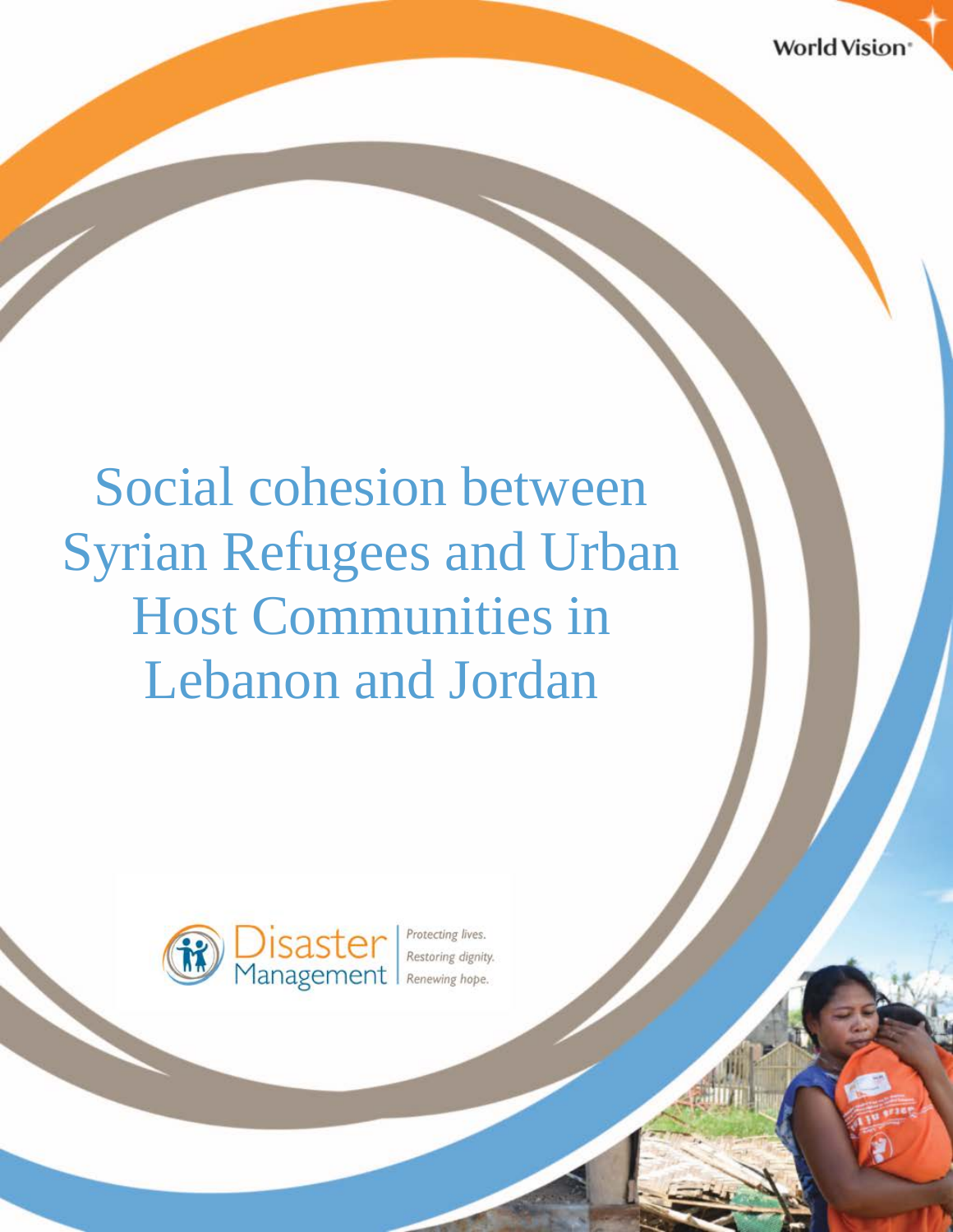## Contents

| Regional Frameworks: Inter-Agency Syria Regional Response Plan and Regional Refugee and Resilience Plan .22 |     |
|-------------------------------------------------------------------------------------------------------------|-----|
| National Government Plans: Lebanon Crisis Response Plan, Jordan's National Resilience Plan and Jordan's     |     |
|                                                                                                             |     |
| How is the issue of social tension articulated and how is social cohesion identified as an opportunity?24   |     |
|                                                                                                             | .25 |
|                                                                                                             |     |
|                                                                                                             |     |
|                                                                                                             |     |
|                                                                                                             |     |
|                                                                                                             |     |
|                                                                                                             |     |
|                                                                                                             |     |



R



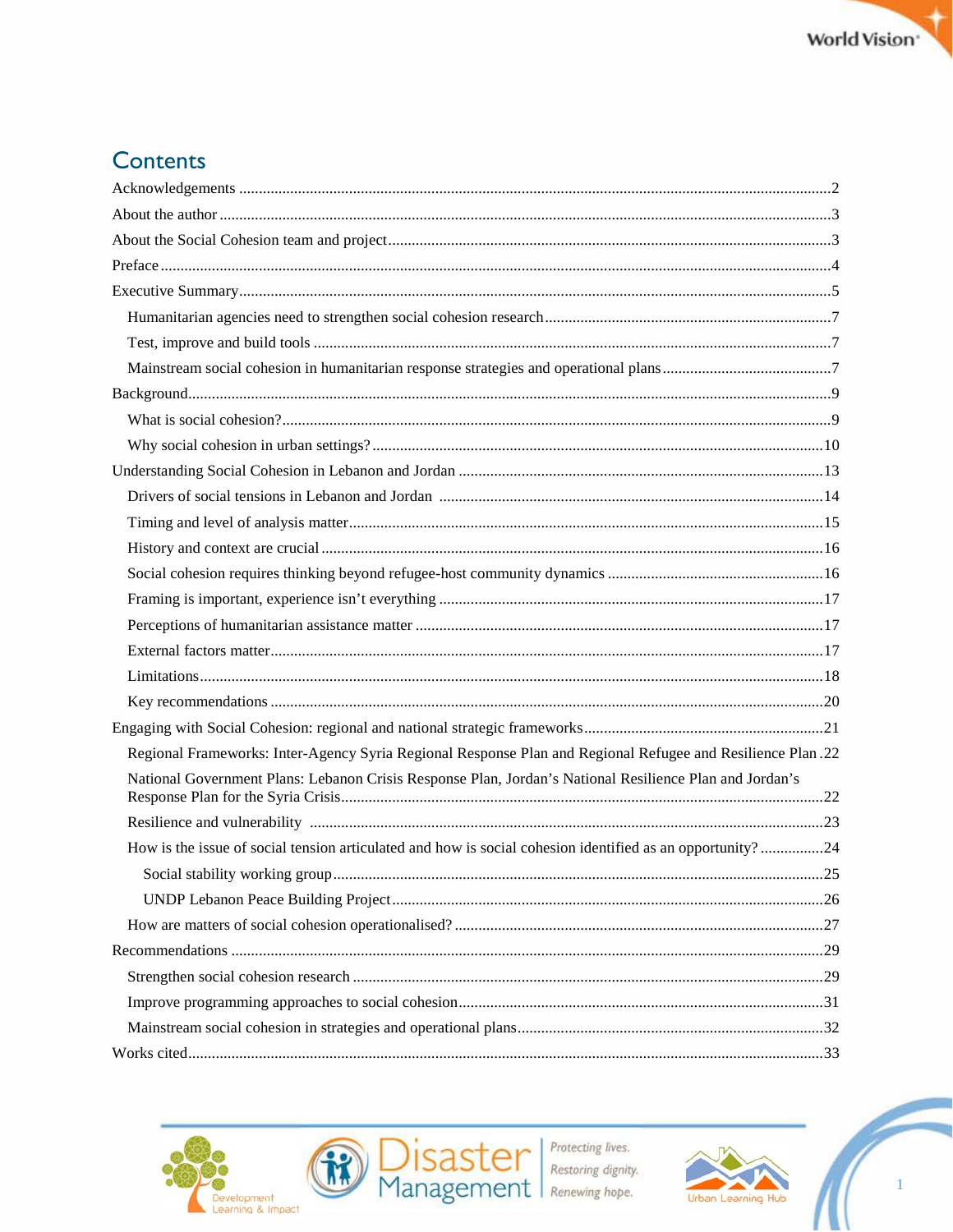

## <span id="page-2-0"></span>**Acknowledgements**

This desk report was written by Joseph Guay and greatly benefited from comments and feedback from the following World Vision International staff members: Maya Assaf-Horstmeier – Global Technical Advisor on Conflict, Anne-Laure Duval – Programme Development and Quality Assurance Manager in WV Jordan, Giorgos Filipos – Evidence Building Manager, Middle East/Eastern Europe Region, Kevin Mugenya – Urban Programming Coordinator, Kenya, Nina Nepesova – Global Humanitarian Policy and Advocacy Advisor, Maria Derks-Normadin – Policy Advisor for WV Canada, Olivia Pennikian – Advocacy Manager (Lebanon), Aline Rahbany – Global Urban Programming Advisor, Matthew Scott – Global Director of Peace Building, Clare Seddon – Field Support Director (Middle East/Eastern Europe Region), Pamela Sitko – Global Technical Advisor on Urban, Kathryn Taetzsch – Senior Relief Coordinator and Private Sector Partnerships Lead, and Joel Thorpe – Head of Regional Programmes (Syria Crisis Response).

The report also benefitted from input by the following external reviewers: [Vincenzo Bollettino](http://hhi.harvard.edu/people/vincenzo-bollettino) – Director of Resilient Communities Program/Research Associate (Harvard Humanitarian Initiative), Helena Puig Laurri – Co-director (Build Up), Claudia Cruz Leo – Consultant (UNHCR, Policy [Development](https://www.linkedin.com/company/166589?trk=prof-exp-company-name) and Evaluation Service), Brett Nelson MD – MPH, DTMH (Youth at Risk, Harvard Humanitarian Initiative), Munish Puri – Founder (Presearch Consulting), and Abbie Taylor – Project Manager and Research Associate (Georgetown [Institute for the Study of International Migration](https://isim.georgetown.edu/)). A special thank you to all external reviewers, especially Derek Miller (The Policy Lab) who has been an invaluable resource for the entire project.





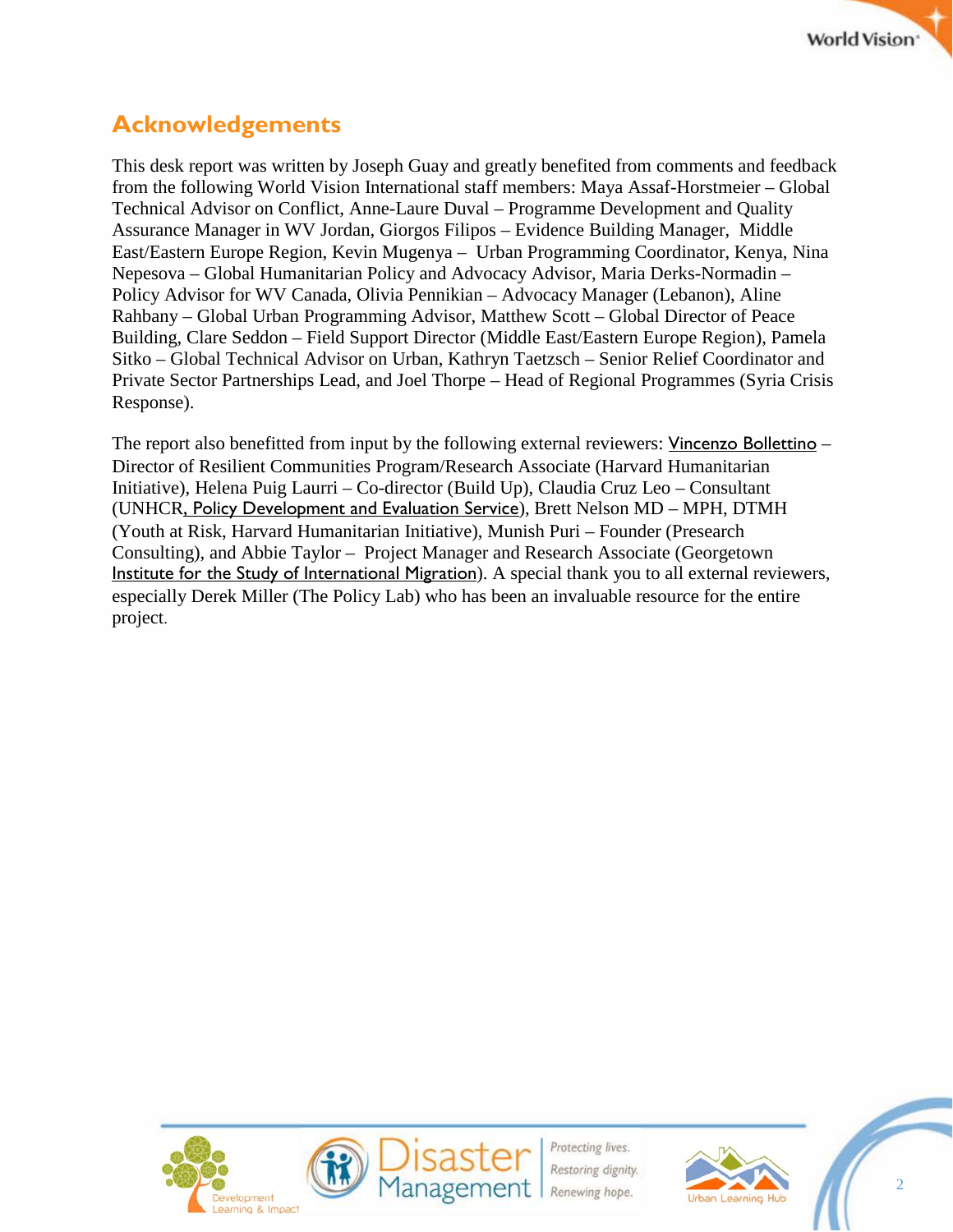

## <span id="page-3-0"></span>**About the author**

Joseph Guay is an adjunct lecturer in Global Studies and International Relations and Geographic Information Science graduate programs at Northeastern University in Boston, MA, where he teaches a course on Crisis Mapping for Humanitarian Action. He is also an Associate Consultant at the Policy Lab – an international research design institute, where he carries out evidence-based design work related to humanitarian innovation and the application of big data and humanitarian technologies to complex humanitarian emergencies.

A conflict analyst and social scientist by trade and humanitarian technologist by nature, Joe has completed analysis work on projects in South Sudan (2011), the Ebola response (2014), the Nepal earthquake response (2015) and mixed migration in the Horn of Africa region (2015). In 2015 he presented his research at the US Geospatial Intelligence Foundation GEOINT 2015, at UNHCR's NGO Consultations, at Oxford's Humanitarian Innovation Conference 2015 and at a Business for Disaster Management (B4DM) roundtable in Kenya. He can be reached at [j.guay@neu.edu](mailto:j.guay@neu.edu) and followed @JosephGuay1 on Twitter.

## <span id="page-3-1"></span>**About the Social Cohesion team and project**

The Social Cohesion team is composed of World Vision staff Maya Assaf-Horstmeier, Aline Rahbany and Brett Moore as well as research consultant Joseph Guay. The Social Cohesion project – an action-research project commissioned by World Vision, explores the causes and consequences of tensions between refugees and host communities to propose better short and longer term solutions for humanitarian and development programming in the Middle East region and other similar contexts.

Maya Assaf-Horstmeier: Technical Advisor to Conflict, Disaster Management 2020 is the current Conflict Change team lead for Disaster Management 2020 based in Amman. Maya can be contacted at maya assaf@wvi.org.

Aline Rahbany: Urban Programming Advisor, Centre of Expertise for Urban Programming based in Beirut. Aline can be contacted at aline  $rahbany@wwi.org$ .

Brett Moore: Shelter and Infrastructure Manager for World Vision International. Brett can be contacted at [brett\\_moore@wvi.org](mailto:brett_moore@wvi.org).







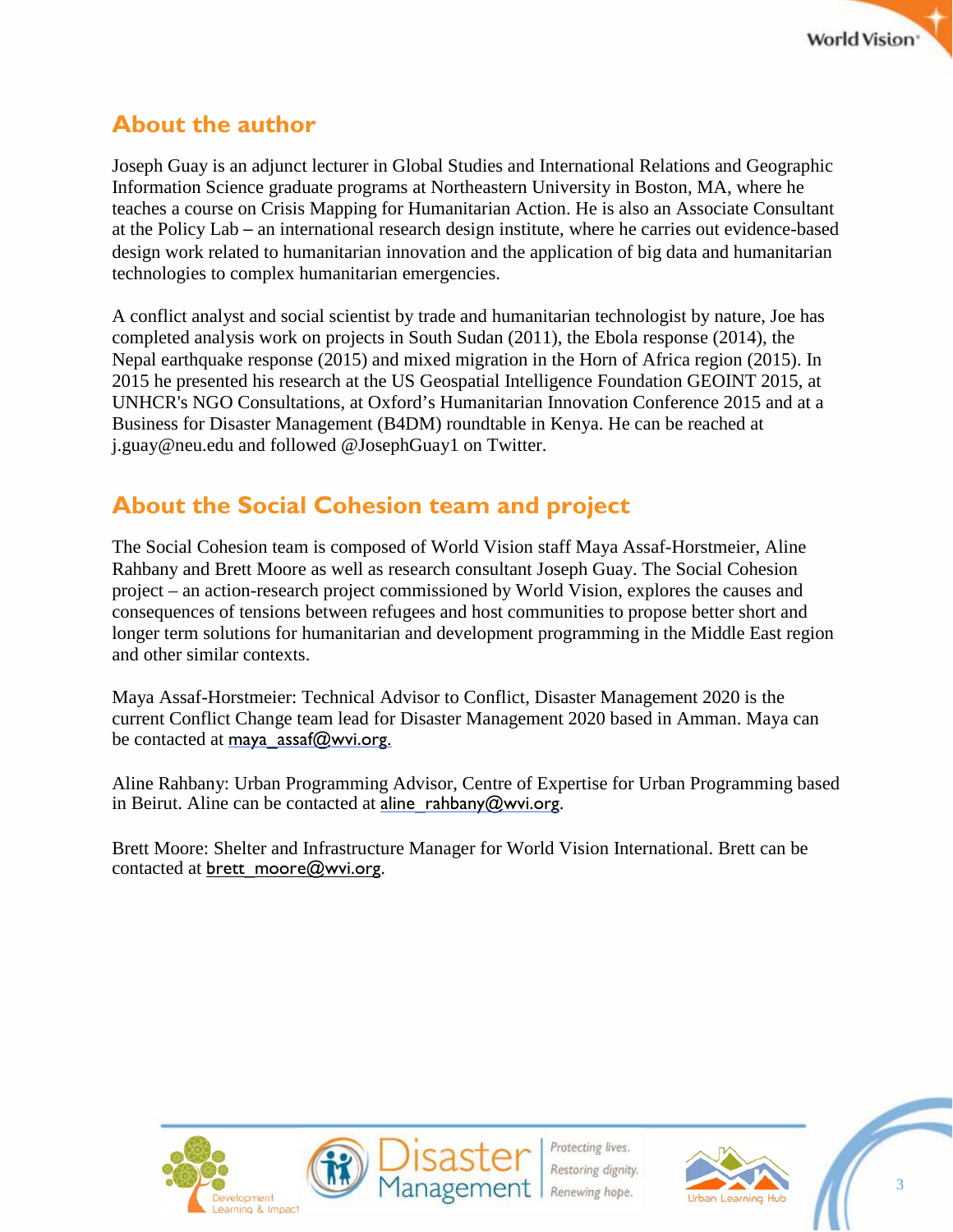

## <span id="page-4-0"></span>**Preface**

World Vision's Middle East and Eastern Europe Region (MEER) is committed to improving programming impact and building evidence across the region. MEER's Urban Learning Hub partnered with World Vision's internal change initiative, Disaster Management 2020<sup>[1](#page-4-1)</sup> and the Urban Centre of Expertise to investigate and document the current literature and practice associated with social cohesion programming, particularly within the Syrian refugee context.

This literature review clearly demonstrates that social cohesion is a critical yet under-researched and under-developed area of humanitarian and development programming. With the increasing number of conflicts and the large-scale movement of refugees arising from the Syrian civil war and overall political insecurity in the Middle East, this review highlights the importance of social cohesion and also the sparsity of proven approaches, methodologies and tools to adequately address and promote social cohesion. Social cohesion is an area worthy of further investment and engagement by World Vision.

Clare Seddon, Field Support Director, Fragile and Conflict Prone States Middle East and Eastern Europe Region

<span id="page-4-1"></span> <sup>1</sup> DM2020 is <sup>a</sup> change initiative within World Vision's Humanitarian and Emergency Affairs section, which aims at increasing World Vision's disaster management capabilities in urban and conflict contexts, with a particular emphasis on the needs of children.







4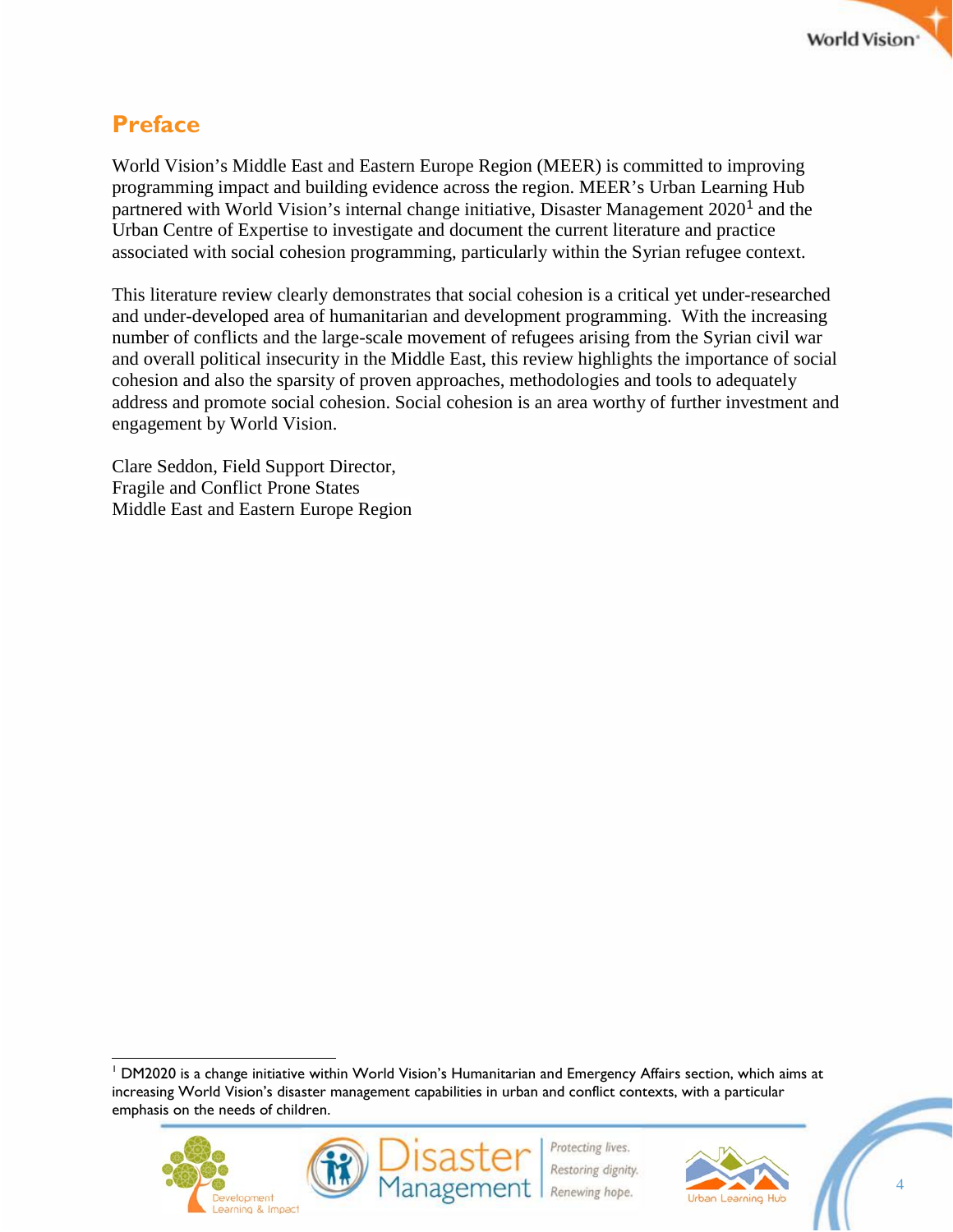## <span id="page-5-0"></span>**Executive Summary**

After more than four years of civil war, the Syrian conflict has generated massive protracted displacement of over four million refugees, the majority of whom reside in non-camp and/or urban settings in countries such as Lebanon and Jordan.<sup>[2](#page-5-1)</sup> In Lebanon, for example, since 2010 more than one million Syrian refugees have arrived, contributing to a situation of rapid, unsustainable urbanisation in an already vulnerable and fragile context.<sup>[3](#page-5-2)</sup>

This poses new and diverse challenges to authorities, humanitarian actors and receiving host communities, who – in addition to refugees and IDPs themselves – are struggling to adjust to long-term social, economic and demographic shifts and pressures associated with displacement.<sup>[4](#page-5-3)</sup>

One such challenge is how to foster social cohesion and mitigate rising social tensions between refugees and host communities in these non-camp, urban contexts. Tensions have emerged between refugee and host communities and between local communities and administrative authorities. In the case of Lebanon and Jordan, this is described as leading to a potential tipping point. In an effort to protect and enhance the somewhat fragile stability in both countries, key strategic objectives have been identified in this report for national, international and local stakeholders.<sup>[5](#page-5-4)</sup>

This literature review aims to demonstrate that social cohesion (defined loosely as the nature and set of relationships between individuals and groups and between those groups and the institutions that govern them in a particular environment) matters for humanitarian action.

Studies show that rising social tensions between communities have the potential to generate secondary conflict in host countries. Access to basic goods and services and livelihood opportunities are also influenced by social tensions. As tensions rise, for example, isolation becomes an unfortunate coping mechanism for displaced populations – keeping women at home and children out of school. With economic competition leading to frustration, scapegoating and discrimination, access to equitable employment opportunities decreases among refugee men. This may also contribute to domestic violence, drug abuse and participation in radical collective action and crime.

These challenges call for new, more holistic approaches to humanitarian response and serves as the basis for World Vision International's Social Cohesion research initiative.[6](#page-5-5)

<span id="page-5-5"></span><sup>6</sup> The Social Cohesion research initiative is established through World Vision's Disaster Management 2020 (DM2020) strategic change program and in collaboration with the Middle East and Eastern Europe Regional Office, with a focus on urban refugee communities in Lebanon and Jordan that are recipients of Syrian refugees. The research team is led by independent consultant Joseph Guay and supported by Aline Rahbany, Urban Programming Advisor – Centre of Expertise for Urban Programming Maya Assaf, Technical Advisor to Conflict and Brett Moore, Shelter and Infrastructure Technical Advisor.









<span id="page-5-1"></span> $\overline{a}$ <sup>2</sup> In Lebanon, for example, since 2010 more than a million Syrian refugees have arrived, contributing to a situation of rapid, unsustainable urbanisation in an already vulnerable and fragile context UNHCR information portal, accessed February 12, 2015.

<span id="page-5-2"></span><sup>3</sup> UNHCR information portal, accessed February 12, 2015.

<span id="page-5-3"></span><sup>4</sup> Urban internally displaced people (IDPs) and refugees share a number of vulnerabilities with poorer segments of society, including loss of assets, insecure housing, limited social networks, lack of access to public services, and exposure to violence and crime.

<span id="page-5-4"></span><sup>5</sup> World Vision, *Under Pressure*. Recent assessments show a high level of support within host communities for discriminatory policies and collective action against refugees, with young males particularly at risk of engaging in conflict. See Lebanon Crisis Response Plan (LCRP) 2015-16 (Interagency and Government of Lebanon, December 2014), for example.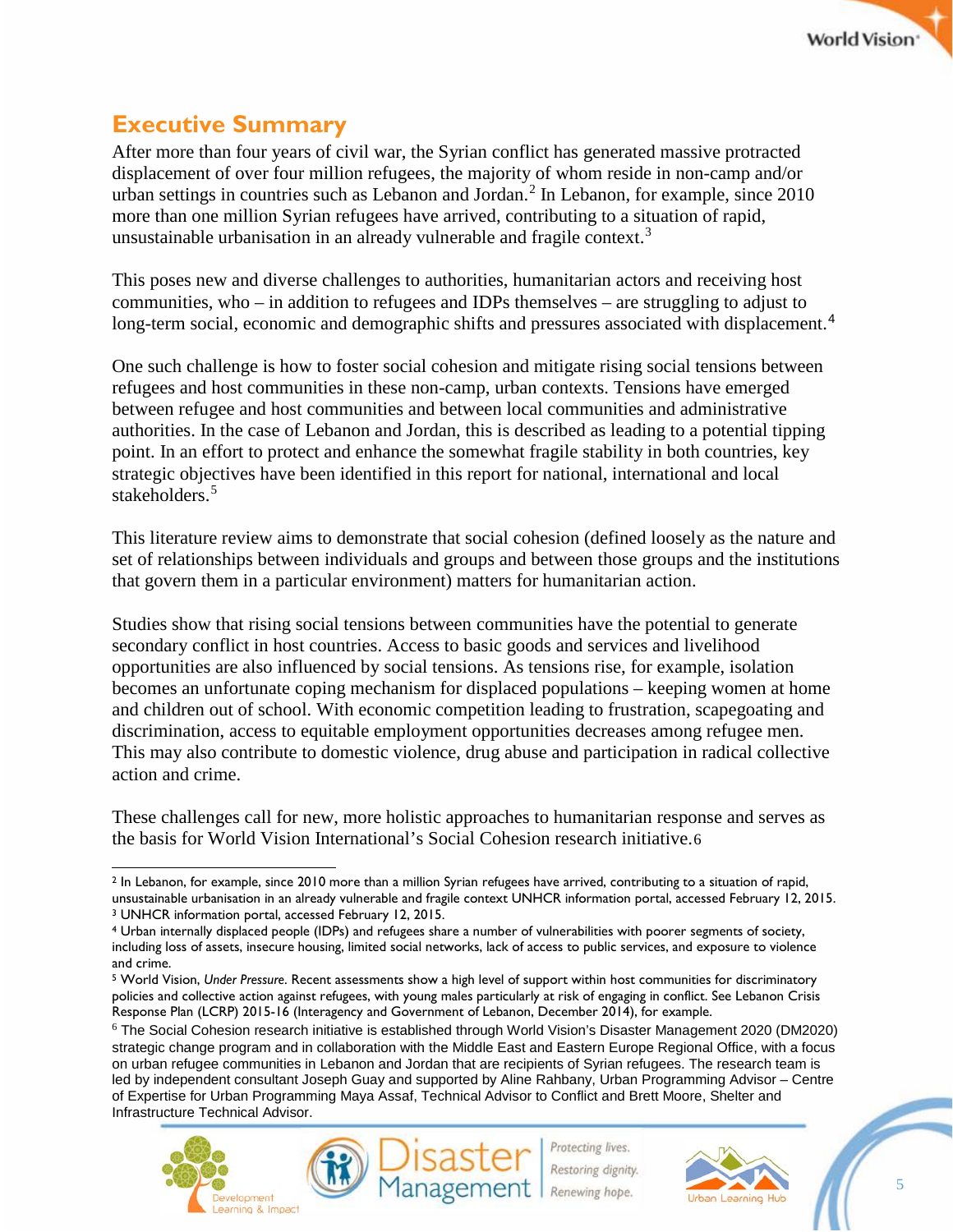As the first step in a multi-year action-learning project, this systematic literature review discusses the problem of rising social tensions between Syrian refugees and urban host communities in Lebanon and Jordan. It explores why the investigation into the causes and consequences of these tensions is integral for humanitarian and development programming in the region. The review also provides an analysis of key studies on social cohesion and social tensions in the region, and evaluates existing approaches to social cohesion and its variants in regional, national and organisational strategic frameworks.

We are therefore concerned with answering the following set of questions:<sup>[7](#page-6-0)</sup>

- 1. How are matters of social cohesion in urban settings in Lebanon and Jordan currently understood?
- 2. How are matters of social cohesion currently operationalised in the context of the Syria response?

Our meta scan of the research landscape has revealed that the main drivers of social tensions include structural causes that predate the Syrian crisis (such as high levels of poverty, resource scarcity and lack of municipal capacity to deliver basic services), socio-economic causes (for example differences in religious, cultural and social norms between refugee and host communities), and proximate causes (decreasing access to affordable quality housing, economic competition regarding jobs and the role of international aid in terms of perceptions of fairness, equity and corruption).

Importantly, people's perceptions of key issues matters. This includes how humanitarian aid is delivered and to whom – matters of equity of access, fairness of targeting and distribution, quality, appropriateness, and quantity.

Social, local and international media also play strong roles in the exacerbation of tensions if issues are framed in ways that blame or target minority communities. This suggests that humanitarian organisations and government need to think how their response and treatment of those in need is inextricably linked to community dynamics, and may inadvertently catalyse frictions, escalate tensions and increase negative perceptions of assistance.

Tentative recommendations suggest that relevant humanitarian agencies, civil society groups and national governments should adopt cross-sector, area-based approaches that support, work through and ultimately empower a range of local actors. These approaches should also include both refugee and host communities in the design and implementation of equitable solutions to alleviate tensions, communicate better with refugee and host communities to improve transparency and accountability, and liaise with community leadership and security officials to resolve disputes and settle tensions arising from service provision access and economic competition.

<span id="page-6-0"></span> $\overline{a}$ <sup>7</sup> Specific questions generated by the World Vision team leading this research initiative include: (1) What are the factors (proximate, structural, systemic; direct and indirect) that contribute to social cohesion/social stability? (2) How do humanitarian relief efforts impact or influence social cohesion (with regard to both positive and negative externalities)? (3) What are the current mechanisms/organisational approaches for addressing social cohesion? (4) What are the conceptual and methodological gaps in the tools, frameworks, and approaches that address social cohesion?



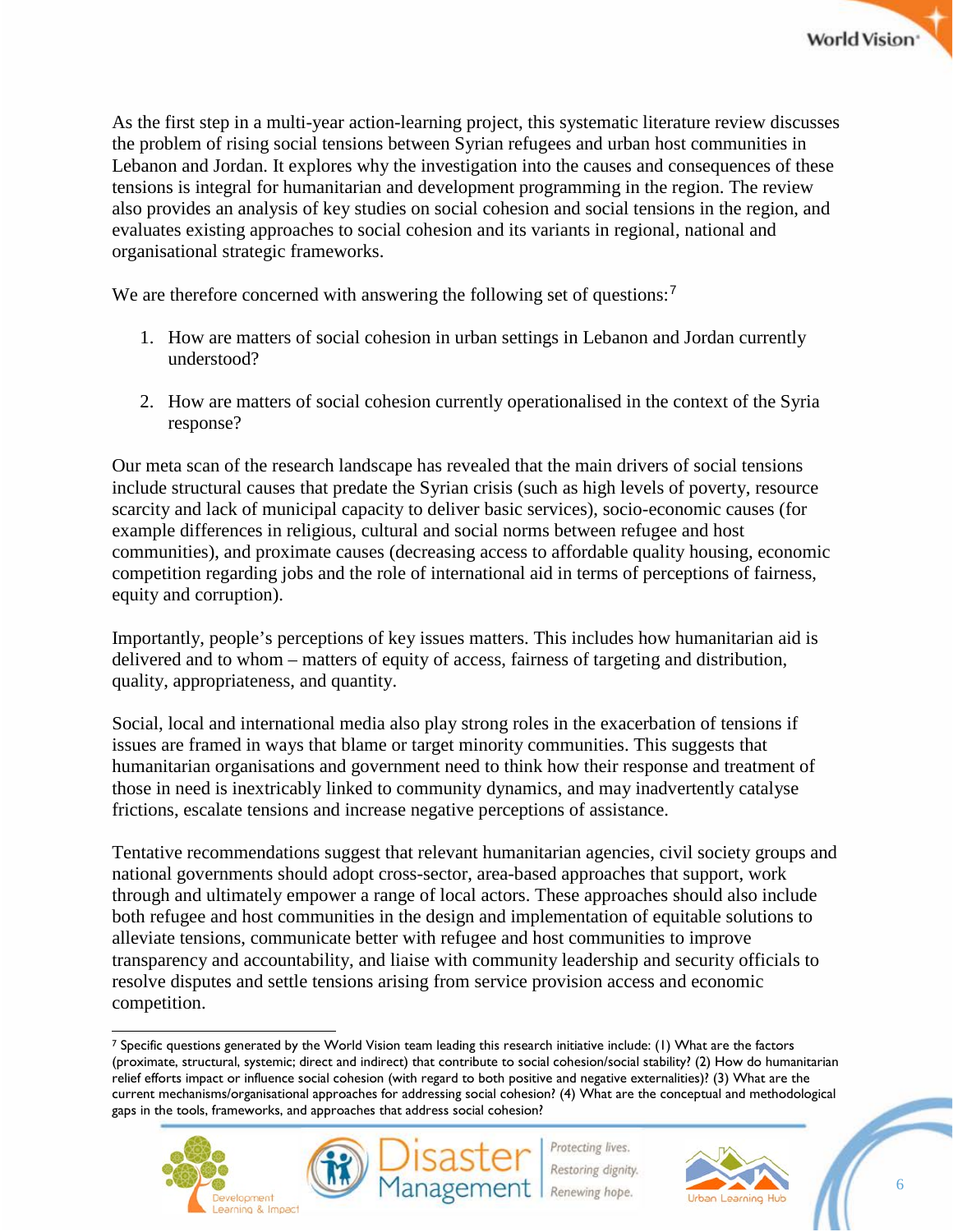

However, our findings suggest that more work needs to be done to understand matters of social cohesion between refugee and host communities in crisis settings.

A number of methodological and conceptual limitations hinder current research on social cohesion in Lebanon and Jordan. Social cohesion (and its variants) remains poorly defined and operationalised leading to lack of clarity and misuse of the concept.

Sampling methods used for site selection (geographic units of which to draw cross-sectional correlations) yielded little co-variation by which to explore causal relationships. Cross sectional snapshots dominated the research, leaving little room for temporal variation (pre-test/post-test or longitudinal designs). Little analytical layering of structural and more proximate drivers of tensions (for example overlaying data on water scarcity with *perceptions of scarcity within different groups*) meant little analytical granularity.

Unfortunately, these limitations led to research that has perpetuated sector-based thinking and vague or ambiguous recommendations.

More research, better tools and frameworks and clearer advocacy are needed for humanitarian actors like World Vision to better understand and engage with social cohesion in urban, protracted conflict settings such as Lebanon and Jordan. We recommend the following:

## <span id="page-7-0"></span>**Humanitarian agencies need to strengthen social cohesion research**

This calls for:

- (a) Developing shared definitions and measuring instruments of social cohesion
- (b) Testing multivariate models on the drivers of social tensions
- (c) Conducting more long-term research
- (d) Highlighting positive case studies

(e) Investigating the role of faith on social cohesion, social networks and spiritual capital and bridging mechanisms, and;

(f) Paying more attention to how a lack of social cohesion affects groups such as youth, women, children and men differently.

## <span id="page-7-1"></span>**Test, improve and build tools**

Humanitarian organisations should examine a variety of context analysis tools to see to what extent they are able to measure social tensions between refugee and host communities in Lebanon and Jordan. Where collection, analysis and visualisation tools are found to be inappropriate, new ones should be designed to fill gaps identified in this study.

## <span id="page-7-2"></span>**Mainstream social cohesion in humanitarian response strategies and operational**

#### **plans**

This literature review provides a methodology for assessing strategic and operational frameworks against social cohesion in the Syrian response. Aid organisations (World Vision in



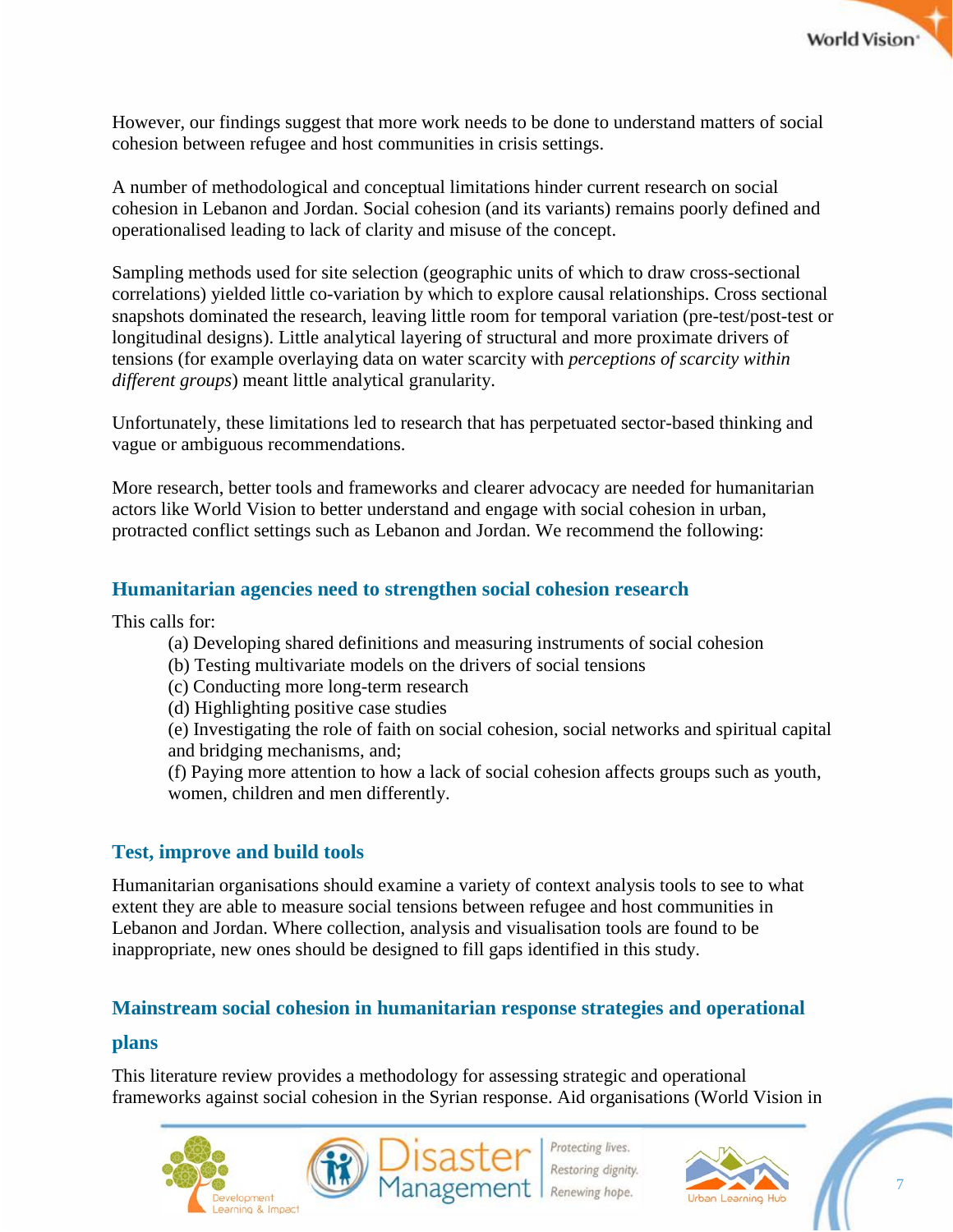particular) can and should draw on expertise from external communities of practice focused on issues such as conflict sensitivity, economic development, resilience and livelihoods in order to adequately address social cohesion in disaster management work in Lebanon and Jordan. These efforts can and should be codified into current organisational mandates and strategies.

This report is intended for humanitarian practitioners who are investigating the importance of matters of conflict resolution, peace-building and community-based resilience in complex emergencies in urban, non-camp settings. It is also useful for development and/or peace-building practitioners who increasingly find that issues traditionally associated with the humanitarian space (displacement, for example) are closely related to development and peace building agendas. Social cohesion is truly a cross-cutting area that brings with it opportunities for more successful convergence and partnerships between humanitarian and development practitioners than has previously been achieved.

This paper is organised into the following sections:

**1. Background:** What is social cohesion and why is it important for humanitarian, development and peace-building practitioners in urban, non-camp, complex-emergency settings? What follows is an orientation to the nature of the problem and a brief articulation of potential consequences of diminishing social cohesion in humanitarian settings.

**2. Understanding social cohesion:** How is social cohesion between refugee and host communities currently understood in urban, non-camp settings in Lebanon and Jordan? This section reviews 15 key initiatives that seek to quantify social tensions between Syrian refugees and host communities and determine the primary drivers of these tensions. The section reviews attempts to articulate the drivers of tensions and aggregates a set of themes and findings on social cohesion. It also highlights conceptual and methodological gaps in current efforts to capture social cohesion in Lebanon and Jordan, which may pose challenges for humanitarians engaging with matters of social cohesion between refugee and host communities.

**3. Engaging social cohesion:** How is the humanitarian community (international organisations, host country governments and municipalities, international and local nongovernment organisations) currently engaging with social cohesion? This section provides a brief overview of regional, national and organisational strategies for engagement on the issue of social cohesion (sometimes articulated as "stability") in Lebanon and Jordan.

**4. Recommendations:** We then conclude with recommendations focused on the need for mainstreaming social cohesion in protracted conflict-affected urban settings and the design of appropriate tools for doing so.





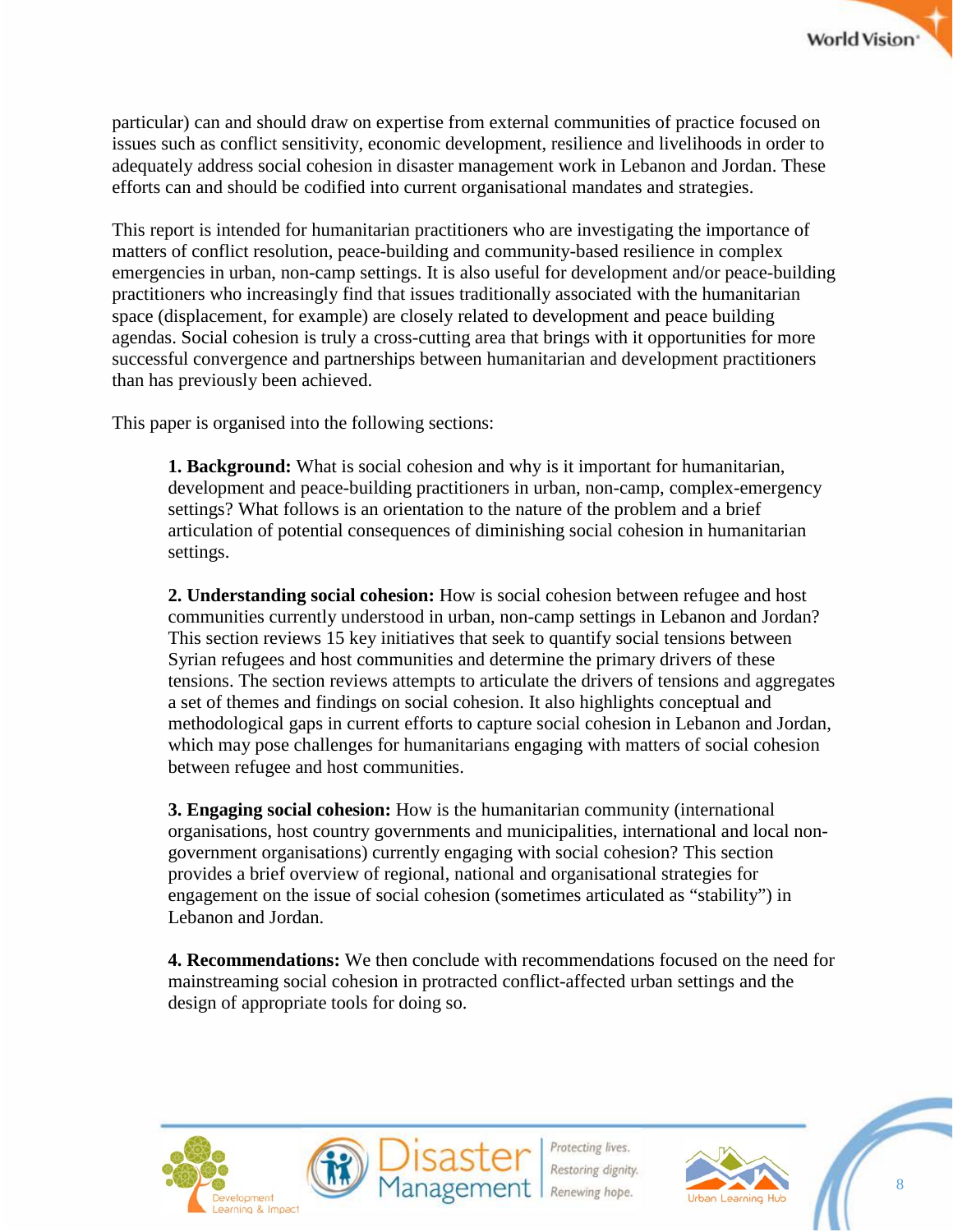## <span id="page-9-0"></span>**Background**

## <span id="page-9-1"></span>**What is social cohesion?**

A major drawback to the literature assessed in this desk review is the *absence* of a widely-held, theoretically derived, clearly articulated and reasonably operationalised definition of social cohesion and its constitutive and relational dimensions. It therefore makes sense to adopt a working definition of social cohesion as pertaining to refugee-host community contexts before proceeding. Such a definition is derived from the World Vision Social Cohesion research initiative team concept note as well as a cursory adaptation of key literature on the subject.

In this study, social cohesion is loosely defined as the nature and set of relationships between individuals and groups in a particular environment (horizontal social cohesion) and between those individuals and groups and the institutions that govern them in a particular environment (vertical social cohesion).[8](#page-9-2) Strong, positive, integrated relationships and inclusive identities are perceived as indicative of high social cohesion, whereas weak, negative or fragmented relationships and exclusive identities are taken to mean low social cohesion. Social cohesion is therefore a multi-faceted, scalar concept.

Matters of social cohesion are constituted of often changing and multiple identities. For example, along the lines of political, religious, ethnic or social affiliation. Social cohesion also requires understanding social networks – complex webs of interconnected relationships internal to groups (known as bonding) and between groups (known as bridging).[9](#page-9-3) Conceptually close concepts also include social capital, social networks and social stability. Indicators of social cohesion – although not yet widely held and agreed upon – involve aspects of personal, political and developmental human security, trust in institutions, satisfaction and participation in civic life (within groups), and measures of intergroup perceptions, perceived threats and social distance and/or inter-group contact (between groups).

Our study is also concerned with situations of deteriorating or low social cohesion. In this regard, we are interested in conceptually close concepts (and manifestations of low social cohesion) such as social tensions, social instability and social fragmentation. These can be measured using indicators like frequency of violent inter-group incidences (harassment, bullying, discrimination, isolation) or communication of negative feelings (negative stereotypes, scapegoating, intergroup anxiety, perceptions of threat).

<span id="page-9-3"></span><sup>9</sup> See Eveliina Lyytinen and Janosch Kullenberg, "Urban Refugee Research and Social Capital: A Roundtable Report and Literature Review (International Rescue Committee (IRC) and Women's Refugee Commission (WRC): February 2013).



Restoring dignity. Renewing hope.



9

<span id="page-9-2"></span> $\overline{a}$ <sup>8</sup> This working definition is derived from the following: *Predicting Peace: The Social Cohesion and Reconciliation Index as a Tool for Conflict Transformation* (UNDP, USAID, and Seed: 2015); REACH, "Understanding Social Cohesion and Resilience in Jordanian Host Communities: Assessment Report" (June 2014); Mercy Corps, "Analysis of Host Community-Refugee Tensions in Mafraq, Jordan (October 2012); Mercy Corps, "Mapping of Host Community-Refugee Tensions in Mafraq and Ramtha, Jordan," (May 2013).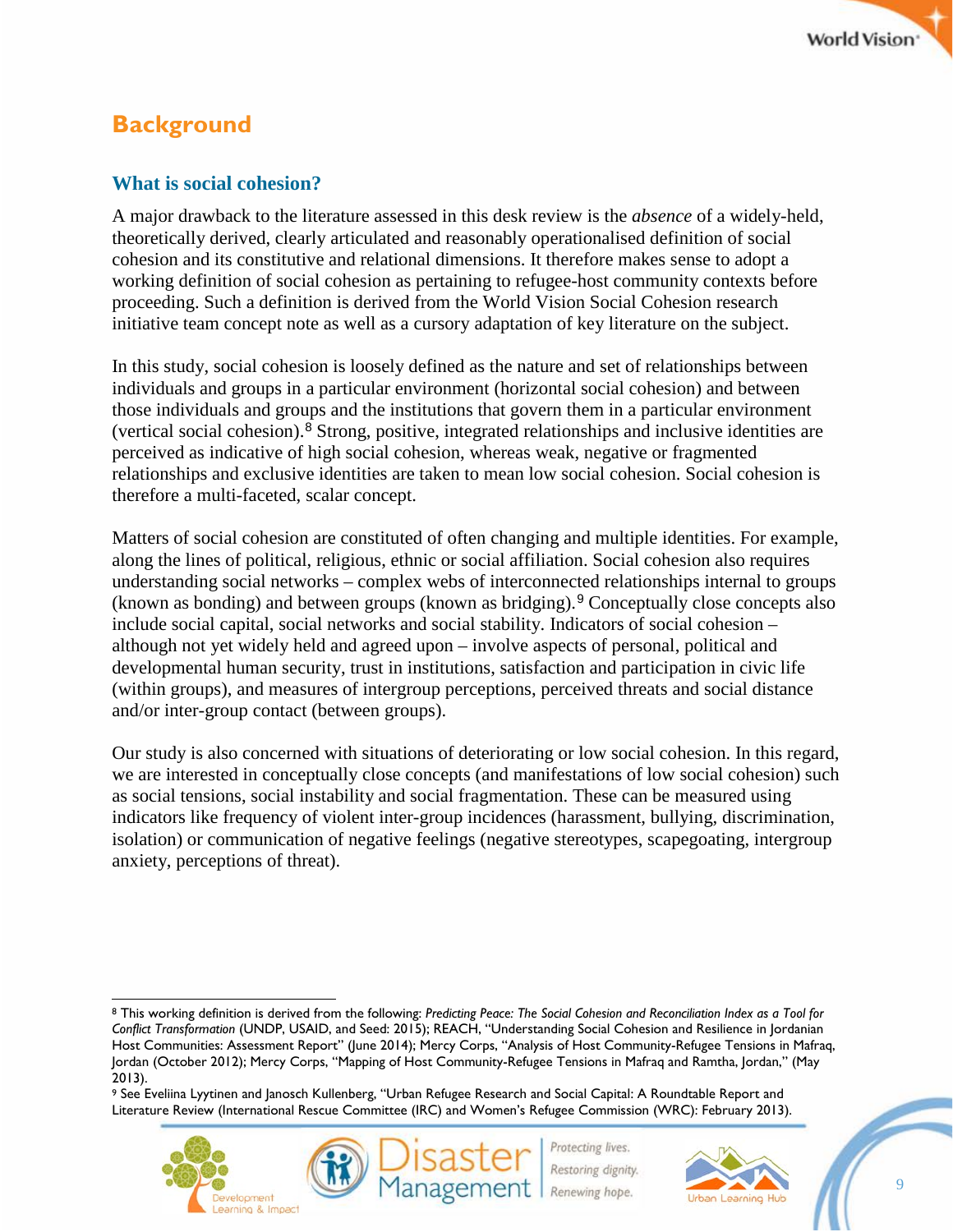## <span id="page-10-0"></span>**Why social cohesion in urban settings?**

After more than four years of civil war, the Syrian conflict has generated massive protracted displacement of more than seven million internally displaced and over four million refugees, the majority of who reside in non-camp and/or urban settings in countries like Lebanon and Jordan. This poses new and diverse challenges to authorities, humanitarian actors and receiving host communities who (in addition to refugees and IDPs themselves) are struggling to adjust to longterm social, economic and demographic shifts, and pressures associated with displacement.

In Lebanon, for example, since 2010 more than a million Syrian refugees have arrived, contributing to a situation of rapid, unsustainable urbanisation in an already vulnerable and fragile context.<sup>[10](#page-10-1)</sup> This situation has exacerbated existing vulnerabilities and increased pressure on provision of basic urban services on under-funded and under-equipped local municipalities.<sup>[11](#page-10-2)</sup>

Because the urban context is characterised by complex, fluid, diverse and interconnected communities, underlying structural vulnerabilities can intensify inequality, resource scarcity, competition, social conflict and protection challenges during crises.<sup>[12](#page-10-3)</sup> Therefore it is no surprise that tensions have emerged between refugee and host communities and between local communities and those who administer them. In the case of Lebanon and Jordan, this is described as leading to a potential tipping point<sup>[13](#page-10-4)</sup> and is pushing the protection and enhancement of a somewhat fragile stability into key strategic objectives identified by national, international and local stakeholders.[14](#page-10-5)

Matters of social cohesion are therefore critical for humanitarian action in protracted conflict settings.

Rising social tensions (decreasing social cohesion) between communities have the potential to generate a secondary conflict in host countries. A 2015 International Alert report focusing exclusively on the impact of Syrian refugees on security threat perceptions in Lebanon<sup>[15](#page-10-6)</sup> illustrates that Lebanese nationals are concerned about becoming victims of crime, risk of falling into poverty, threats to sectarian balance, service shortages, radicalisation of refugees and increasing terrorism. In some cases, tensions, resentment, animosity, hostility and frustration have already manifested into physical forms of violence toward refugees. This includes scapegoating, harassment, discrimination, demonstrations, protests, road blockages, curfews and

<span id="page-10-6"></span><span id="page-10-5"></span><span id="page-10-4"></span><sup>&</sup>lt;sup>13</sup> World Vision, "Under Pressure". Recent assessments show a high level of support within host communities for<br>discriminatory policies and collective action against refugees, with young males particularly at risk of enga <sup>14</sup> See Lebanon Crisis Response Plan (LCRP) 2015-16 (Interagency and Government of Lebanon, December 2014), for example. <sup>15</sup> International Alert, "Citizens' Perceptions of Security Threats Stemming from the Syrian Refugee Presence in Lebanon,", (Background Paper | February 2015).





 $\overline{a}$ <sup>10</sup> UNHCR information portal, accessed February 12, 2015.

<span id="page-10-2"></span><span id="page-10-1"></span><sup>11</sup>See DFID "Humanitarian Response to Urban Crises" workshop report (July 2014); and Mercy Corps Policy Brief, "Engaging

<span id="page-10-3"></span>Municipalities in the Response to the Syria Refugee Crisis in Lebanon," (March 2014).<br><sup>12</sup> Donald Brown, Camillo Boano, Cassidy Johnson, Janani Vivekananda, and Julian Walker, "Urban Crises and Humanitarian Responses: A Literature Review" (University Collect London: April 2015); Giovanna Federici, Nuno Nunes, Jorn C. Owere, and Kim Roberson, "Urban Displacement & Outside of Camp: Desk Review" (CCCM Cluster, UNHCR, IOM, NORCAP/NRC: January 2014).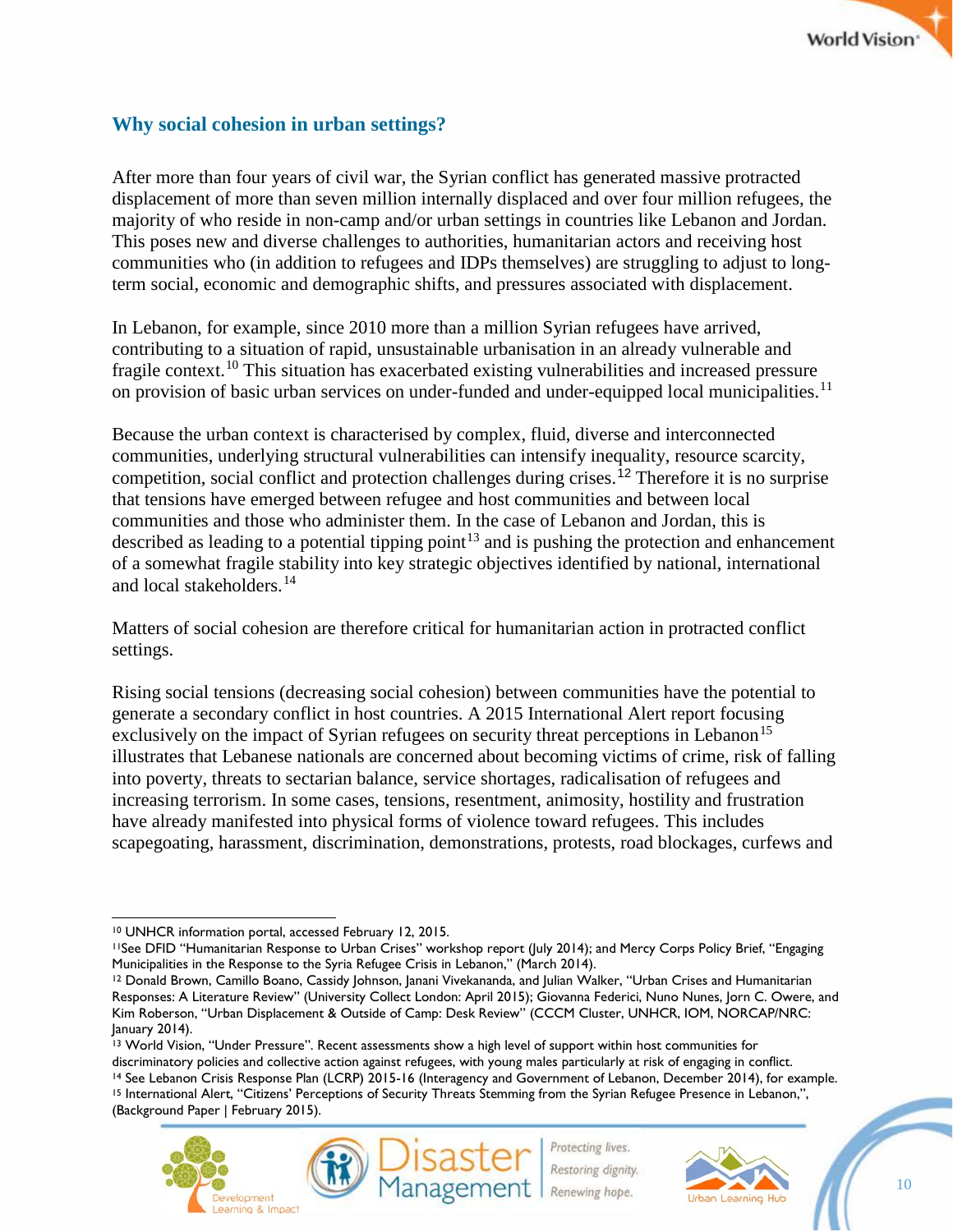vandalism.[16](#page-11-0) These forms of violence increase vulnerability and hinders the enjoyment of public city spaces and reduces mobility within the city, further compromising social cohesion.

Rising tensions and secondary violence also have consequences on equitable access to public spaces, urban governance, basic services, livelihood opportunities and humanitarian and development assistance. For example, as tensions rise, so too does isolation of refugee families from the fabric of urban social life. Syrian women, preferring to avoid harassment or negative stereotyping in public spaces, remain at home – an unfortunate coping mechanism that reduces access to social capital in the community. Children are also adversely affected, as families prefer *not* to send their children to school for fear of discrimination or harassment (which in turn increases segregation and furthers social tensions). As frustration and scapegoating become common, discrimination may reduce access to employment and livelihood opportunities for young Syrian refugee men. This may increase domestic violence, drug abuse and participation in radical collective action in this demographic.

It is also widely held that humanitarian and development interventions can directly or indirectly contribute to increased tensions in the communities, as poorly planned aid can contribute to increased divisions between competing groups, undermine local conflict resolution institutions, and exacerbate power inequities.<sup>[17](#page-11-1)</sup> In urban environments, where displaced communities often reside alongside the non-displaced (but in many ways are equally vulnerable) urban poor, and where complex, heavily monetised systems mean health, education, housing and food are deeply embedded in market systems, response efforts can no longer be "sector" or "beneficiary" centric.[18](#page-11-2)

Such narrow approaches may actually *increase* social tensions when humanitarians fail to recognise linkages, multiplier effects and potential negative externalities of singularly-focused programming, such as providing rental grants that drive up rental prices and inadvertently impact poor Lebanese households. In such contexts, ineffective or inaccurate targeting and distribution of humanitarian assistance could actually reinforce existing inequalities, intensifying competition between social groups.[19](#page-11-3)

Finally, humanitarian organisations operating in Lebanon and Jordan may need to engage with social cohesion if they wish to remain relevant because social cohesion (or stability) has been

<span id="page-11-3"></span><sup>19</sup> Ibid; see also Federici et. al.; Lyytinen and Kullenberg; Huma Gupta, "Home Sweet Home: housing practices and tools that support durable solutions for urban IDPs" (MIT Displacement Research Action Network (DRAN) and Internal Displacement Monitoring Centre (IDMC): March 2015); and NRC, "A Precarious Existence: The Shelter Situation of Refugees From Syria in Neighbouring Countries" (June 2014).





<span id="page-11-0"></span><sup>&</sup>lt;sup>16</sup> Mercy Corps, "Analysis of Host Community-Refugee Tensions": Mercy Corps, "Mapping of Host Community-Refugee Tensions,"; CARE International, "Inter-Community Relations: A Study of the Impact of the Syrian Refugee Influx on the Lebanese Host Community and its Repercussions on the Social Cohesion Contexts North and Mount Lebanon: T5 and Chouf", (March 2015); Mercy Corps, "Things Fall Apart: Political, Economic, and Social Instability in Lebanon" (June 2013); International Alert, "Security Threat Perceptions in Lebanon" (Background paper | November 2014); International Alert, "Citizens' Perceptions,"; L7 CVE Lab, "Drivers of Instability, Conflict, and Radicalization: a snapshot from Akkar (January 2015); International Crisis Group, "Too Close for Comfort: Syrians in Lebanon" (May 2013).

<span id="page-11-1"></span><sup>17</sup> Tim Midgley and Michelle Garred, "Bridging the Participation Gap: Developing Macro Level Conflict Analysis Through Local Perspectives," (World Vision International Policy and Practice Paper, 2013).

<span id="page-11-2"></span><sup>&</sup>lt;sup>18</sup> Brown, et. al., 30. The livelihoods security model (adapted by Sanderson, et al in 2012) illustrates the complex systemic relationship between resources, basic needs, people, assets, and shocks and stresses in urban contexts, and understanding resources and access to those resources in terms of urban infrastructure and markets will allow for communities to build both resilience and capacity.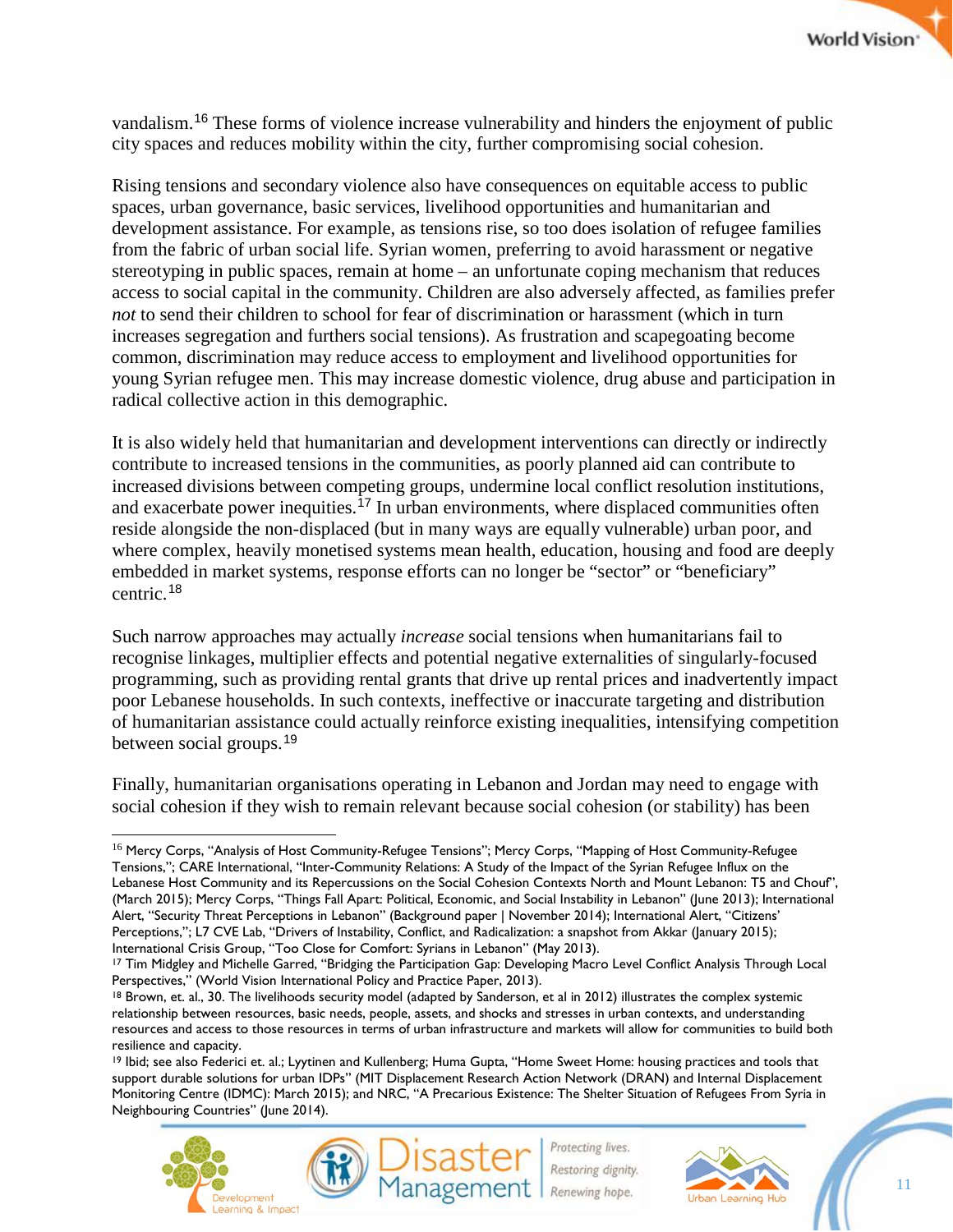articulated as a strategic *priority* in regional and national response plans, either as a goal itself (to achieve social cohesion or national "stability") or as a means to another end. Social cohesion, for example, has been operationalised in the Lebanon response plan as a tool for participatory planning processes for education interventions or for expanding local employment and market opportunities.[20](#page-12-0)

For example, social cohesion has been operationalised in the Lebanon National Response Plan with funding requirements of \$157.3 million to target 242 vulnerable communities throughout 2014-16. This includes the establishment of its very own sector working group in the Lebanon response with dedicated resources and capacity for mitigating tensions, preventing future conflict and mainstreaming matters of social cohesion across other sectors.

Additionally, social cohesion is a key strategic priority in Jordan's national plan, explicitly in the programming of sectors – particularly local governance/municipal services and social protection, as well as the housing (in urban settings), employment and livelihoods, education and WASH sectors.<sup>[21](#page-12-1)</sup>

Consideration of social cohesion for partnering organisations, then, seems like a minimum requirement for relevant refugee programming in urban contexts. Yet research on exactly how to leverage social cohesion for humanitarian action remains thin. Social capital and social networks, for example, are acknowledged to be one of "the most important factors in determining an individual's success or failure," in urban settings, but the "potential to leverage social capital and networks within urban refugee communities... remains unexploited," for humanitarian action.<sup>[22](#page-12-2)</sup>

Opportunities exist. New research suggests that "refugee economies" can positively contribute to their environments, generating vibrant, thriving economic systems and that humanitarian programming could "unlock ways to enable those economic systems to be channelled to the benefit of refugees, host states, and donors..."<sup>[23](#page-12-3)</sup>

Education provides another opportunity. Conflict disrupts teacher education systems, destroys physical infrastructure and promotes a culture of violence that impacts classroom pedagogy, contributing to poor quality of teaching and learning. But education, when available, can also influence governance by enabling an informed citizenry, a sense of inclusiveness and economic equality – all of which can reduce political instability and cyclical violence.<sup>[24](#page-12-4)</sup>

<span id="page-12-4"></span><sup>&</sup>lt;sup>24</sup> Dryden-Peterson, S. (Forthcoming). Policies for education in conflict and post-conflict reconstruction. Handbook of Global Policy-Making in Education (Eds. Karen Mundy, Andy Green, Robert Lingard, Antoni Verger). Chichester, UK: Wiley-Blackwell.,(forthcoming)





<span id="page-12-0"></span> $\overline{a}$ <sup>20</sup> The government of Lebanon, for example, is especially concerned about an already "fragile stability," especially in the most vulnerable and deprived parts of the country. Social cohesion, for the LCRP, is therefore all about the achievement of stabilisation. In fact, according to the plan, "stabilisation, in the context of the LCRP means strengthening national capacities to address long-term poverty and social tensions while also meeting humanitarian needs," (LCRP, page 4).

<span id="page-12-1"></span><sup>21</sup> According to the Jordan National Resilience Plan 2014-16" (Government of Jordan Host Country Support Platform and United Nations, May 2014) (the NRP), "Issues of social cohesion will gain in ascendency as the protracted and escalating nature of the crisis becomes more apparent with the passage of time. All NRP sectors have been tasked to give consideration to how their response interventions mitigate the prospect of increased tensions between Syrian refugees and their Jordanian hosts. From a conflict-sensitive perspective, the design, implementation and management of interventions can constructively build trust and understanding between communities.

<span id="page-12-2"></span><sup>22</sup> Lyytinen and Kullenberg, 17.

<span id="page-12-3"></span><sup>23</sup> Betts, Alexander, Louise Bloom, Josiah Kaplan, and Naohiko Omata, "Refugee Economies: Rethinking Popular Assumptions" (Humanitarian Innovation Project, University of Oxford, June 2014)."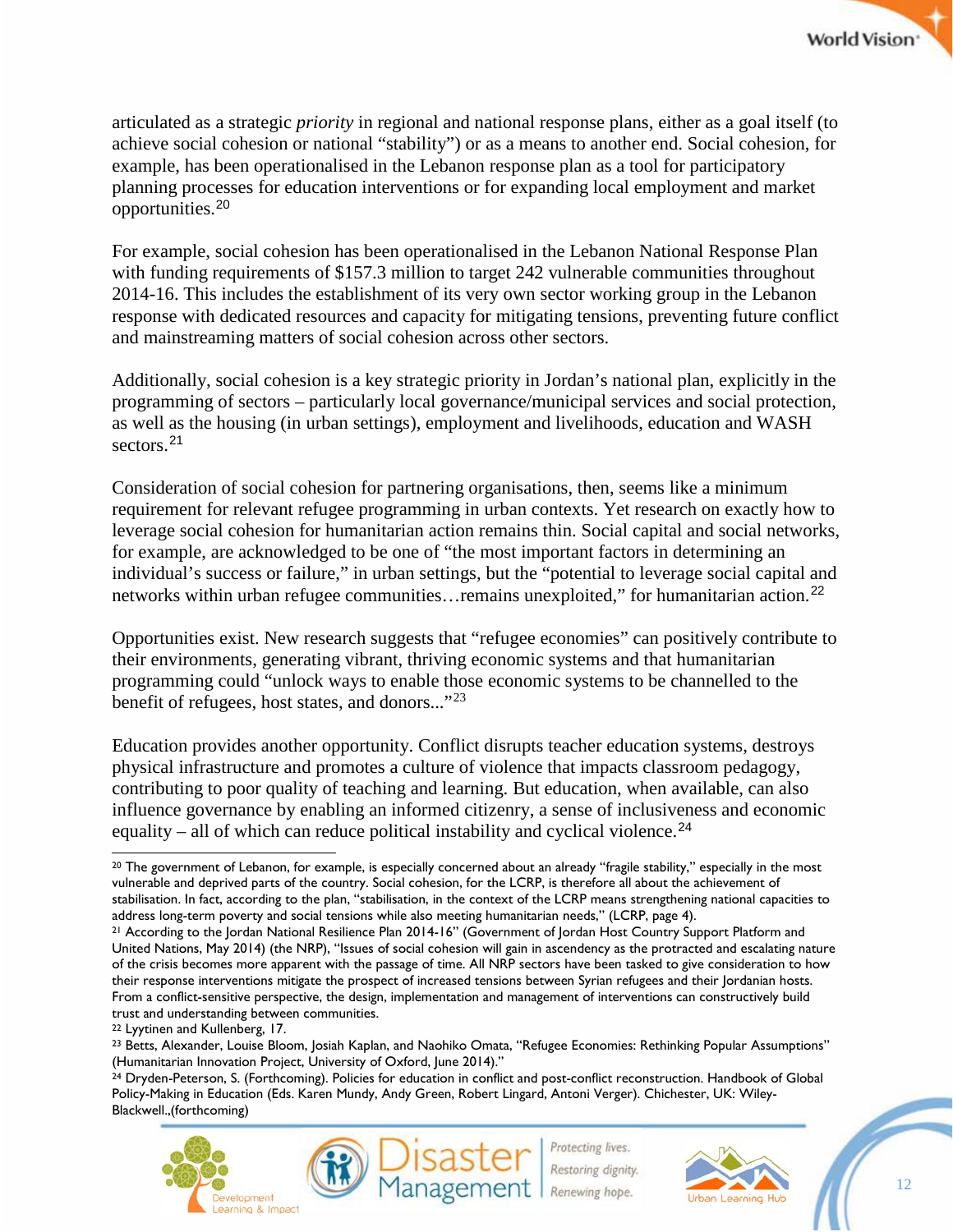Such "upstream" thinking should inform evidence-based design of humanitarian programming, especially in fragile host community contexts where addressing social tensions remain a priority. Employing social cohesion as an approach to humanitarian action presents the opportunity to revise existing World Vision frameworks and to mobilise expertise cooperatively across urban, peace-building and development disciplines of practice. Getting it right through innovative approaches could alleviate secondary violence and discrimination, help scale down the negative externalities of the refugee crisis, make humanitarian organisations more operationally effective and empower local communities by building capacities, governance, local ownership and ultimately resilience. As a first step, in the next section we turn to efforts made to understand matters of social cohesion in between refugee and host communities in Lebanon and Jordan.

## <span id="page-13-0"></span>**Understanding Social Cohesion in Lebanon and Jordan**

How is social cohesion between refugee and host communities in Lebanon and Jordan currently understood? We begin by examining  $15 \text{ key initiatives}^{25}$  $15 \text{ key initiatives}^{25}$  $15 \text{ key initiatives}^{25}$  that seek to quantify matters of social cohesion between Syrian refugees and host communities to determine the primary drivers thought to be contributing to tensions in light of the Syrian crisis.

This section will also examine social stability/instability, social tensions, social fragmentation and other indicators related to social cohesion. Key thematic contributions of these reports as well as aggregated recommendations are discussed. Finally, we highlight conceptual and methodological gaps and errors in current efforts to capture social cohesion in Lebanon and Jordan, which may pose challenges for humanitarians engaging with matters of social cohesion between refugee and host communities in urban settings.

In the sections that follow, a variety of non-academic reports, assessments, policy frameworks and operational tools were reviewed. Using a semi-systematic method based on both search terms as well as collaborative decision-making, a list of humanitarian and development organisations, UN programs, academic research facilities, think tanks, knowledge platforms (such as Relief Web) and community portals (such as ALNAP's Urban Humanitarian Response Portal) was generated. This list included over 50 entries.

<span id="page-13-1"></span> $\overline{a}$ <sup>25</sup> REACH, "Evaluating the Effect of the Syrian Refugee Crisis on Stability and Resilience in Jordanian Host Communities: Preliminary Impact Assessment" (January 2014); REACH, "Understanding Social Cohesion"; REACH, "Perceptions of External Support in Jordanian Communities Hosting Syrian Refugees: Thematic Assessment Report" (June 2014); Mercy Corps, "Analysis of Host Community-Refugee Tensions"; Mercy Corps, "Mapping of Host Community-Refugee Tensions,"; CARE International, "Inter-Community Relations: A Study of the Impact of the Syrian Refugee Influx on the Lebanese Host Community and its Repercussions on the Social Cohesion Contexts North and Mount Lebanon: T5 and Chouf" (March 2015); Charles Harb and Rim Saab, "Social Cohesion and Intergroup Relations: Syrian Refugees and Lebanese Nationals in the Bekaa and Akkar," American University of Beirut and Save the Children (2014); Mercy Corps, "Things Fall Apart: Political, Economic, and Social Instability in Lebanon" (June 2013); International Alert, "Security Threat Perceptions in Lebanon" (Background paper | November 2014); International Alert, "Citizens' Perceptions,"; L7 CVE Lab, "Drivers of Instability, Conflict, and Radicalization: a snapshot from Akkar (January 2015); International Crisis Group, "Too Close for Comfort: Syrians in Lebanon" (May 2013). Berneis, Nora and Julia Bartl, "Understanding the Heightening Syrian Refugee Crisis and Lebanon's Political Polarization," *Carthage Research Series* (January 2013). Search for Common Ground, "Dialogue and Local Response Mechanisms to Conflict Between Host Communities and Syrian Refugees in Lebanon," (May 2014)



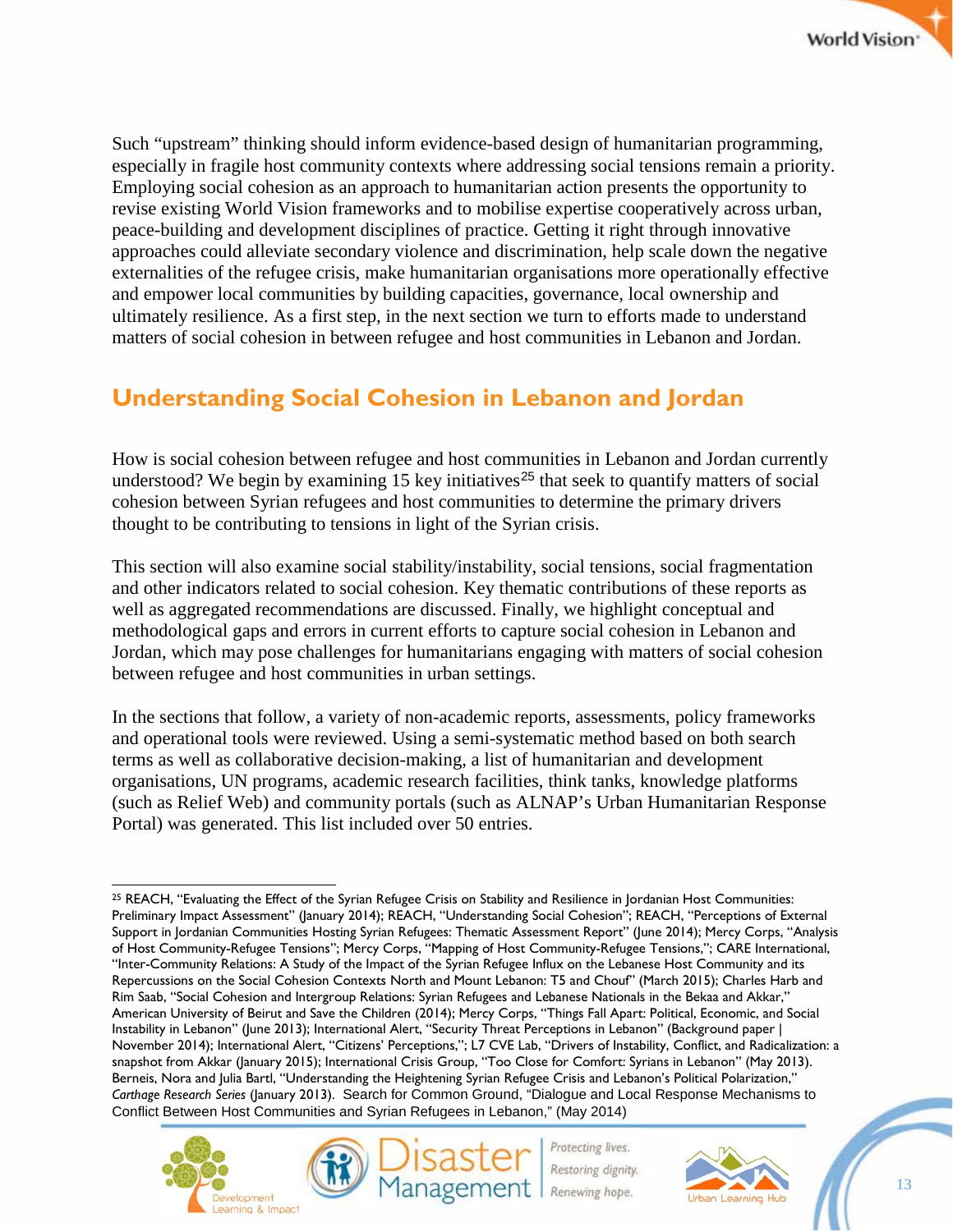The author then accessed websites of the listed organisations and databases to collect sources thematically (social cohesion, social tensions, stability, etc.) or geographically (i.e. Lebanon and Jordan) related to matters of social cohesion (or concepts conceptually close to social cohesion as discussed below) for humanitarian actors in protracted, conflict-affected, urban settings as defined by the World Vision Social Cohesion research team. This means matters related to social cohesion in urban settings *not necessarily* in the Lebanon and Jordan context were initially included, as well as publications dealing with either social cohesion *or* humanitarian response in urban settings in the Syria region. The author also gained access to World Vision's internal reports, guidance frameworks and data collection and assessment tools that might be relevant for social cohesion (again, as defined below).

A preliminary database of over 625 sources was identified, and sources were narrowed down to 66 prioritised documents through the processes of:

- 1. Preliminary screening of article title, abstract and executive summaries;
- 2. Collaborative decision making (with the Social Cohesion research team but also through conference calls and emails with identified thought leaders on the subject), and;
- 3. Manual reverse chaining to identify the most commonly cited sources.

This literature review is not meant to be an exhaustive study, but rather a guiding framework for approaching social cohesion in humanitarian emergency response settings. Put differently, this review is a scan of current and ongoing studies, policies, projects and tools that can be used to make decisions on how to mobilise best practices, where such practices exist, and address identified gaps.

For each report, we used the following questions as a guiding framework for assessment and evaluation:

- 1. What is the goal of the research? What hypothesis is being tested, if any?
- 2. How is social cohesion (stability/instability or tensions) defined? How is it measured?
- 3. What is the context of the research? (Level of analysis, geographical location, type of environment – for example urban or rural?)
- 4. How was the context chosen? (Sampling methodology or case selection method?)
- 5. What kind of data was collected (qualitative or quantitative) and how (surveys, interviews, focus groups)?
- 6. What are the key findings/contributions and recommendations?
- 7. What are the methodological and conceptual gaps (if any)?

## <span id="page-14-0"></span>**Drivers of social tensions in Lebanon and Jordan**

From the 15 studies assessed in this section, drivers of tensions between refugee and host communities include:





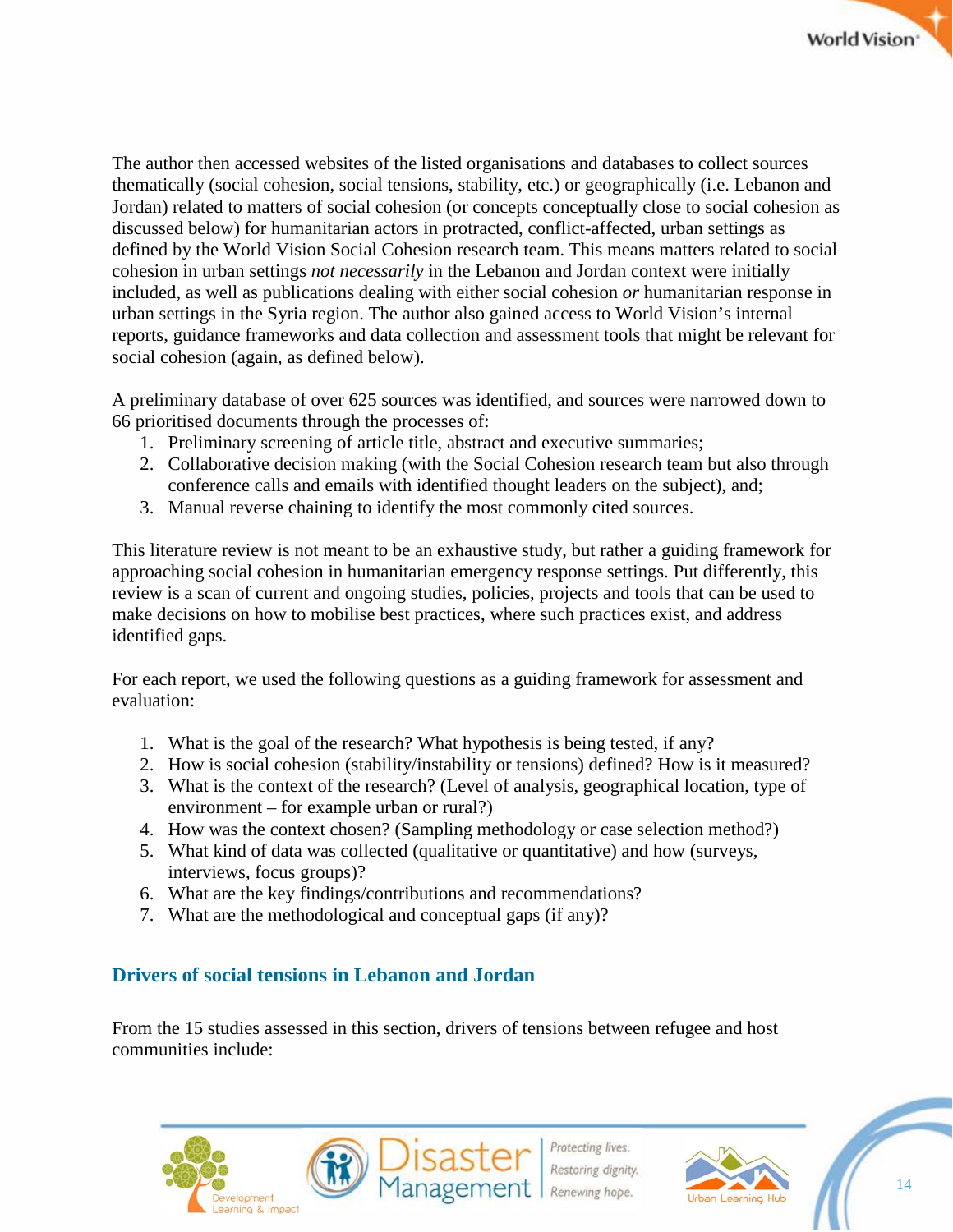

Structural causes:

1. Structural vulnerabilities that pre-date the Syrian crisis, such as high levels of poverty, resource scarcity, lack of effective governing institutions (or support for institutions).

Socio-economic causes:

2. Differences in religious, cultural and social norms between refugee and host communities and lack of social networks.

Proximate causes:

- 3. Access, affordability and quality of housing (rapidly rising rental prices, poor quality of living conditions and the perception of exploitation).
- 4. Economic competition over jobs (formal and informal employment) and livelihood opportunities.
- 5. Access to and quality of basic education (concerns of overcrowded classrooms and lack of quality or access) and basic public goods and services (such as water and electricity, solid waste collection, healthcare).
- 6. The role of international aid (in terms of perceptions of fairness of distribution, availability and perceptions of inequity, unfairness and even corruption).
- 7. The role of social, local and international media and the framing of issues.

In addition to highlighting a wealth of drivers of social tensions in the region, the reports, when taken together as a whole, yield interesting thematic insights across the board.

## <span id="page-15-0"></span>**Timing and level of analysis matter**

The studies recognise that while some factors pre-date the Syrian refugee crisis (so-called "structural vulnerabilities"), other factors are the result of demographic shifts driven by massive displacement (so-called "proximate factors" or "core issues," such as resource scarcity and economic competition). Furthermore, there are other factors that enable or perpetuate social tensions (so-called "exacerbating" or "de-stabilising" factors, like the role of media or the politicisation of external security events). Such conceptualisations are critical for identifying potential entry points for mitigating or diffusing tensions.

In Jordan, socio-economic factors (poverty) and pressures on public services (as a result of demographic shifts) are prioritised as "core" issues in the literature. Safety and security, unemployed youth and the perception of the negative role of the media are also mentioned as destabilising conditions.<sup>[26](#page-15-1)</sup> In Lebanon, competition over resources such as housing accommodation and economic competition, lack of access to quality education and the role of international aid are seen as core drivers of tension. Shortages in water and electricity, diminishing quality of public services, rising inflation, differences in social norms, the negative role of the media and lack of social networks between communities were mentioned as exacerbating factors.[27](#page-15-2)

 $\overline{a}$ <sup>26</sup> REACH, "Evaluating the Effect," 8.

<span id="page-15-2"></span><span id="page-15-1"></span><sup>27</sup> Mercy Corps, "Things Fall Apart."





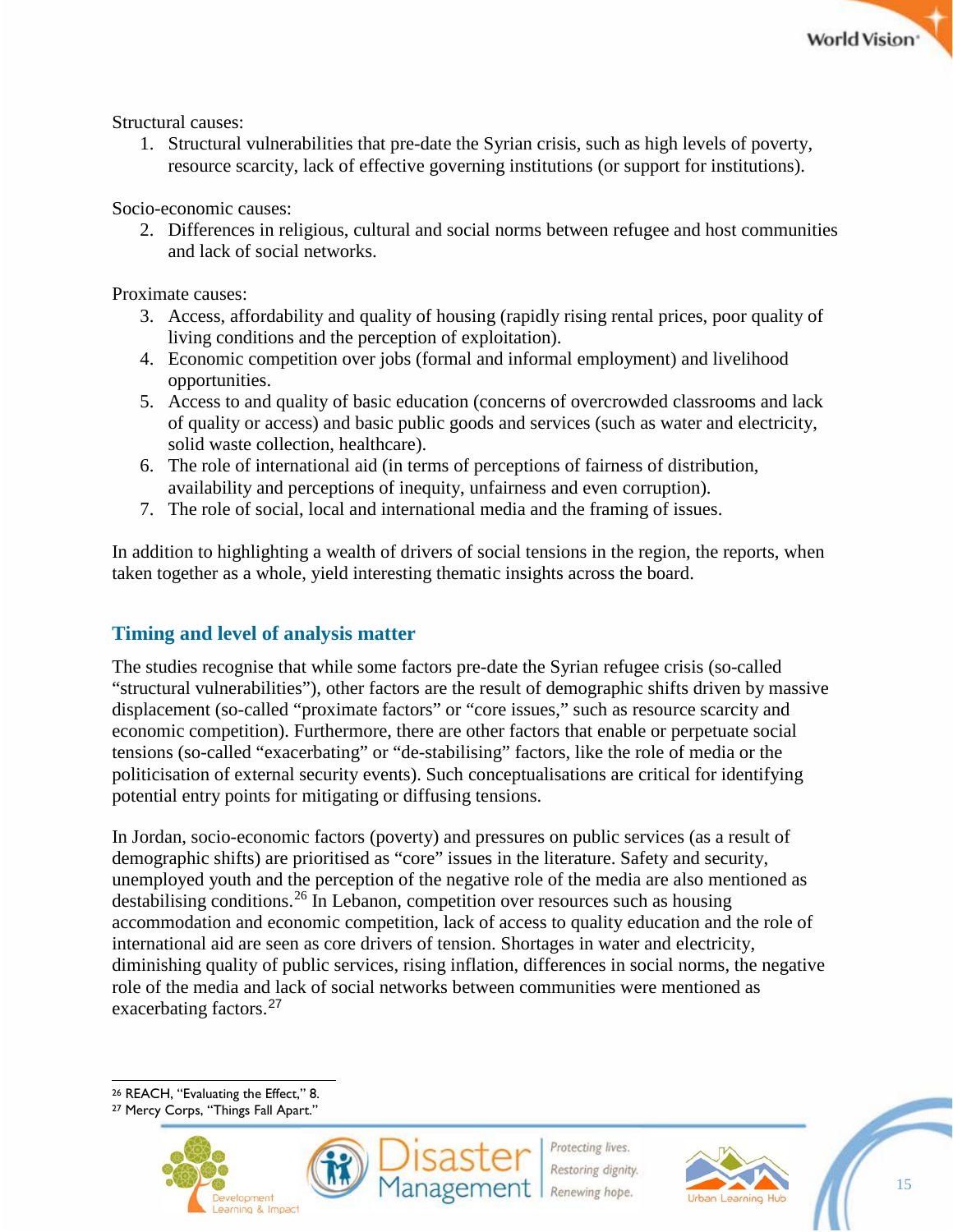

### <span id="page-16-0"></span>**History and context are crucial**

In Lebanon, past events, sectarian and political identities, the role of the media, and profile of a particular geographic region (such as degree of urbanisation, proximity to Occupied Palestinian Territories or Syria, or concentration of majority demographic within a community), socioeconomic status and gender differences account for variance in level of perceived security threats over time.[28](#page-16-2) That the vast majority of Syrian refugees arriving to Lebanon are Sunnis, for example, has consequences for how Lebanese might hold perceptions of risks to their delicate confessional balance, especially because communities tend to be highly homogenous along sectarian lines.

In Jordan, too, historical, political, cultural and religious contexts play a powerful role, although arguably less so compared to Lebanon.

A 2013 comparative case study by Mercy Corps illustrates how the Mafraq and Ramtha districts of Jordan experienced different levels of social tensions between refugee and host communities due to factors such as pre-crisis economy and geographic, historic, cultural, tribal and religious ties between Jordanians and Syrians. For example, the close connections between Ramtha and the Syrian district of Dara'a, in comparison to Mafraq, have "served to soften relations between refugees and host communities." Where cultural and tribal differences were less pronounced, host residents were less likely to blame Syrian refugees for their problems.<sup>[29](#page-16-3)</sup>

## <span id="page-16-1"></span>**Social cohesion requires thinking beyond refugee-host community dynamics**

First, social tensions are multi directional: tensions can exist between communities, for example between host and refugee families (horizontal tensions) or between communities and those who govern and administer them (vertical tensions). Of huge importance for humanitarians to understand is that the drivers of tension at the micro level (such as economic competition and housing challenges) tend to generate horizontal tensions, while factors at the macro-level (access to and quality of public services) contribute to vertical tensions.  $30$ 

Second, identities themselves are multiple, fluid and highly dependent on context. Research on threat perceptions in Lebanon suggests that tensions exist among Lebanese nationals as a function of political affiliation and religious identification.<sup>[31](#page-16-5)</sup> The Syrian refugee crisis thus complicates an already fragile confessional and political balance at the national level, entangling Syria and Lebanon in a complex web of alliances and rivalries. The Ramtha/Mafraq comparative case study described above confirms that a certain degree of inter-subjectivity is at play – national identity (and therefore the label of "refugee") may not be the only identity that matters.

 $\overline{a}$ 







<sup>28</sup> See International Alert, "Citizens' Perceptions," 2.

<span id="page-16-3"></span><span id="page-16-2"></span><sup>29</sup> Mercy Corps, "Mapping of Host Community-Refugee Tensions."

<span id="page-16-4"></span><sup>30</sup> REACH, "Evaluating the Effect"; REACH, "Understanding Social Cohesion"; Mercy Corps, "Things Fall Apart"; Mercy Corps, "Analysis of Host Community-Refugee Tensions"; Mercy Corps, "Mapping of Host Community-Refugee Tensions,"; CARE International, "Inter-Community Relations."

<span id="page-16-5"></span><sup>31</sup> International Alert, "Citizens' Perceptions."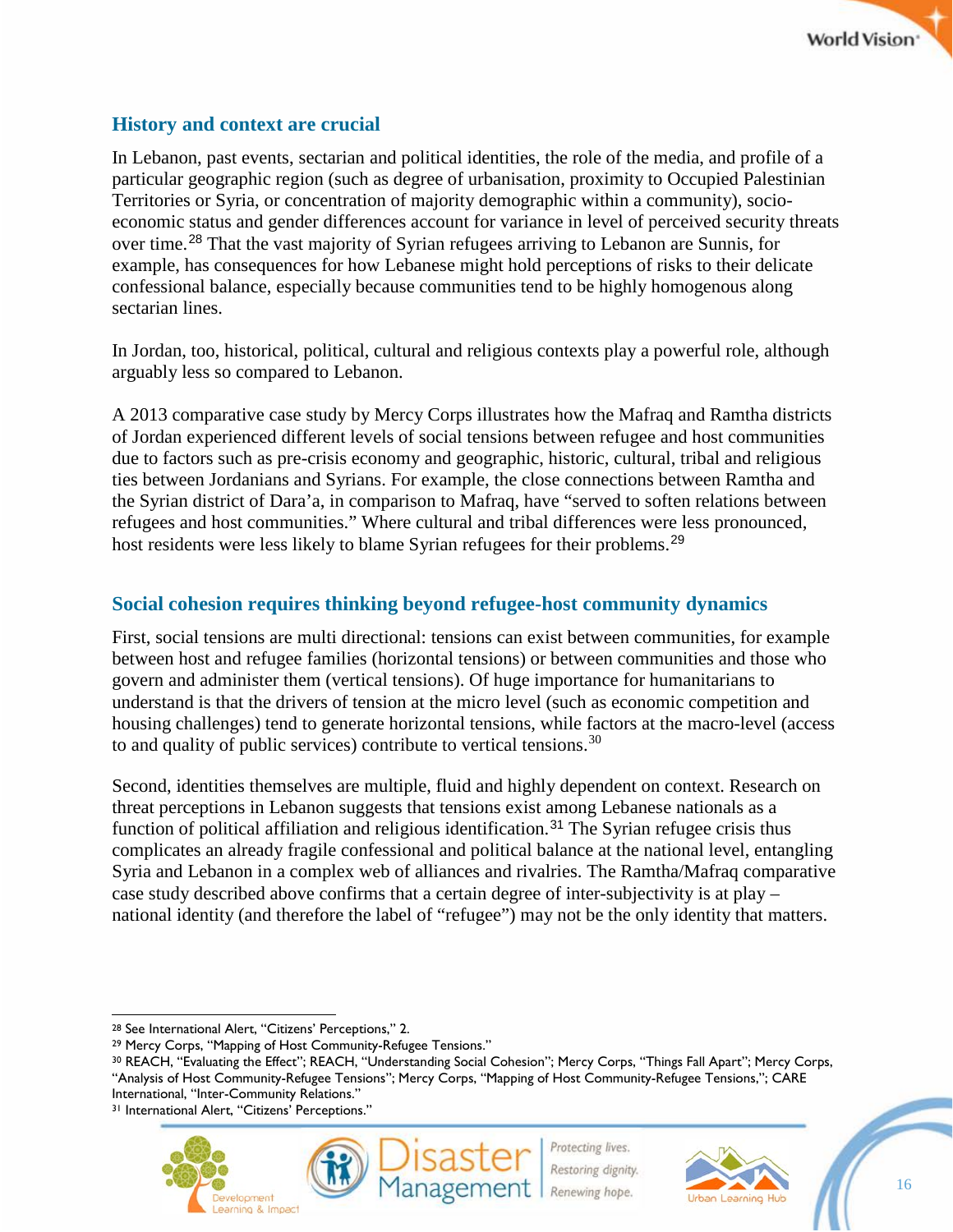

## <span id="page-17-0"></span>**Framing is important, experience isn't everything**

In Lebanon, for example, "the perception of threat levels for the whole country is clearly not based on the assessment of one's own environment". This suggests "a majority of the population hold an exaggerated perception that other areas are less safe than where they live."<sup>[32](#page-17-3)</sup> This begs questions about the influence of television, radio, printed press, community leaders and social media on matters of social cohesion in host countries.

International Alert found that political affiliation determined popular media coverage of the humanitarian crisis and contributed to the exaggeration of the connection between the Syrian refugee influx and incidents of crime.<sup>[33](#page-17-4)</sup> Additionally, Mercy Corps illustrated how increasing contact with people back home through social media and exposure to local and international media significantly influences attitudes toward violence among increasingly isolated Syrian refugees in host communities.[34](#page-17-5)

#### <span id="page-17-1"></span>**Perceptions of humanitarian assistance matter**

In Jordan, for example, external support was identified "to be a major source of tension in host communities that were estimated to be at relatively high risk of tension..."[35](#page-17-6) More than two thirds of respondents who received aid and thought it was beneficial also reported negative externalities, 83 per cent cited an increase in inter-community tensions specifically related to "uneven access" between refugee and host community and "inadequate targeting."[36](#page-17-7)

Understanding perceptions of humanitarian assistance is especially useful for aid agencies to begin thinking about how their response is linked to community dynamics, and may inadvertently catalyse frictions, escalate tensions and increase negative perceptions of assistance.

#### <span id="page-17-2"></span>**External factors matter**

A CARE International study in 2015 presented a security focus by investigating regulatory incidents such as curfews and discussing the securitisation of the Syrian community as perceived by Lebanese nationals.<sup>[37](#page-17-8)</sup> The study captured different manifestations of social tensions such as criminal activity, violence, harassment and discrimination. It also presented external factors that affect security, including events in Syria as well as clashes between Syrian conflict actors and the Lebanese armed forces that could impact inter-community perceptions.

<span id="page-17-3"></span> $\overline{a}$ <sup>32</sup> Between 60 and almost 90 percent of survey respondents had *not directly experienced* (personally or through close relatives) verbal threats and harassment, unofficial checkpoints, street disturbances, kidnaping, bombings, or armed clashes, although these were highly held concerns. International Alert, "Security Threat Perceptions," 6. <sup>33</sup> Ibid.

<span id="page-17-8"></span><sup>37</sup> CARE International, "Inter-Community Relations," 5.







<span id="page-17-5"></span><span id="page-17-4"></span><sup>34</sup> Mercy Corps, "Things Fall Apart," 20.

<span id="page-17-6"></span><sup>35</sup> REACH, "Perceptions of External Support," 4.

<span id="page-17-7"></span><sup>36</sup> Ibid, 1.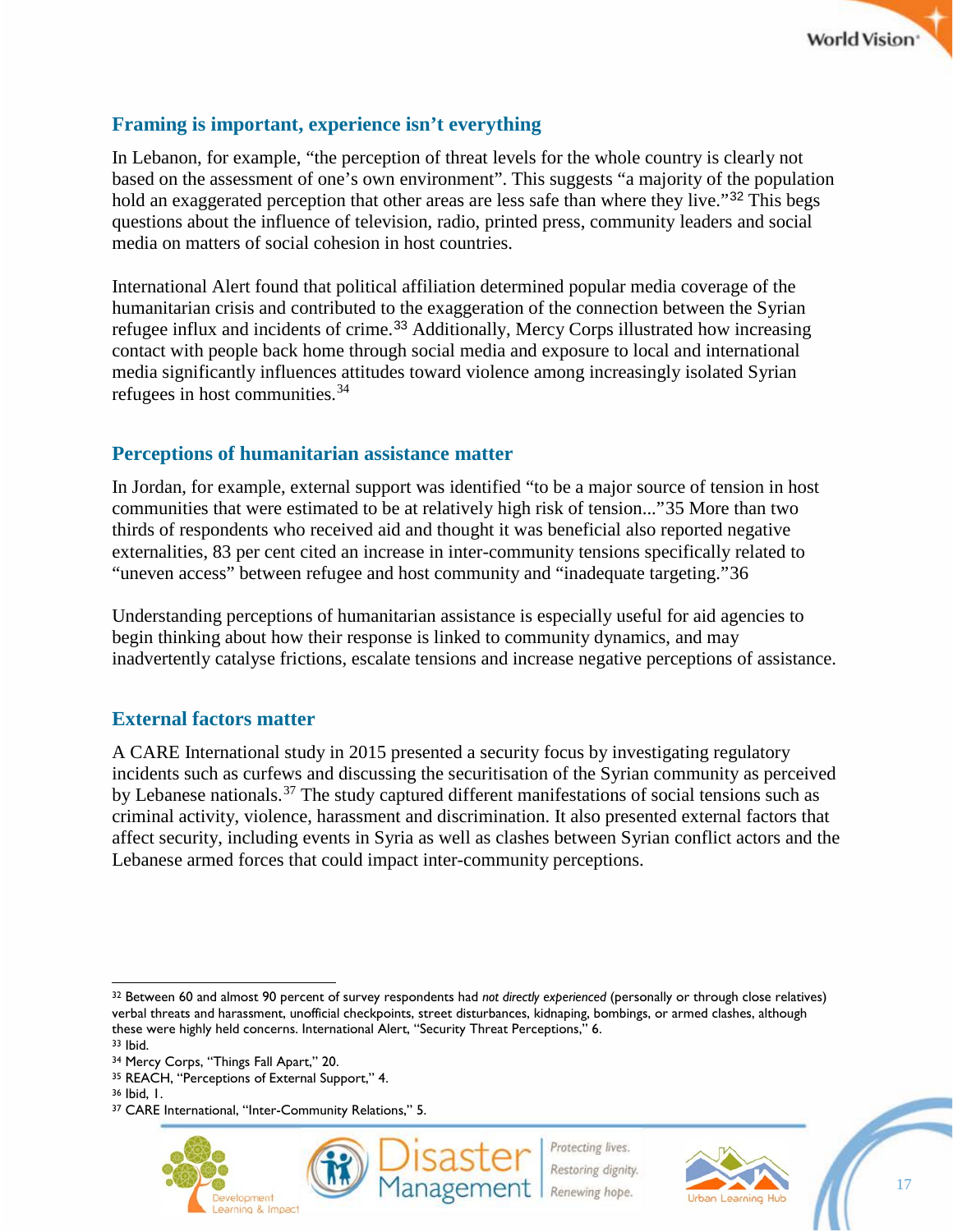## <span id="page-18-0"></span>**Limitations**

These studies are not without considerable methodological and conceptual limitations. Our approach highlighted a number of conceptual and methodological limitations:

1. Definitions of social cohesion

Only one study refers to academic discourse to derive important aspects and indicators germane to social cohesion, tensions and stability. Not a single study adopts an official definition of "cohesion" or "tension" and numerous studies employ a variety of indicators and proxies intended to capture its presence. Without careful conceptual treatment of social cohesion or tensions, humanitarians run the risk of being one sided. For example, one study treated cohesion between communities as how Lebanese nationals viewed Syrians. The same study used "patterns of intermarriage" as a proxy for cohesiveness, despite the agreement that such behaviour is actually a negative coping mechanism for vulnerable households. Another study operationalised "lack of access to basic services" as both a cause and definition of "tensions", which is problematic for understanding cause and effect relationships and for designing programming.

2. Sampling/site-selection bias

Prevalent throughout much of the research, the sampling methods used for site selection (geographic units of which to draw cross-sectional correlations) were purposive and not random.

In one study, communities were selected for further profile based on highest level of perceptive tensions and lowest level of resilience.<sup>[38](#page-18-1)</sup> Such prioritisation of focus – while important for humanitarian principles – ultimately fails to uncover *why* communities have tensions. This can only be achieved by documenting co-variation between proposed drivers of tension and actual levels of tension.

The strategy of focusing only on high-tension areas also yields little information about those communities that have low tensions, which can be important for positive case studies. Such a purposive sampling of communities allows for only general conclusions to be made at the expensive of deeper, more granular analysis and can even, like the media, serve to project a one-sided picture of the relationship between refugee and host communities.<sup>[39](#page-18-2)</sup>

<span id="page-18-2"></span><span id="page-18-1"></span> $\overline{a}$ <sup>38</sup> REACH, "Evaluating the Effect"; REACH, "Understanding Social Cohesion"; REACH, "Perceptions of External Support." <sup>39</sup> The REACH report also exhibited a number of other sampling limitations to bear in mind. First, as the study itself notes, "key informants," – the results of which fundamentally guided the prioritisation of areas for further research, "were mainly of Syrian nationality," although did include Jordanians.<sup>39</sup> This fact could seriously bias the results of not only the KIIs, but the remaining stages of the REACH project in Jordan (in other studies we know there are major differences in access to services, needs, and perceptions with regard to the Jordanian communities).



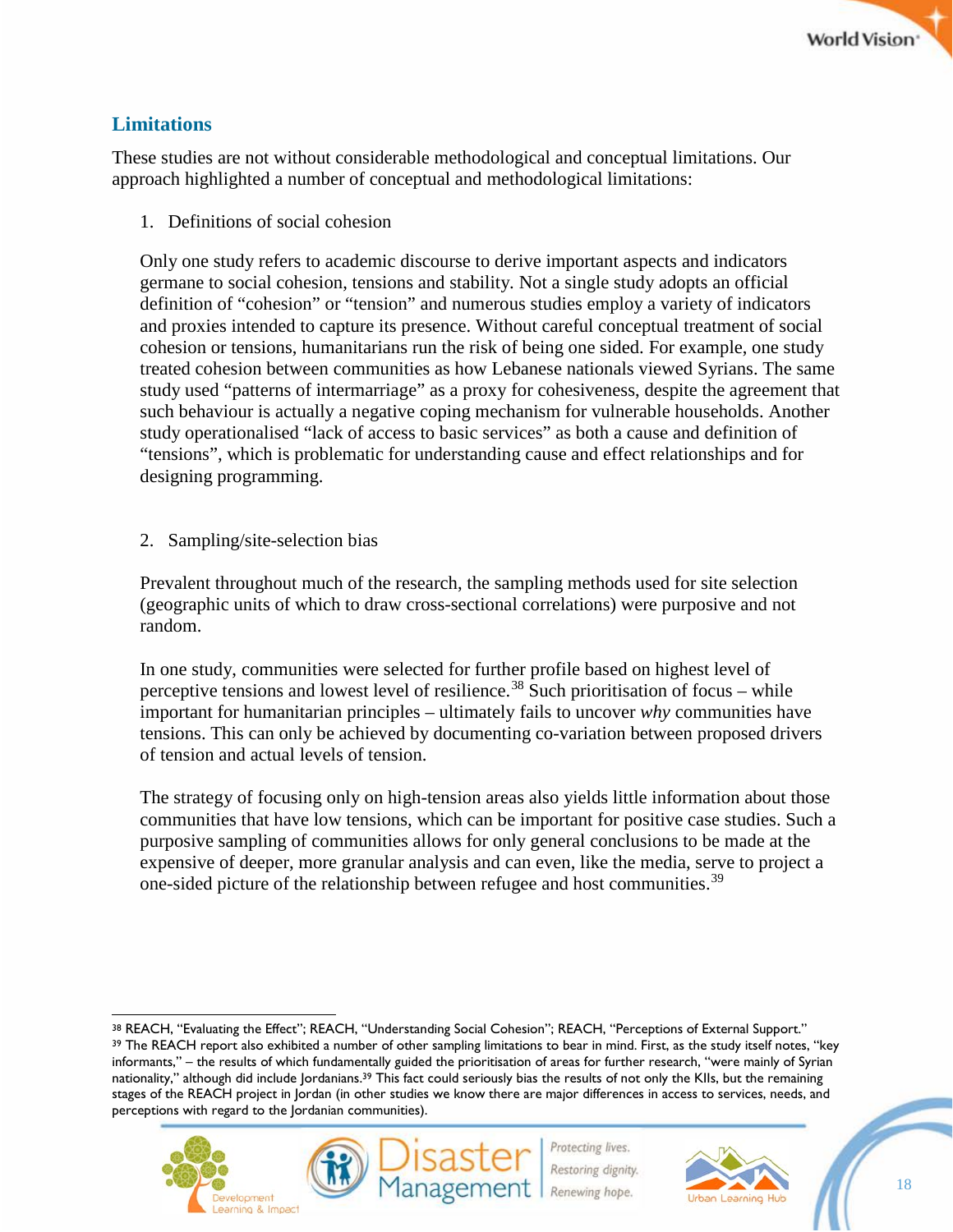

#### 3. The need for layering

While some reports did include detailed background sections for discussion on the structural vulnerabilities in both Lebanon and Jordan before the Syrian crisis (such as poverty, economic inequality, unemployment or the challenges that local municipalities face when delivering public services and goods), there was little analytical layering of these structural pre-conditions. Instead, more proximate causes such as demographic, economic and pressures on municipal services brought on by the Syrian crisis were more extensively discussed. This ultimately limited the ability of these studies to connect the perceptions of local communities with actual circumstances. For example, to determine if perceived economic competition correlated with actual unemployment or if perceptions of water scarcity correlated with actual water scarcity, it would be necessary to layer results from perception surveys with indicators of actual economic conditions or water scarcity.<sup>[40](#page-19-0)</sup>

#### 4. Lack of temporal variation

All of the reports are cross-sectional snapshots. Not a single study utilises a test-retest method, or examines conditions over time. Conducting long-term longitudinal research is essential for predictive purposes if organisations want to understand trends over time and monitor and evaluate interventions. In addition to spatial data, temporal data is used in conflict analysis research, especially in pattern recognition that is relevant to the emergence of violence. This is because *changes in relative conditions* are the true drivers of conflict. In frustration-aggression theory, the importance is not aggregate or even relative levels of economic inequality, but the sudden change of economic inequality. Therefore, a more complete picture cannot be presented without the employment of time.

By including temporal variation, one particular area that could be expanded upon is around the connection between tensions and violence. The Mercy Corps report noted, for example, that "while certain general relations were found to increase the propensity of individuals towards using violence, there is little that alerts us to the thresholds that would tip behaviour toward aggression." This is especially important for building early warning tools, identifying coping strategies and prioritising and designing mitigation interventions at key touch points to ameliorate "triggers that would push inclination to action." <sup>[41](#page-19-1)</sup>

#### 5. Perpetuation of sector-based thinking

With recent movement in the humanitarian sector toward recognising that cross-cutting issues (like matters of social tensions between communities) require more systemic, integrated approaches, it remains problematic that many of the studies consulted in this section:

a. Conceptualise drivers of social cohesion along sector-based lines (and possibly reified this discourse within the communities they were surveying), and;

<span id="page-19-1"></span><span id="page-19-0"></span><sup>41</sup> Mercy Corps, "Things Fall Apart,,"12.







 $\overline{a}$ <sup>40</sup> See CARE International, "Inter-Community Relations," 12.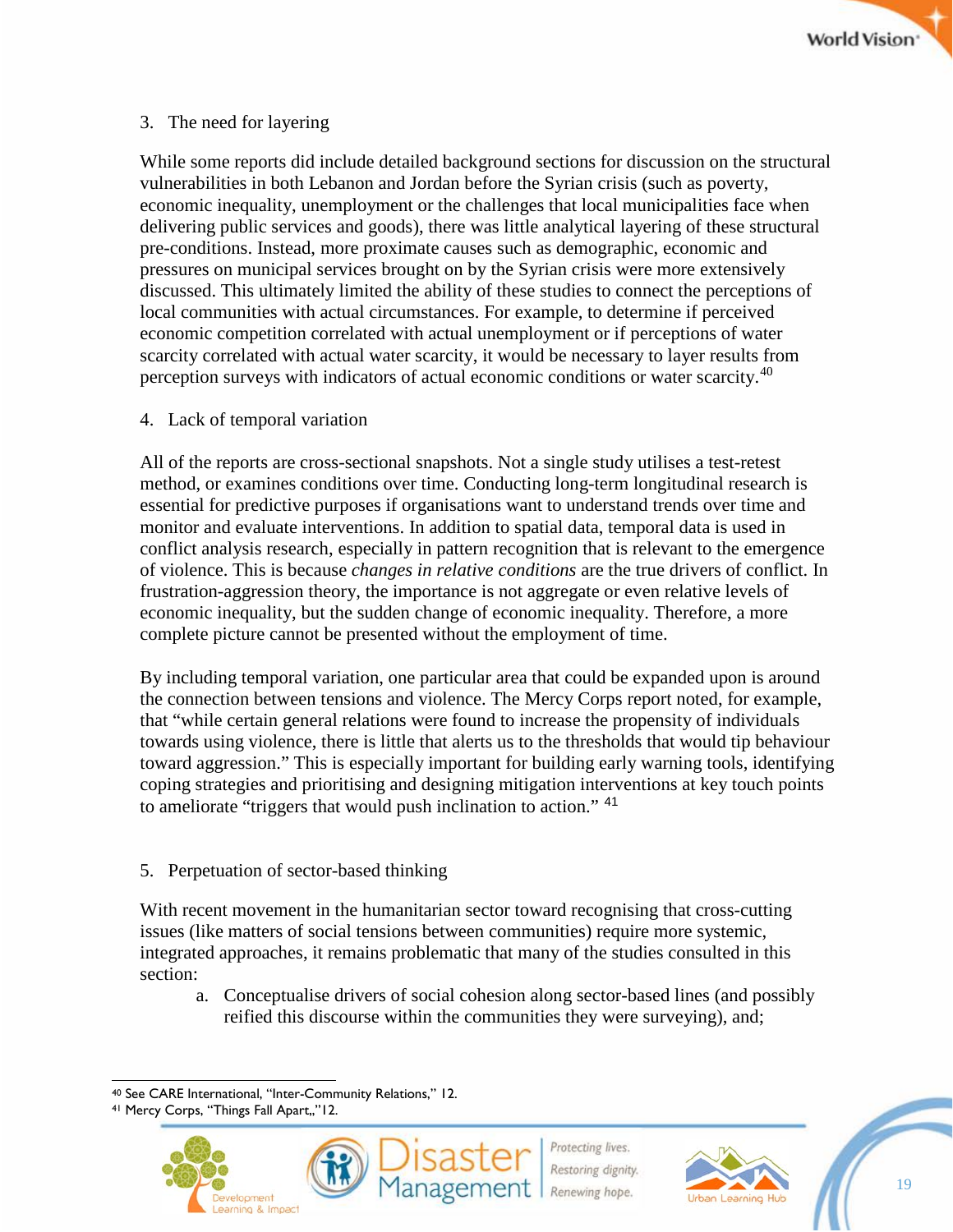

b. Use sector-oriented frameworks by which to present their recommendations (as exemplified by the series of REACH publications, where healthcare, livelihoods and WASH issues are treated in separate reports).

Communities of practice, too, seem to be divided. In one study on social cohesion, recommendations are laid out into "humanitarian relief" (services and livelihoods) and "peace-building" (protection and conflict prevention) sections. These subtle but important realities may serve to perpetuate a non-systems, non-integrated approach to understanding social cohesion and how humanitarian and development actors engage with this issue.

6. More specific recommendations are needed

Many of the reports provided a list of general recommendations based on aggregate data analysis, which pose challenges for translation into actual programming or for prioritising and targeting aid.

For example, in the education section of one report, a sentence concludes: "However, given the intricate role that education plays in the community, this is a sector that needs more support in order to build convergence and cohesion within the community.<sup> $142$  $142$ </sup> Questions remain about how and where this should be done and take place. Furthermore, the recommendation does not state how actors should prioritise such support against other sectors. Nor do such recommendations prioritise issues such as whether aid agencies should focus on reducing overcrowded classrooms or provide education materials that are currently unavailable to students. If required to choose between providing educational support or health support, how does an organisation make this decision?

How we define and measure social phenomena impacts how we understand and ultimately, what we do about, social phenomena. Therefore, important acknowledgement of conceptual and methodological limitations of current approaches to capturing social cohesion in Lebanon and Jordan is a necessary first step in harnessing social cohesion as an innovative approach to address instability in host communities. Next, we turn to strategic frameworks and policies that engage with matters of social cohesion in Lebanon and Jordan.

## <span id="page-20-0"></span>**Key recommendations**

These reports offer up the following set of general recommendations about how international humanitarian, development and peace-building practitioners and organisations can deal with matters of social cohesion in such settings. These reports suggest humanitarian actors should:

1. Adopt cross-sector, area-based approaches in urban, non-camp settings to support local municipalities and community-based organisations (CBOs) to provide public goods and services (such as education, health, water, employment and livelihoods, shelter and housing) to all vulnerable members of society. Such approaches will empower local actors and increase the likelihood of sustainability by reducing the creation of artificial or parallel markets and systems.

<span id="page-20-1"></span> $\overline{a}$ <sup>42</sup> REACH, "Understanding Social Cohesion," 13.





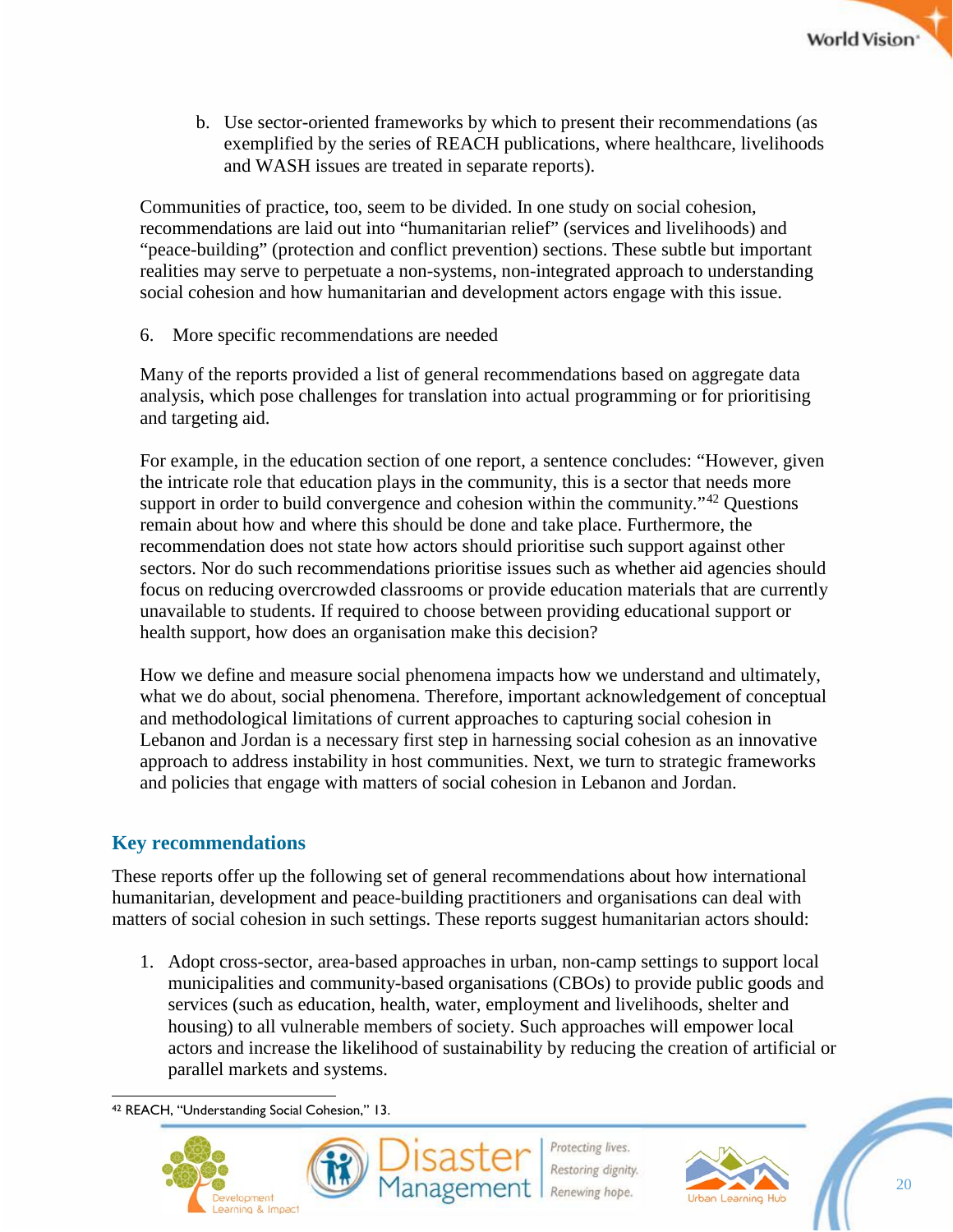- 2. Empower local actors by working with refugees and host communities to create equitable solutions to alleviate tensions over distribution. In designing livelihoods projects there should be equal participation from both communities to take leadership positions and activities should be cooperative rather than exclusionary in nature. Such approaches might improve perceptions and relations between both communities, contribute to more inclusive social networks across communities and strengthen local governance mechanisms in the short and long term.
- 3. Be sensitive to tensions over resources as well as identify territory and security. This includes greater communication (with refugee and host communities), transparency and accountability. This might be done by creating social spaces or platforms for two-way communication with refugee and host communities. Organisations should set up advocacy and awareness campaigns, especially around addressing negative media with clarification and positive media.
- 4. Liaise with community leadership and security officials where tensions exist in order to resolve disputes and settle tensions arising from service provision access and economic competition. International NGOs can facilitate the establishment of more communitybased organisations and community councils with representatives from both host and refugee communities. Such networks can diffuse tensions through local capacity building and conflict resolution workshops.

## <span id="page-21-0"></span>**Engaging with Social Cohesion: regional and national strategic**

## **frameworks**

How is the humanitarian community (donor governments, international organisations, host country governments and municipalities, international and local non-government organisations) currently *engaging with* matters of social cohesion within the Syria response? This section provides a brief overview of regional, national and organisational strategies for engagement on the issue of social cohesion in Lebanon and Jordan. It explores the following:

Policy approaches to social cohesion

- How is social cohesion understood in policy?
- Are social tensions acknowledged as a driver of secondary conflict and as a barrier to social well-being?
- Is social cohesion identified as an opportunity for programming?

Operationalising social cohesion

- How is social cohesion currently operationalised?
- Is it articulated as a cross-sector issue or is it presented as a sector itself?
- Is it nested within "resilience", "community-based" and/or "participatory" approaches?





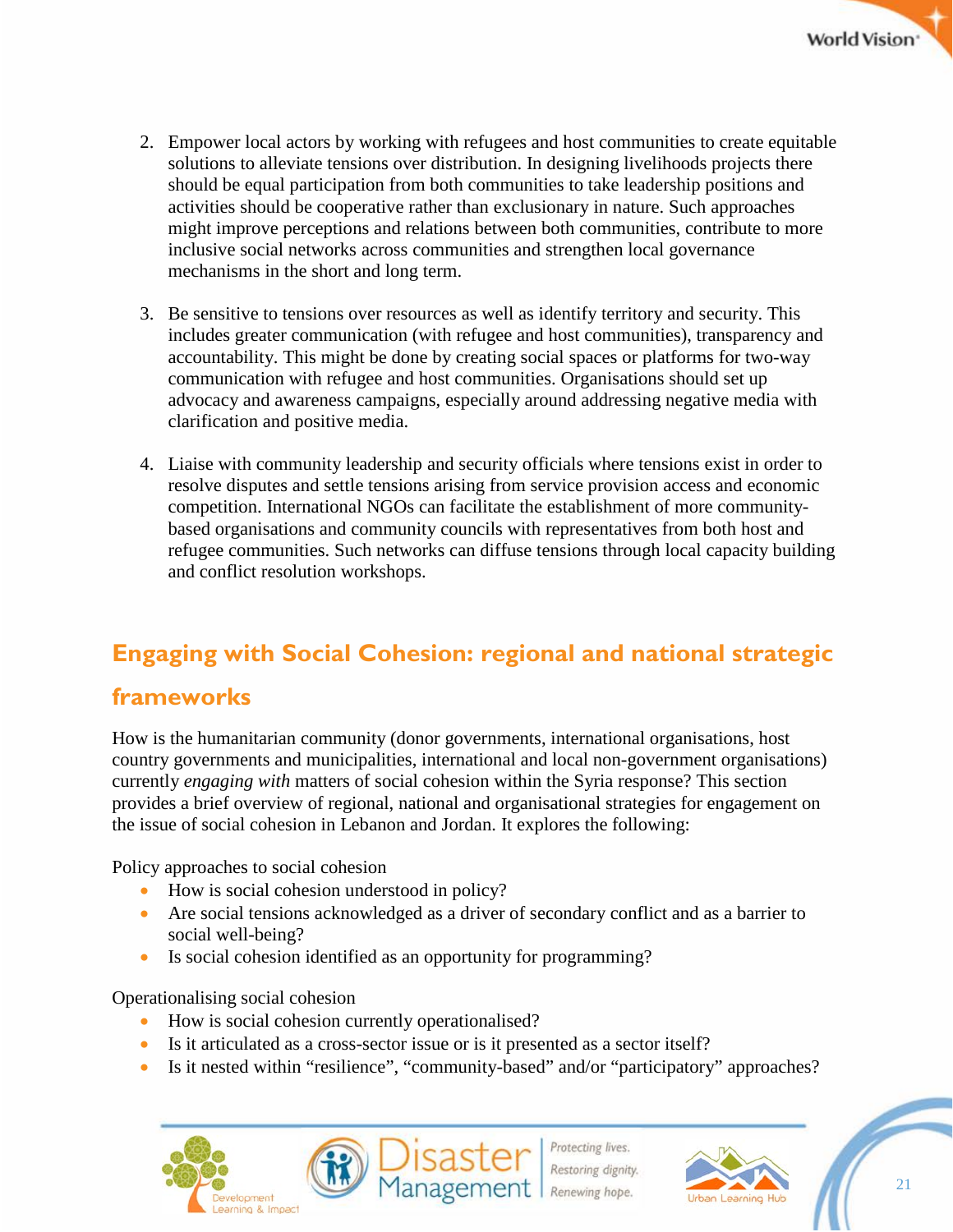

## <span id="page-22-0"></span>**Regional Frameworks: Inter-Agency Syria Regional Response Plan and Regional**

## **Refugee and Resilience Plan**

Inter-Agency Syria Regional Response Plan (RRP6)<sup>[43](#page-22-2)</sup> represents the beginning of a shift in thinking in late 2013, when the deepening crisis required the targeting of both refugees *and* hostcommunities (an area-based approach), the alignment of humanitarian response with longer-term development actions (resilience-based response), and the prioritisation of stabilisation through building resilience and *through the promotion of social cohesion* as a key strategic objectives, was adopted as a strategic approach.<sup>[44](#page-22-3)</sup>

If the RRP6 was the beginning of a shift in thinking, the Regional Refugee and Resilience Plan 2015-2016 (3RP) solidified that thinking into a comprehensive, multi-year regional strategy. The 3RP advances the integration of humanitarian and development communities for scaling up resilience and stabilisation-based approaches at the local, national and regional levels. It builds on the RRP6's area-based approach to address the needs and priorities of vulnerable populations that include both refugee and host communities through refugee protection and humanitarian response and resilience through stabilisation-based development.[45](#page-22-4)

## <span id="page-22-1"></span>**National Government Plans: Lebanon Crisis Response Plan, Jordan's National**

### **Resilience Plan and Jordan's Response Plan for the Syria Crisis**

Matters of social cohesion are also central to the Lebanon Crisis Response Plan 2015-2016 (LCRP), according to the Lebanon chapter of the 3RP. The plan aligns humanitarian response and development approaches toward the stabilisation of Lebanon's socio-economic situation amid the Syrian refugee crisis by ensuring humanitarian assistance and protection for both Syrian refugees and vulnerable Lebanese. It strengthens the capacity of national and local service delivery systems and reinforces Lebanon's economic, social, environmental and institutional stability.

With a clear interest in supporting Lebanese institutions, communities and infrastructure, the government of Lebanon seeks to maximise the value of longer-term development investments for Lebanon by reinforcing stability *though the humanitarian crisis.* This means integrating humanitarian response with a stabilisation strategy that counters growing threats to internal peace and stability, and addressing the humanitarian situation through innovative, cost-efficient relationships so local economies can recover and thrive.

The Jordan National Resilience Plan 2014-2016 (NRP) – the precursor to the Jordan Response Plan for the Syria Crisis 2015 (JRP, the Jordan chapter of the 3RP) is also a resilience-based, complementary approach to the RRP6. Its goals are:

<span id="page-22-4"></span><sup>45</sup> Targeted beneficiaries in Jordan, for example, include 700,000 refugees and 2.7 million host community (direct and indirect) and 1.5 million refugees and 1.75 million host community members (direct and indirect) in Lebanon.





 $\overline{a}$ <sup>43</sup> *2014 Syria Regional Response Plan: Strategic Overview* (Inter-Agency: 2013) (RRP 6).

<span id="page-22-3"></span><span id="page-22-2"></span><sup>44</sup> In this document, social cohesion can be improved by facilitating "appropriate support for the local authorities and populations most severely affected by the conflict and large refugee presence". This is explicitly recognised as a "new aspect of strategy," ibid.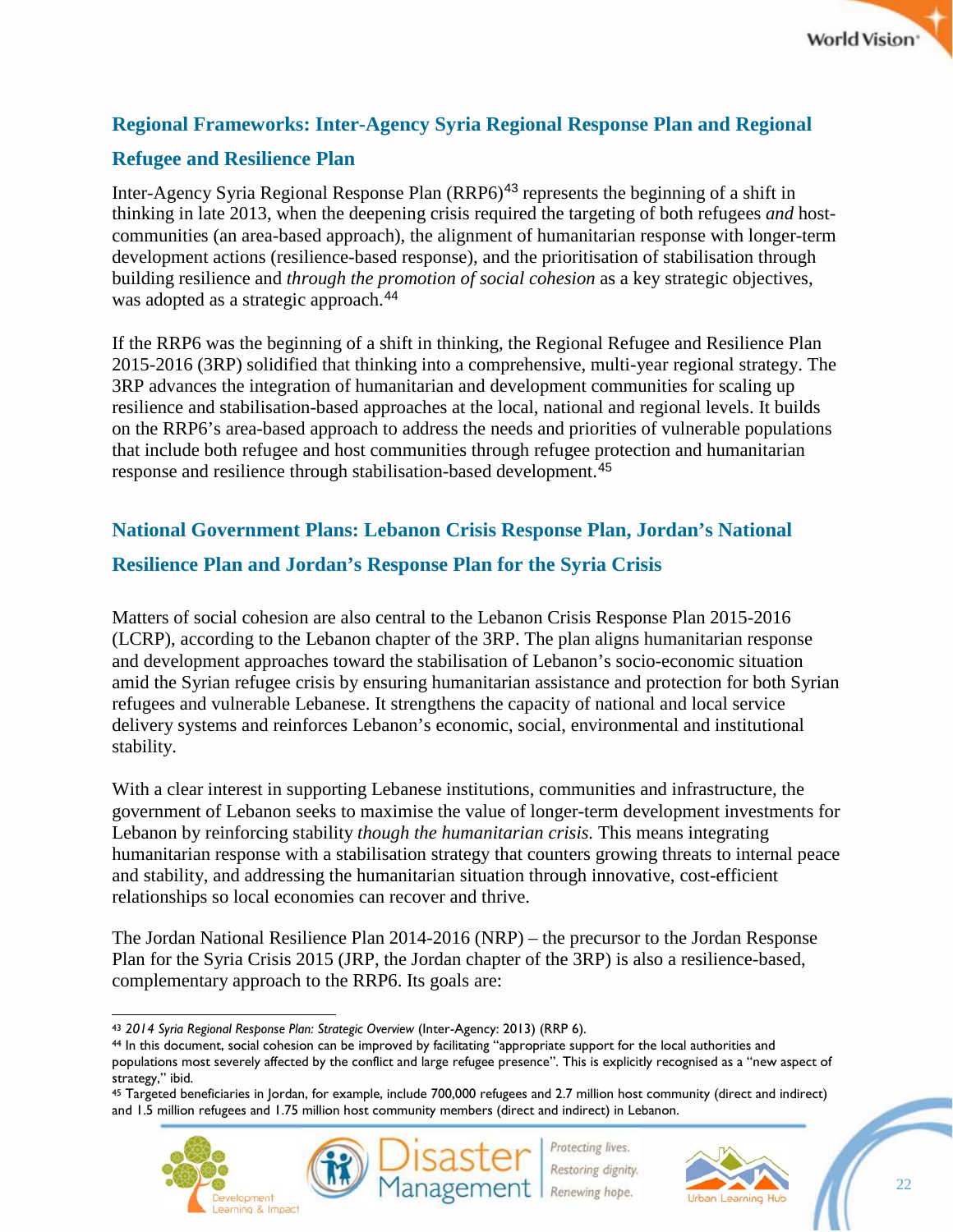

- 1. Reinforcing local coping mechanisms
- 2. Recovering and augmenting local services delivery
- 3. Strengthening local institutions, partnerships and participation, and;
- 4. Focusing on a range of cross-cutting issues, such as gender, social cohesion, environmental sustainability.

In 2015 the NRP transitioned to the Jordan Response Plan for the Syria Crisis 2015 by embedding the refugee response into its national resilience framework to meet the needs of both refugees and vulnerable host communities.[46](#page-23-1) The plan holds the same goals of the NRP, although its strategy now includes a focus on deterioration of public services, "the erosion of social cohesion" and the strengthening and expansion of capacities at the household, community and institutional levels to cope with future shocks. As such, it too offers a framework for linking humanitarian relief and development actions.<sup>[47](#page-23-2)</sup>

## <span id="page-23-0"></span>**Resilience and vulnerability**

Both the regional (RRP6 and 3RP) and the national (LCRP, NRP, JRP) plans are deeply oriented in resilience-based approaches for humanitarian response. According to the 3RP:

*Resilience is the ability of individuals, households, communities and institutions to anticipate, withstand, recover, and transform from shocks and crises….Therefore, a resilience-based development approach to the Syria crisis is different from humanitarian relief. Creating resilience involves investing in the capacities and resources abilities of those communities and institutions most affected by a crisis so that they can eventually deal with their intermediate and long-term needs. The resilience approach recognizes people in need as active and creative agents and empowers them towards greater ownership of their own lives through rapid employment generation, life skills training and inclusive governance….Building resilience is not just desirable; it is economically, socially, and politically imperative.[48](#page-23-3)*

Throughout the plans, vulnerability and resilience frameworks guide the overall approach, allowing for area-based prioritisation of programming that targets both refugee and host communities as beneficiaries, therefore embedding the prioritisation of social cohesion

<span id="page-23-3"></span>the Arab States/MENA Region, Position Paper: A Resilience-Based Development Response to the Syria Crisis, (December 2013); and UNDP and Mercy Corps, "Stabilisation & Resilience in Protracted, Politically-Induced Emergencies: A Case Study Exploration of Lebanon" (2014). For a critical review of resilience frameworks with regard to vulnerability in particular, see Sarah Bailey and Veronique Barbelet, "Towards a Resilience-based Response to the Syrian Refugee Crisis: A critical review of vulnerability criteria and frameworks" (UNDP and Overseas Development Institute, 2014). The report examines how vulnerability is conceptualised and used to prioritise communities and interventions, arguing that "development and humanitarian actors are taking diverse approaches to vulnerability," in the face of demographic (massive refugee influxes) and economic shocks. Vulnerability, for better or for worse, is often (1) linked to categories of people considered vulnerable, (2) informs prioritisation of communities but not the substance of interventions, (3) operates at a multitude of levels of analysis, and (4) largely ignores capacity. These trends result in "limited insight on how vulnerability will be analysed in a way that informs the design and prioritisation of responses."





<span id="page-23-1"></span> $\overline{a}$ <sup>46</sup> JRP, 9.

<span id="page-23-2"></span><sup>&</sup>lt;sup>47</sup> The Jordan Response Plan for the Syria Crisis 2015 (United Nations and Jordan Response Platform, 2014) (JRP) also articulates a shift in focus on (1) specific challenges in urban, non-camp settings and the need to develop an urban information management system, and (2) a more clear articulation of social cohesion.<br><sup>48</sup> 3RP, page 17. See also, UNDP Sub-regional Response Facility to the Syria Crisis and UNDG Working Group on Resilience of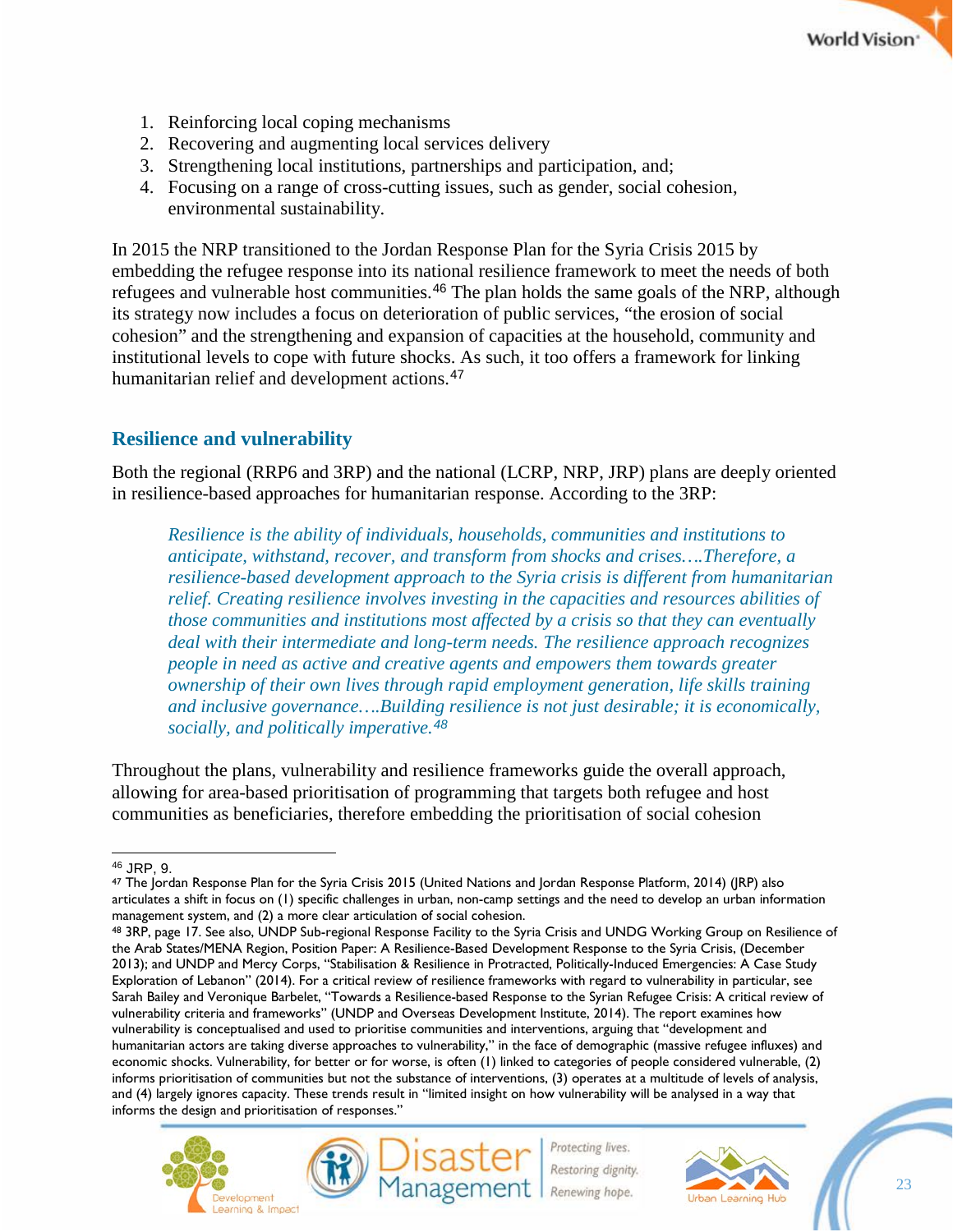throughout. For example, the Composite Vulnerability and Stress Index (that is currently being developed to integrate multiple dimensions of vulnerability) includes social cohesion tensions, security threats and incidences of violence as indicators. A focus on social tensions seem to permeate all three categories of vulnerability that the LCRP, for example, adopts: (1) Human vulnerability (based off of the VaSyr, Multi-sectoral Needs Assessment and National Poverty Targeting Programs), (2) geographic vulnerability (localities where poverty levels and a precrisis history of weak service delivery for the local population collide with refugee density), and (3) institutional vulnerability.

## <span id="page-24-0"></span>**How is the issue of social tension articulated and how is social cohesion identified as an opportunity?**

In the regional and national plans, social tensions (reduced social cohesion) are conceptualised as a key driver of local violence and potentially larger conflict in host countries (especially Lebanon). The importance of social cohesion – and how it is articulated – is, however, different in Lebanon and Jordan.

The government of Lebanon, for example, is especially concerned about an already "fragile stability," especially in the most vulnerable and deprived parts of the country. Social cohesion, for the LCRP, is therefore all about the achievement of stabilisation. In fact, according to the plan, *"stabilization in the context of the LCRP, means strengthening national capacities to address long-term poverty and social tensions while also meeting humanitarian needs."[49](#page-24-1)*

In Jordan, manifestations of social tensions due to the crisis are considered "social challenges, such as domestic violence, violence in schools, child labor, and early marriages,"<sup>[50](#page-24-2)</sup> while there is recognition that "a more comprehensive strategy is needed to ensure that vulnerabilities are not exacerbated, while preventing tensions within communities and enhancing opportunities for social cohesion."[51](#page-24-3)

For the 3RP, social cohesion seems to be identified as an innovative approach for addressing social tensions. Defined as (1) the number of interactions between communities, and (2) reduction in protection and security risks, social cohesion is formally integrated into both the humanitarian and development components of the Plan.<sup>[52](#page-24-4)</sup> To strengthen cohesion between refugee and host communities, the 3RP pursues livelihoods, infrastructure and other socio-economic interventions to address the needs of vulnerable communities.<sup>[53](#page-24-5)</sup> Additionally, the 3RP

<span id="page-24-5"></span><span id="page-24-4"></span><sup>52 &</sup>quot;Livelihoods and Social Cohesion," are articulated into budget lines in the plan, comprising 10 per cent of all agency requirements for funding and targets 272,000 individuals (through wage employment opportunities and 1,100 community support projects). For Lebanon, this amounts to 333,203,736 USD, although for Jordan, no amount is given due to the fact that the sectors correspond differently (Social Protection in the JRP might be analogous to social cohesion in the 3RP). 53 Although the report is less specific on how exactly this can be achieved. Specific examples include only "mitigation mechanisms"," whereby local stakeholders and leaders are trained to (1) identify main sources of tensions and (2) utilise conflict resolution skills like negotiation, problem solving and mediation. The report does directly acknowledge the importance of building two-way communication between refugees, host communities and humanitarian partners.





<span id="page-24-1"></span> $\overline{a}$ <sup>49</sup> LCRP, 4.

<span id="page-24-2"></span><sup>50</sup> NRP, 16.

<span id="page-24-3"></span><sup>51</sup> JRP, 24.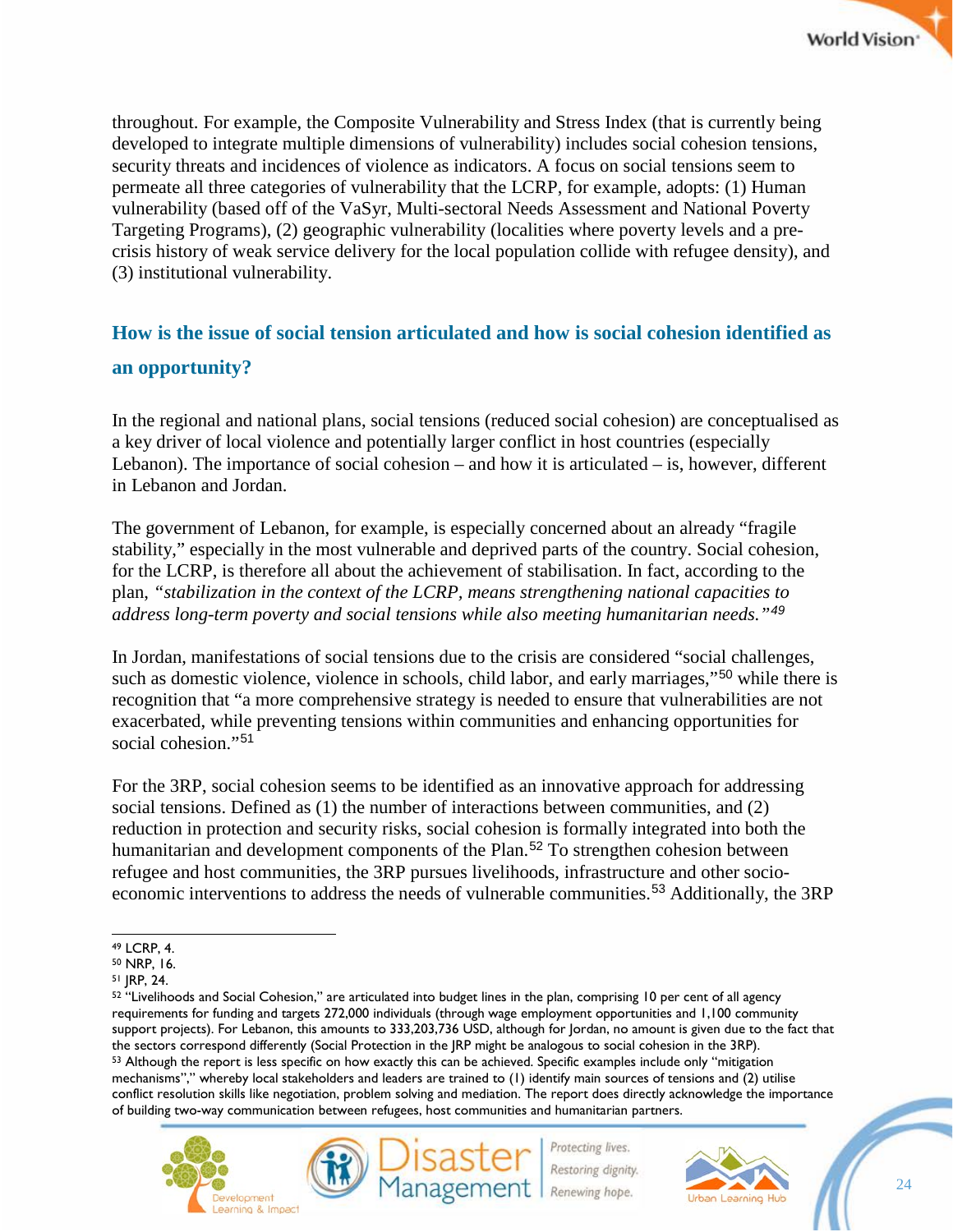seeks to augment social capital by strengthening bonding and bridging networks through (1) community centres, (2) engaging community outreach volunteers and (3) investing in community based initiatives. Importantly, *"the 3RP…supports initiatives and projects that directly or indirectly address social cohesion needs among refugees and vulnerable populations in impacted communities."[54](#page-25-1)*

In the national plans, social cohesion seems to be more articulated as a strategic priority. In the LCRP, social cohesion is most clearly found in Strategic Priority number three: to reinforce Lebanon's economic, social, institutional and environmental stability, which "will focus on delivering work for communities at risk of resorting to negative coping mechanisms and mitigating tensions in communities under high stress." Achievement of this priority is done through (1) expanding livelihood opportunities "to reduce tensions caused by competition for work", and (2) by "mitigate [ing] the potential for conflict within stressed communities by strengthening government, municipal, civic, and communities' capacities to promote dialogue."[55](#page-25-2) Across the board, the LCRP will seek to roll out capacity programs to promote social stability through conflict mitigation mechanisms, neighbourhood upgrades and information sharing capacities among refugees and outreach volunteers, social development centres and through the media.<sup>[56](#page-25-3)</sup>

Social cohesion is also a key strategic priority in both the NRP and the JRP. These plans recognise the rise and impact of social tensions in local communities as a result of increased competition for increasingly scarce resources, services and opportunities largely driven by the demographic, economic, institutional and social impacts of the refugee influx. Social cohesion is seen as a cross-cutting issue and has been integrated explicitly into the programming of sectors, particularly local governance/municipal services and social protection, and secondarily in the housing (in urban settings), employment and Livelihoods, education, and WASH sectors.<sup>[57](#page-25-4)</sup>

## <span id="page-25-0"></span>**Social stability working group**

Most tellingly, social cohesion has been fully operationalised in the LCRP through the establishment of its very own "Social Stability" working group, with funding requirements of \$157.3 million to target 242 vulnerable communities from 2015-2017.

The working group seeks to mitigate rising tensions, create conditions at the community level to manage and prevent tensions, disputes and conflict, and inform the overall response with

<span id="page-25-4"></span><sup>57</sup> According to the NRP, "Issues of social cohesion will gain in ascendency as the protracted and escalating nature of the crisis becomes more apparent with the passage of time. All NRP sectors have been tasked to give consideration to how their response interventions mitigate the prospect of increased tensions between Syrian refugees and their Jordanian hosts. From a conflict-sensitive perspective, the design, implementation and management of interventions can constructively build trust and understanding between communities. If treated insensitively however, projects can inadvertently fuel agitation between communities and refugees," NRP, page 27.





<span id="page-25-1"></span> $\overline{a}$ <sup>54</sup> "Regional Refugee and Resilience Plan 2015-16: Regional Strategic Overview," (3RP) (UNDP and UNHCR), 20. <sup>55</sup> LCRP, page 20.

<span id="page-25-3"></span><span id="page-25-2"></span><sup>56</sup> The LCRP approach toward The National Plan to Safeguard Children and Women in Lebanon (including sexual and genderbased violence and other forms of abuse and exploitation) is one example, which "will strengthen community-based prevention and monitoring, and reporting mechanisms, and will target civic and religious leaders, community volunteers, social development centers…" (LCRP, 22).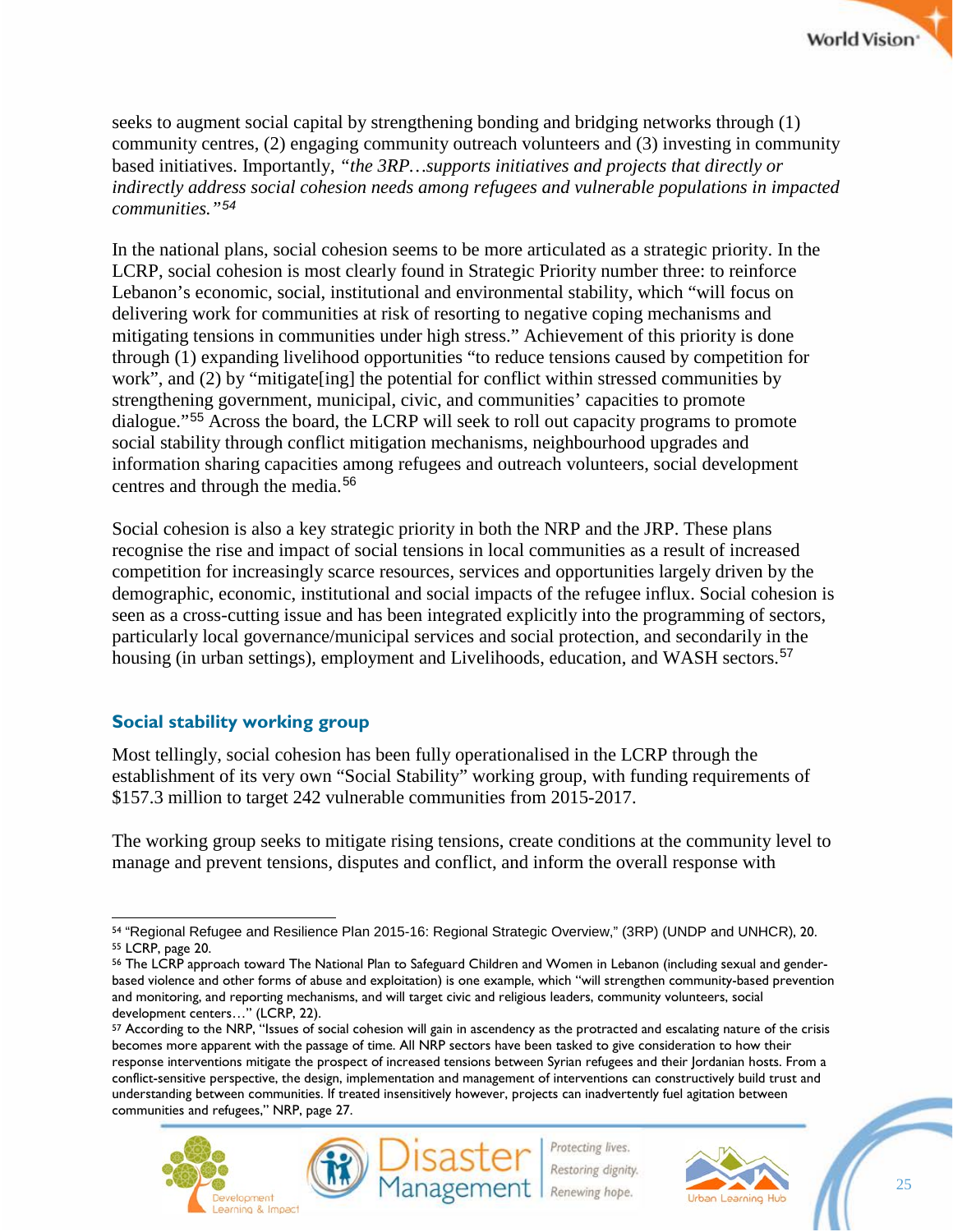

analysis and tools for conflict-sensitive programming across sectors. It plans on achieving these goals through:

- 1. Setting up local peace-building mechanisms and initiatives at the community level and through targeting youth-at-risk.
- 2. Supporting local institutions (municipalities, representatives) to promote social stability through inclusive participation and reaching out to communities to identify needs and sources of social tensions.
- 3. Supporting law enforcement, security mechanisms and the media and civil society at the national level.
- 4. Taking the lead in cross-sectoral support for conflict sensitive programming.[58](#page-26-1)

The working group is led by the Lebanon Ministry of Social Affairs (MOSA) and United Nations Development Program (UNDP) and co-led by UNHCR. Membership is open to any government, UN, international organisation, non-government organisation and community partner operating in the sector and adhering to humanitarian principles.

Sector leads and co-leads must:

- Establish and maintain coordination mechanisms. This includes regularly scheduled working group meetings, use of inter-agency portal and mailing lists, providing minutes of meetings at field and headquarters, and engage with inter-agency information management structures.
- Coordinate monitoring and evaluation and strategy development with the Joint Analysis Unit through the use of common needs assessments, monitoring tools (such as activity information and quarterly sector dashboards) and guidelines.

Sector members and core group members (of which World Vision in early 2015 held a key position) must attend all meetings, provide input and review documents produced by the sectors. They must also ensure timely and quality reporting of activities. Additionally, core group members provide strategic oversight on prioritisation of resources, guidelines and policies, and support external review and lessons learned. Core group members that fail to attend more than two consecutive meetings (as did World Vision) will be replaced.

## <span id="page-26-0"></span>**UNDP Lebanon Peace Building Project**

The UNDP has also operationalised matters of social cohesion (addressing social tensions, instability and fragmentation) into its Lebanon peace-building programs. First in 2006 to 2011 with the "Peace Building Project", then in 2011 to 2013 with the "Strengthening Civil Peace in Lebanon" and a third phase in 2014 to 2015 the "Lebanon Peace Building Project (ongoing).

The programmes address "new challenges to civil peace and peace building in the country posed by the Syrian crisis", through:

- 1. Education promoting social cohesion
- 2. Media interventions to promote balanced and conflict-sensitive coverage
- 3. Local level peace-building mechanisms to mitigate tensions between refugee and host communities, and;

<span id="page-26-1"></span> $\overline{a}$ 58 Terms of Reference: Social Stability Working Group. On file with author.







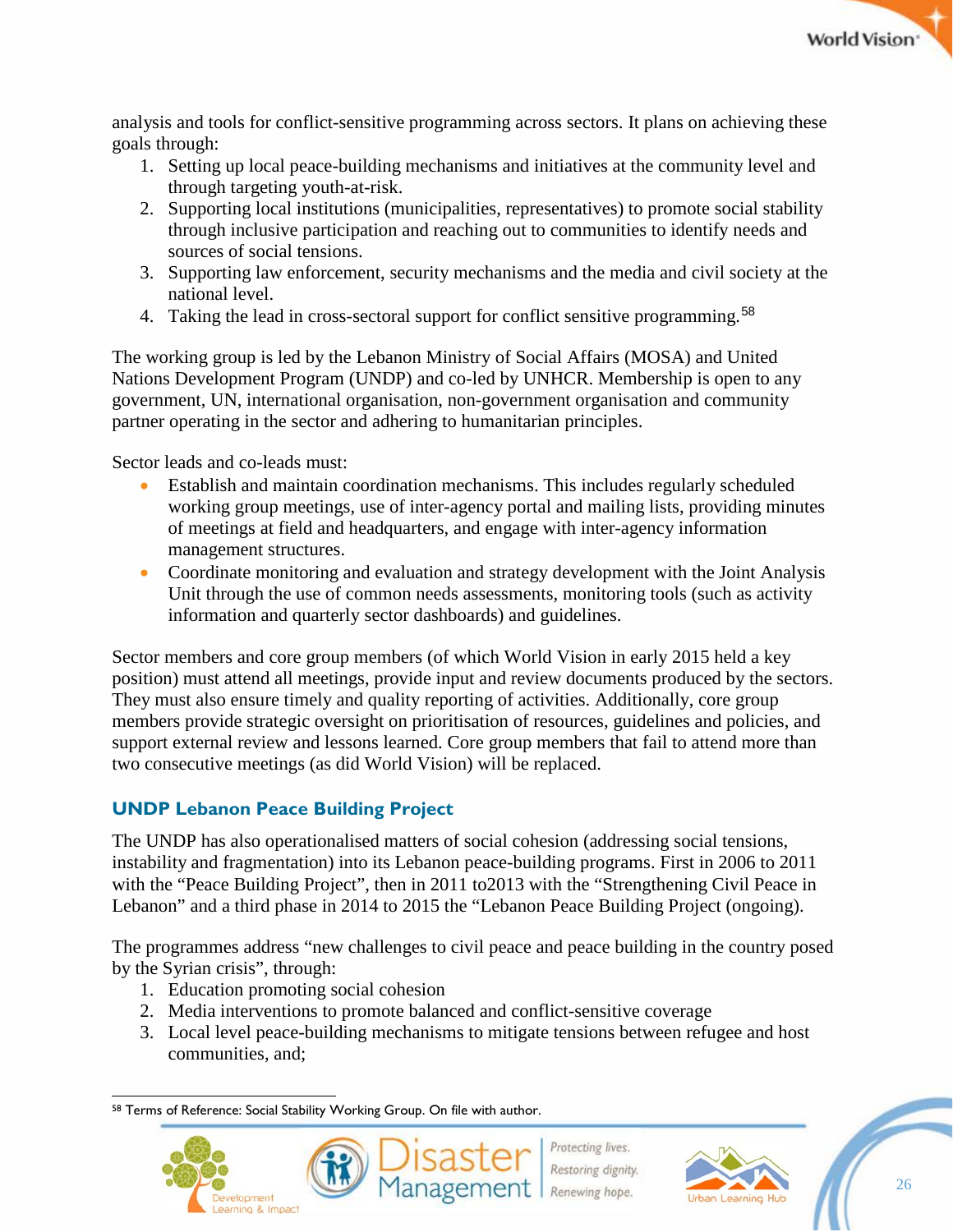

4. Through an NGO platform.

As part of its education track, UNDP seeks to engage parents, teachers and students through research, training, monitoring and pilot programs to create violence-free schools that may be submitted to the Ministry of Education to develop guidelines. UNDP also seeks to leverage its Peace Building Toolbox. This teaching aid is designed to strengthen teachers' peace-building communication skills by piloting the tool in 12 schools with the intent of scaling up.[59](#page-27-1) Teachers will also be supported to build social cohesion from a common national identity by training history teachers on how to foster critical thinking to challenge the perpetuation of sectarian historical narratives – a current collective memory that fosters fear, insecurity and divisiveness and normalises violence.[60](#page-27-2)

Through its media track, UNDP will build on its successful "Journalist Pact for Strengthening Civil Peace in Lebanon", a collaborative pledge of 35 media outlets to build conditions of peace and tolerance through healthy debate. This work will be continued through the establishment of media monitoring and content analyses of news bulletins and talk shows with the aim of providing monthly comparative data reports for television, social media and UNDP websites. Participatory media campaigns (conveying positive messages about host and refugee communities) and joint news supplements (quarterly publications authored by a network of multi-media reporters) will be also be disseminated to reduce social tensions.

### <span id="page-27-0"></span>**How are matters of social cohesion operationalised?[61](#page-27-3)**

In addition to the Social Stability working group and UNDP Lebanon Peace Building Projects, the protection, education, shelter and livelihood sectors emerge as the most relevant for matters of mitigating social tensions and promoting community cohesion.

For the *protection* sector, for example, community-based approaches for enabling refugees and host communities to build capacity and ownership mean that social cohesion between communities is critical. Protection plans seek to overcome challenges such as domestic violence, sexual harassment and exploitation, and early forced marriage, restriction on mobility in urban areas and lack of integration into social and economic activities (all forms of discrimination and violence that have been shown to be direct manifestations of social tensions in other research). They do this by aiming to empower communities to identify, prevent and respond to protection risks, and to protect girls and boys from violence, exploitation, abuse and neglect through equitable access to legal protection mechanisms.

Because social tensions influence access, quality and capacity issues in the education sector – for example, as concerns about safety (harassment, bullying, violence, discrimination) and the quality of education (language barriers, teacher capacity, overcrowding and diverse learner needs) diminish the capacity to learn – social cohesion is important for education-related programming. The plans focus on access to formal and non-formal education opportunities, safe transportation and social mobilisation, augmentation of teacher capacity to mitigate rising

<span id="page-27-3"></span><sup>&</sup>lt;sup>61</sup> This section reviews how social cohesion has been operationalised into strategic plans and how social cohesion has been carried out.







 $\overline{a}$ <sup>59</sup> UNDP Lebanon Project document, page 8.

<span id="page-27-2"></span><span id="page-27-1"></span><sup>60</sup> Ibid, page 10.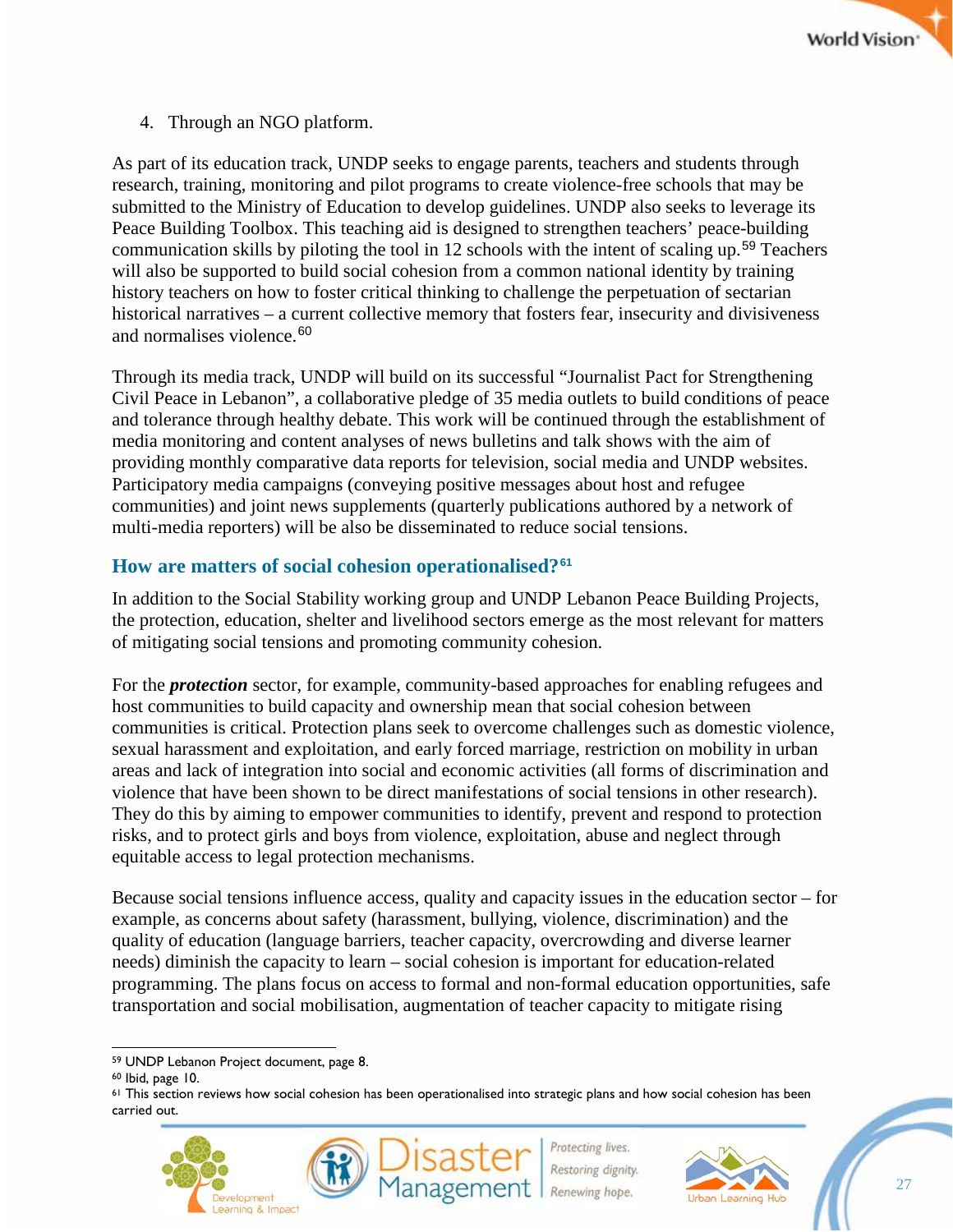

tensions, expansion of infrastructure and community monitoring and neighbourhood development, and peace-building activities. The plan also supports initiatives that aim to improve social cohesion between Jordanians and Syrians, including relationships between parents, students, teachers and schools through enhanced community involvement.

**Shelter** also requires a social cohesion approach. Plans recognise the cross-cutting nature and multiplier effect that housing (as a process) may have: "If properly supported, the housing sector has the potential to contribute to a wide-range of positive outcomes, including: physical security, reduced social tension, increased employment and economic growth…"[62](#page-28-0)

The plans' propose is to bring new and unfinished housing units into the market, renovate substandard housing, private sector engagement (to support developers, local commercial banks and construction companies), institutional reforms and provide cash-for-rent to mitigate against negative coping mechanisms, including falling severely into debt. The sector therefore prioritises cross-cutting efforts that address issues of shelter (expansion and quality of supply as well as institutional reform), but also impact matters of social cohesion, unemployment, economic development and access and quality of municipal services.

Through strengthening institutional capacity and engagement with the private sector, the regional and national plans support a *livelihoods* agenda toward building local resilience and ownership, reducing social tensions by augmenting cohesion between communities.

Such efforts will reduce competition over economic resources as socio-economic infrastructure is rehabilitated, skills and vocational training increase employability and as access to capital becomes available to vulnerable host and refugee communities. This may mitigate some of the negative externalities associated with social tensions. In Lebanon, rapid income job creation activities, the strengthening of employment services centres, the provision of grants and training to small businesses and supporting value chain programmes and small and medium enterprise (SME) strategic development will be prioritised. One example is the Making Markets Work for the Poor (M4P) approach – which, through the adoption of the Do No Harm principle in "limiting interventions that distort markets", seeks to enhance the capacity of local service providers and MSMEs to increase employment opportunities for inclusive and sustainable economic development.

<span id="page-28-0"></span> $\overline{a}$ <sup>62</sup> NRP, 53.





rotecting lives Restoring dignity Renewing hope.



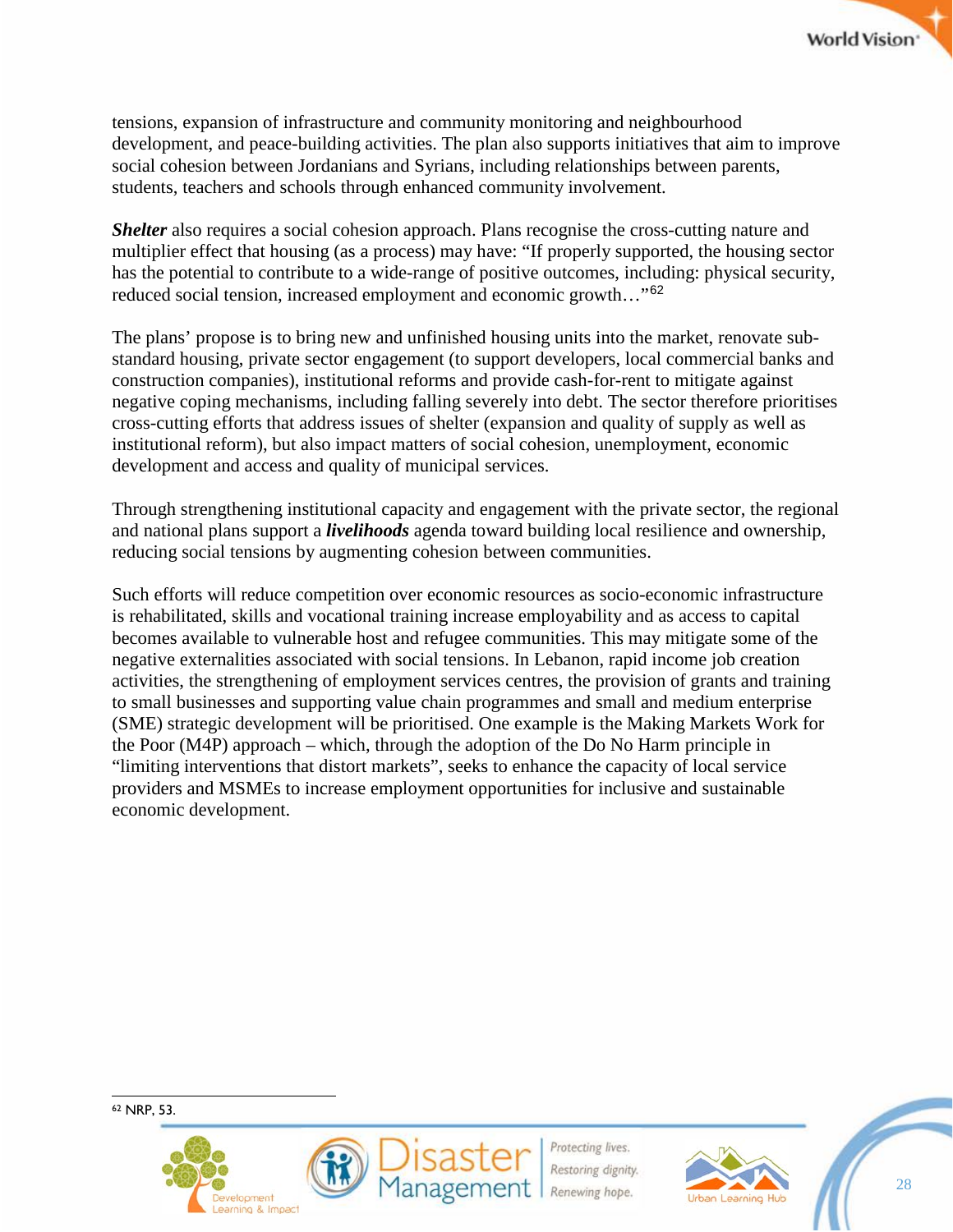## <span id="page-29-0"></span>**Recommendations**

This literature review is proposing a number of recommendations to strengthen social cohesion work among the humanitarian community, including World Vision's work. Those recommendations cut across advocacy, research, operations and programming as follows:

### <span id="page-29-1"></span>**Strengthen social cohesion research**

Humanitarians have yet to (as an industry) articulate or agree on what social cohesion is, how best to measure it, what causes it or how it impacts communities in conflict-affected urban emergencies, such as in the Syrian regional context. This will require consulting academic research to leverage theoretical and methodological good practices and will also require consulting good practices and good processes from *additional* geographic contexts. Therefore, the following recommendations on strengthening social cohesion research are proposed:

#### • **Develop a multi-disciplinary approach to understanding social cohesion**

Humanitarian actors should build a cross-cutting, multi-disciplinary, academicallyderived taxonomy of matters of social cohesion and related concepts in urban, conflictaffected, humanitarian settings. Such a taxonomy would map the evolution, meaning and use of matters of social cohesion, agree on fundamental principles and constituent elements of social cohesion, identify a field of related terms, operationalise key indicators, and would provide a map by which to imagine and articulate entry-points – and therefore interventions – across disciplines and contexts.

#### • **Quantify key drivers of social tension**

Humanitarian organisations should design and test a systemic model that makes predictions on manifestations of tensions using trend analysis to identify tipping points, early warning indicators and entry points (levers) for mitigation. One model worth exploring has been articulated by the UNDP, USAID, and SeeD Social Cohesion and Reconciliation Index SCORE card.[63](#page-29-2) Efforts should be made to identify applicable models and adapt if possible.[64](#page-29-3) Other models worth investigating include those in which social tensions are an intervening variable that explains other, related complex social phenomena, such as secondary mixed migration. The Institute for the Study of International Migration (ISIM) at Georgetown University (led by Dr Susan Martin) and their programs on Crisis Migration, Forecasting and Urban Refugees are relevant. They are developing and testing new early warning models and bring a wealth of data and experience from the field.

<span id="page-29-3"></span><sup>64</sup> Some social cohesion studies analysed here offer potential starting points. The Mercy Corps analyses, for example, come close to a holistic theory of change: paying close attention to the historical, cultural, and political complexities of the region, the study develops a multi-step pathway that links *economic pressures* (the proximate causal factor) to *inter-group cohesion/tensions* (an intervening variable) and *manifestations of violence* (the dependent variable, which included scapegoating, harassment, discrimination, resentment, demonstrations, protests, road blockages, curfews, animosity, frustration, rancor). It does so while giving good consideration to important factors like *coping mechanisms* (such as eating fewer meals, selling assets, borrowing money, working multiple jobs, sending children to work or relying on credit, loans, spending from savings) and considers levels of social capital. The approach also accounts for *external factors* like the influence of social and local media and conflict spill-over incidents from the Syrian war.







<span id="page-29-2"></span> $\overline{a}$ <sup>63</sup> *Predicting Peace.*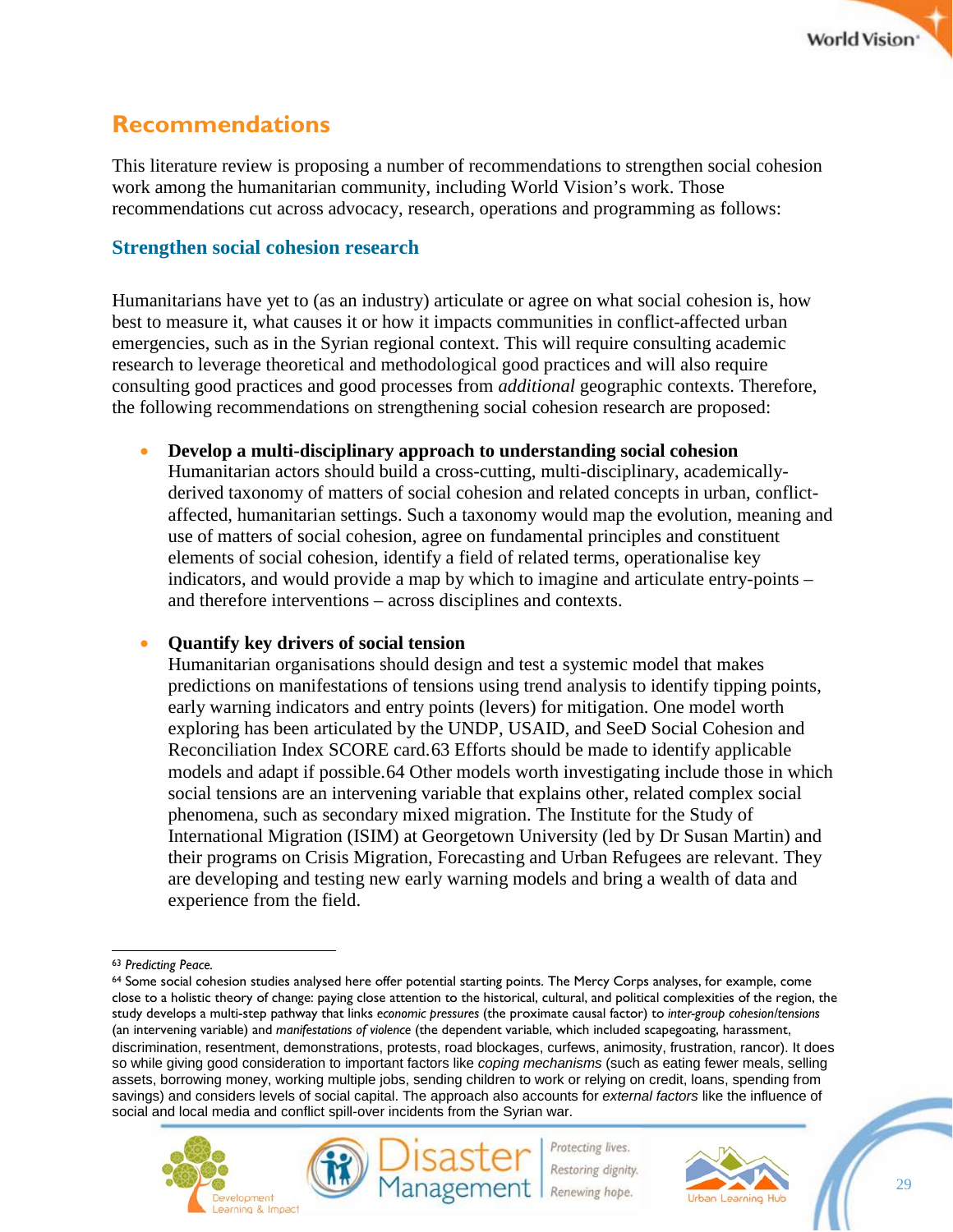

• **Conduct more in-depth, longitudinal research on the impact of matters of reduced social cohesion across multiple vulnerable demographics** This includes a focus on children who have dropped out of school due to bullying from host community children, on women who have lost social capital by way of self-isolation from their neighbours and exploring different ways for frustrated young men to find fulfilment in meaningful work within the current restrictive work environment of Lebanon and Jordan. Largely missing from research consulted here is analysis of how a lack of social cohesion affects groups such as youth, women, children and men differently.<sup>[65](#page-30-0)</sup>

One collaborative opportunity exists through the Harvard Humanitarian Initiative's Youth in Crisis Program, which recently established the Middle East Youth in Crisis Project where research priorities include "analyzing and evaluating new models of education and mentorship in livelihoods, microfinance, and business development in this segment of the population" and "conducting research on how to access educational opportunities for displaced and conflict-affected youth."[66](#page-30-1)

• **Conduct research on the role of faith-based social networks in matters of social cohesion in urban, conflict-affected settings with protracted displacement issues** While there are good examples in the region of inter-faith cooperation toward social inclusion (as well as where faith is being driven as a wedge between communities), there is little mention of the role of faith in determining matters of social cohesion or social tensions in the literature consulted outside of generic "sectarian" considerations. Faithbased affiliation can be a form of both bonding and bridging social capital – inward looking mechanisms that reinforce "exclusive identities and homogenous groups, such as ethnicity, nationality, and religion," (bonding social capital) or outward looking mechanisms that connect people across social cleavages (bridging social capital).<sup>[67](#page-30-2)</sup> Spiritual capital with faith-based networks is considered a crucial, yet under developed aspect of success and well-being for marginalised communities like refugees, where "there is a clear gap in theorising the role of faith and religion…in urban refugee studies literature."[68](#page-30-3)

<span id="page-30-2"></span><sup>67</sup> Eveliina and Kullenberg, 23.

<span id="page-30-3"></span><sup>68</sup> Ibid.





<span id="page-30-1"></span><span id="page-30-0"></span><sup>&</sup>lt;sup>65</sup> While plenty of studies on social tensions in Lebanon and Jordan (see section two) have disaggregated data filtered by demographic profiles, it is not clear exactly *how* children, for example, are marginalised and affected by social tensions between refugee and host communities in conflict-affected, urban, humanitarian emergency settings. Or to what extent that men are impacted differently from women due to tensions driven by economic competition. At the moment, there is a major gap in research pertaining to matters of social tensions with regard to these issues. 66 See here: [http://hhi.harvard.edu/research/youth-in-crisis#current-projects.](http://hhi.harvard.edu/research/youth-in-crisis%23current-projects) Adolescents and young adults, an "important segment of the population that is poorly addressed in international programming," have been identified as a focal point of the Harvard Humanitarian Initiative's (HHI) Youth in Crises program. A recent HHI literature review, focusing on the "needs, activities, stakeholders, and solutions related to at-risk youth and young adults in the MENA region," showed how children, especially the millions of Syrian refugees seeking asylum in nearby Jordan, Lebanon, Egypt, and other host countries in the region, are vulnerable in terms of economic opportunities, education, health-related issues, and how those vulnerabilities are intimately connected with the risk for violence and instability. The report also showed how these vulnerabilities are *inherently interlinked*, and thus require a non-sectoral approach. The interplay between post-traumatic stress disorder and opportunities for livelihoods, and the ability of education to both decrease (if done in an inclusive manner) and increase (if done in a segregated, exclusive manner) inter-community tensions mean that interventions delivered through one sector will impact (directly or indirectly) other sectors.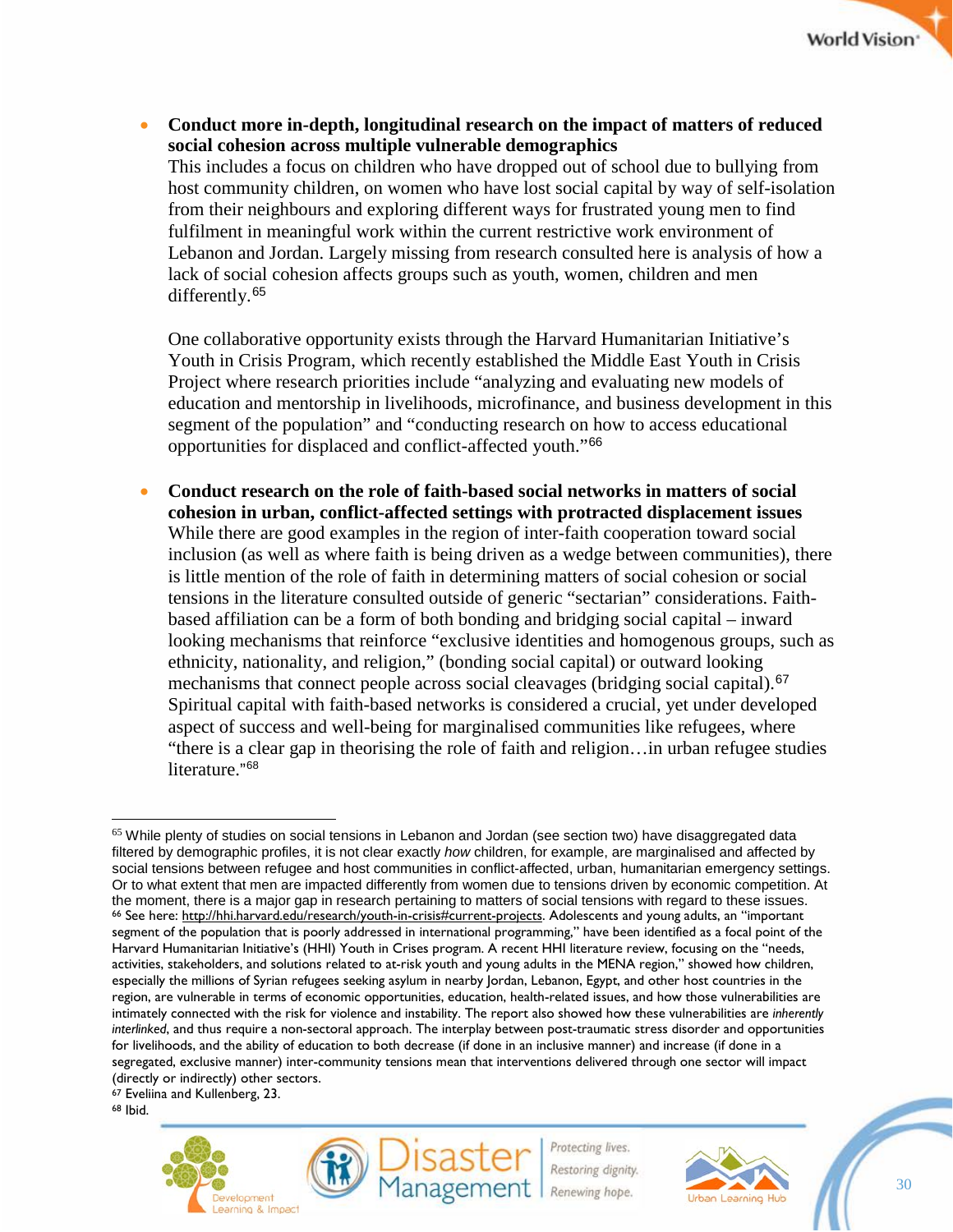

• **Consult assessment documents to shed light on the gap between operational strategy and implementation**

There seems to be little concurrent analysis of the "implementation" of the various strategies (government, inter-agency, INGO) or concrete knowledge of the implementation of strategic or operational policies with regard to matters of social cohesion. Implementation is considered to be a massive gap, especially as national governments have issued policies/directives that have blocked aspects of the response. This begs questions about how to design interventions in such environments and about the role of humanitarian organisations in addressing this problem (through advocacy, for example). Experts should be interviewed and practitioners should be surveyed to try to quantify this gap in implementation.

• **Highlight positive case studies (or at least variation in the level of tensions and vulnerabilities) or case studies of good practice**

These cases can shed light on how resilience and coping mechanisms might already be at play in mitigating social tensions between communities and how those can be used as lessons for future programming.

## <span id="page-31-0"></span>**Improve programming approaches to social cohesion**

• **Where tools are found to be inappropriate, identify existing ones (external tools if present) and/or design new tools aiming at filling gaps identified in the social cohesion review**

Gaps in the literature consulted suggest that this may require:

- o Building a taxonomy of social cohesion, stability and tensions
- o Designing and testing a systemic framework for scenario modelling, and;
- o The integration of innovative data collection methodologies and new information communication technologies (outreach via mobile technologies, data exhaust through social media, and/or interactive, real-time, online mapping).
- **Collaborate with NGO and other partners that are members of regional and national strategic response plans (Lebanon and Jordan)**

These frameworks have prioritised the piloting of assessment, monitoring, evaluation and advocacy platforms and tools. The research agenda of the 3RP for example, prioritises filling critical knowledge gaps as well as developing and testing innovative tools or frameworks. This can be helped by sharing knowledge at the sub-regional level about the specific ways in which host communities respond to refugee influxes, and positive practices that can be replicated or encouraged elsewhere."[69](#page-31-1)

• **Collaborate with new and otherwise "non-traditional" humanitarian technology, crisis-mapping, geo-intelligence, private sector and human geography communities of practice to develop and test new data collection, analysis, and visualisation tools**  As noted, there are gaps in the data collection and spatial analysis of social tensions (belief systems and human behaviour) in urban host communities. But these are also the very settings where mobile communication technologies and access to the internet, social

<span id="page-31-1"></span>

 $\overline{a}$ 





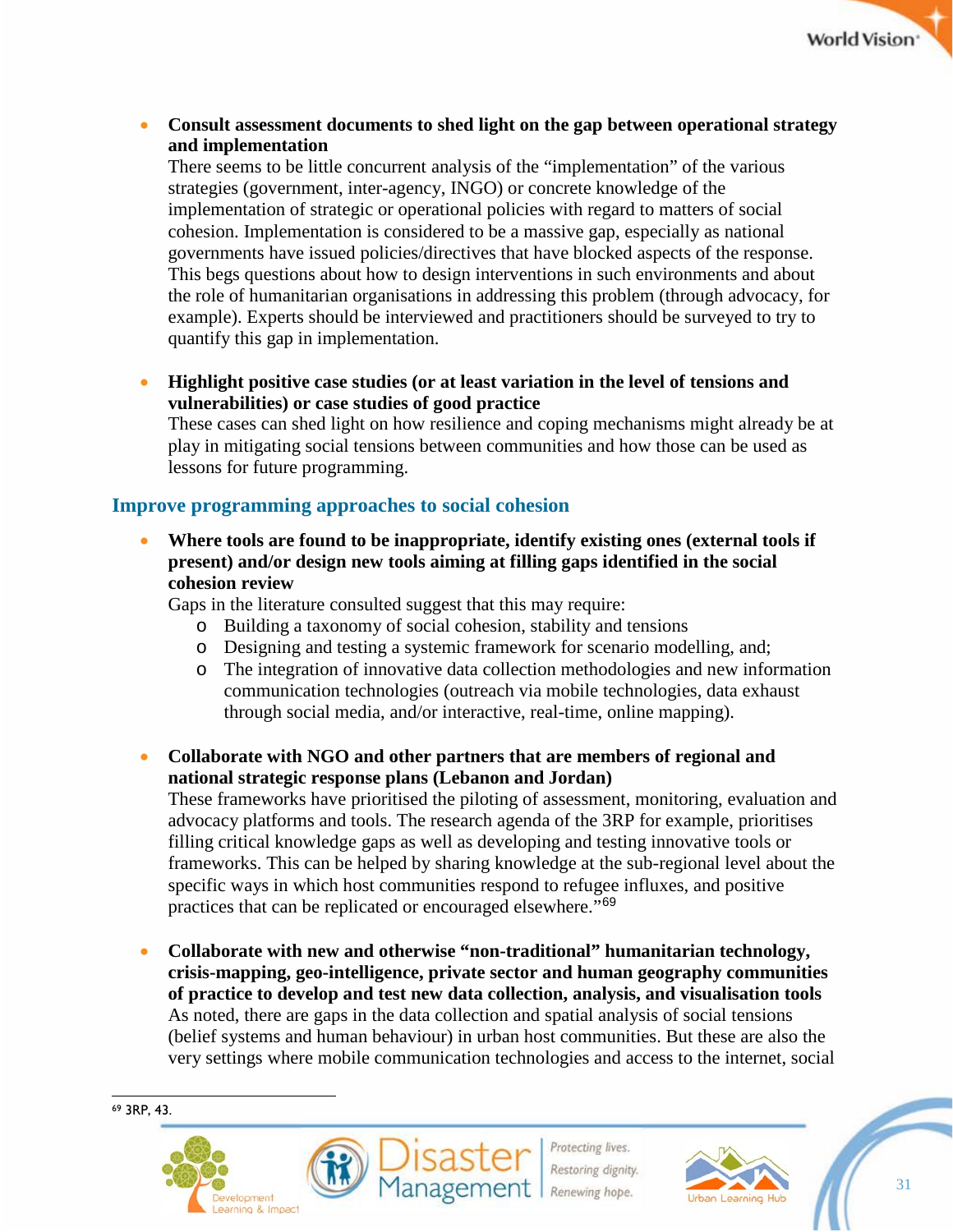media, cloud computing are growing exponentially. This potentially offers new ways to capture information about community networks, relationships, belief systems and behaviours (through participatory SMS reporting, social media content analysis and/or data mining for communications exhaust). In a world where access to information communication technologies is becoming a reality, humanitarian organisations leveraging almost real time, multi-level, mixed-method data collection, analysis and community feedback tools will be better positioned for rapid assessment and community mapping of markets, systems, capacities, vulnerabilities, pressures and proximate drivers of social tensions in protracted urban settings.

## <span id="page-32-0"></span>**Mainstream social cohesion in strategies and operational plans**

• **Use the current literature review as a first step toward reflecting on strategic and operational design in the Syria response** 

Importantly, this document provides an analysis of the RRP6, 3RP, LCRP, NRP and JRP from the perspective of social cohesion, which highlights, for example, how "The 3RP…supports initiatives and projects that directly or indirectly address social cohesion needs among refugees and vulnerable populations in impacted communities."<sup>[70](#page-32-1)</sup>

• **Finally, organisations should envision social cohesion as it pertains to current mandates across humanitarian emergency affairs, peace-building and development departments** 

For example, through a publication of an organisation-wide document focused on the ways in which social cohesion can be programmed and operationalised could be of great value for any organisation, including World Vision.

These endeavours are especially important for organisations (such as World Vision International) that are truly multi-thematic and global in reach.

<span id="page-32-1"></span>





Restoring dignity Renewing hope.

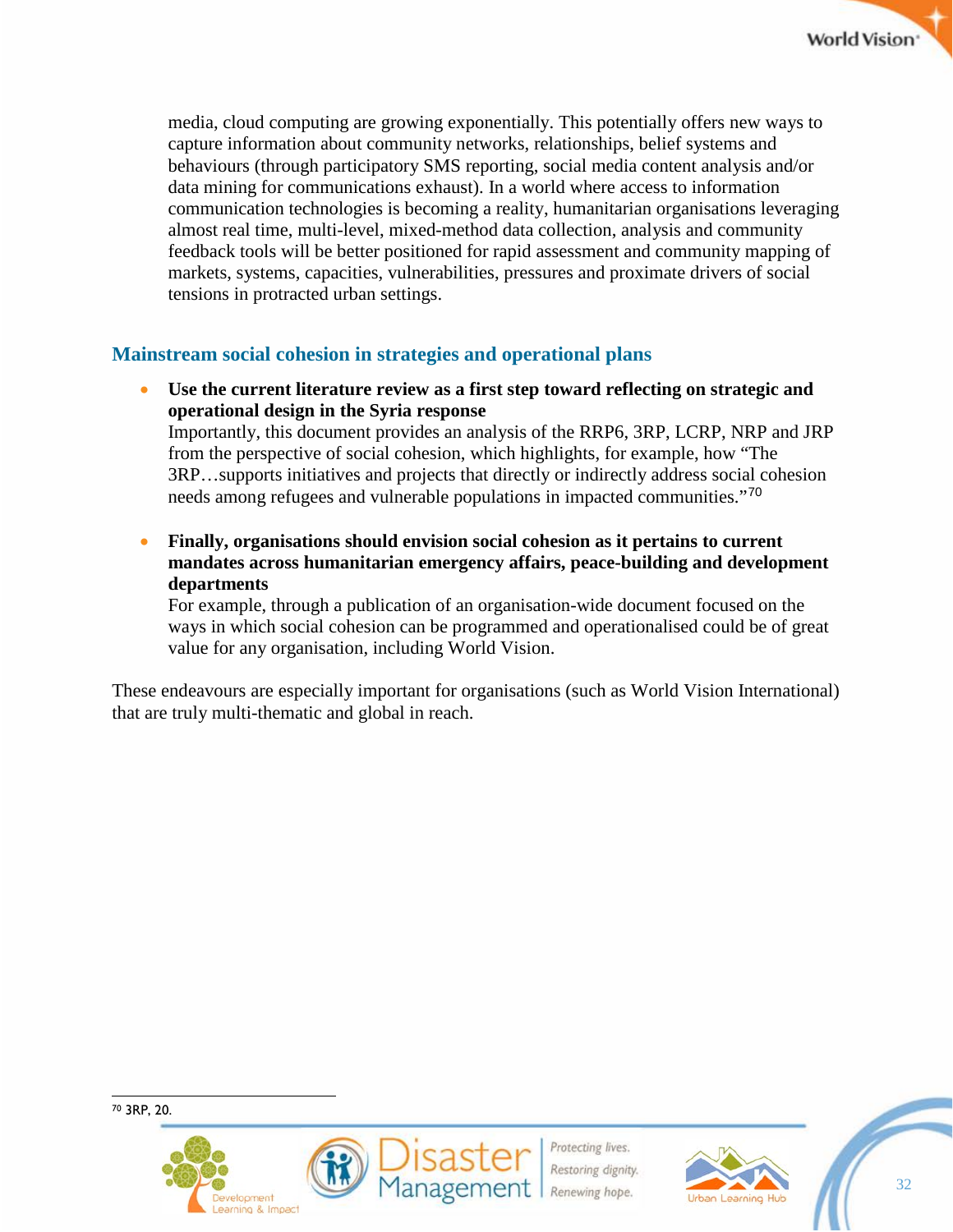

## <span id="page-33-0"></span>**Works cited**

2014 Syria Regional Response Plan: Strategic Overview (Inter-Agency: 2013) (RRP 6).

Berneis, Nora and Julia Bartl, "Understanding the Heightening Syrian Refugee Crisis and Lebanon's Political Polarization," *Carthage Research Series* (January 2013).

Betts, Alexander, Louise Bloom, Josiah Kaplan, and Naohiko Omata, "Refugee Economies: Rethinking Popular Assumptions" (Humanitarian Innovation Project, University of Oxford, June 2014).

CARE International, "Inter-Community Relations: A Study of the Impact of the Syrian Refugee Influx on the Lebanese Host Community and its Repercussions on the Social Cohesion Contexts North and Mount Lebanon: T5 and Chouf" (March 2015).

Charles Harb and Rim Saab, "Social Cohesion and Intergroup Relations: Syrian Refugees and Lebanese Nationals in the Bekaa and Akkar," American University of Beirut and Save the Children (2014).

DFID "Humanitarian Response to Urban Crises" workshop report (July 2014).

Donald Brown, Camillo Boano, Cassidy Johnson, Janani Vivekananda, and Julian Walker, "Urban Crises and Humanitarian Responses: A Literature Review" (University Collect London: April 2015).

Dryden-Peterson, S. (Forthcoming). Policies for education in conflict and post-conflict reconstruction. Handbook of Global Policy-Making in Education (Eds. Karen Mundy, Andy Green, Robert Lingard, Antoni Verger). Chichester, UK: Wiley-Blackwell.,(forthcoming).

Eveliina Lyytinen and Janosch Kullenberg, "Urban Refugee Research and Social Capital: A Roundtable Report and Literature Review" (International Rescue Committee (IRC) and Women's Refugee Commission (WRC): February 2013).

Global Partnership for Children and Youth in Peacebuilding, "Evaluation of Child and Youth Participation in Peacebuilding: Nepal, DRC, Columbia" (July 2015).

Giovanna Federici, Nuno Nunes, Jorn C. Owere, and Kim Roberson, "Urban Displacement & Outside of Camp: Desk Review" (CCCM Cluster, UNHCR, IOM, NORCAP/NRC: January 2014).

Huma Gupta, "Home Sweet Home: housing practices and tools that support durable solutions for urban IDPs" (MIT Displacement Research Action Network (DRAN) and Internal Displacement Monitoring Centre (IDMC): March 2015).

Integrating Peacebuilding and Conflict-Sensitivity in Programming (I-PACS).





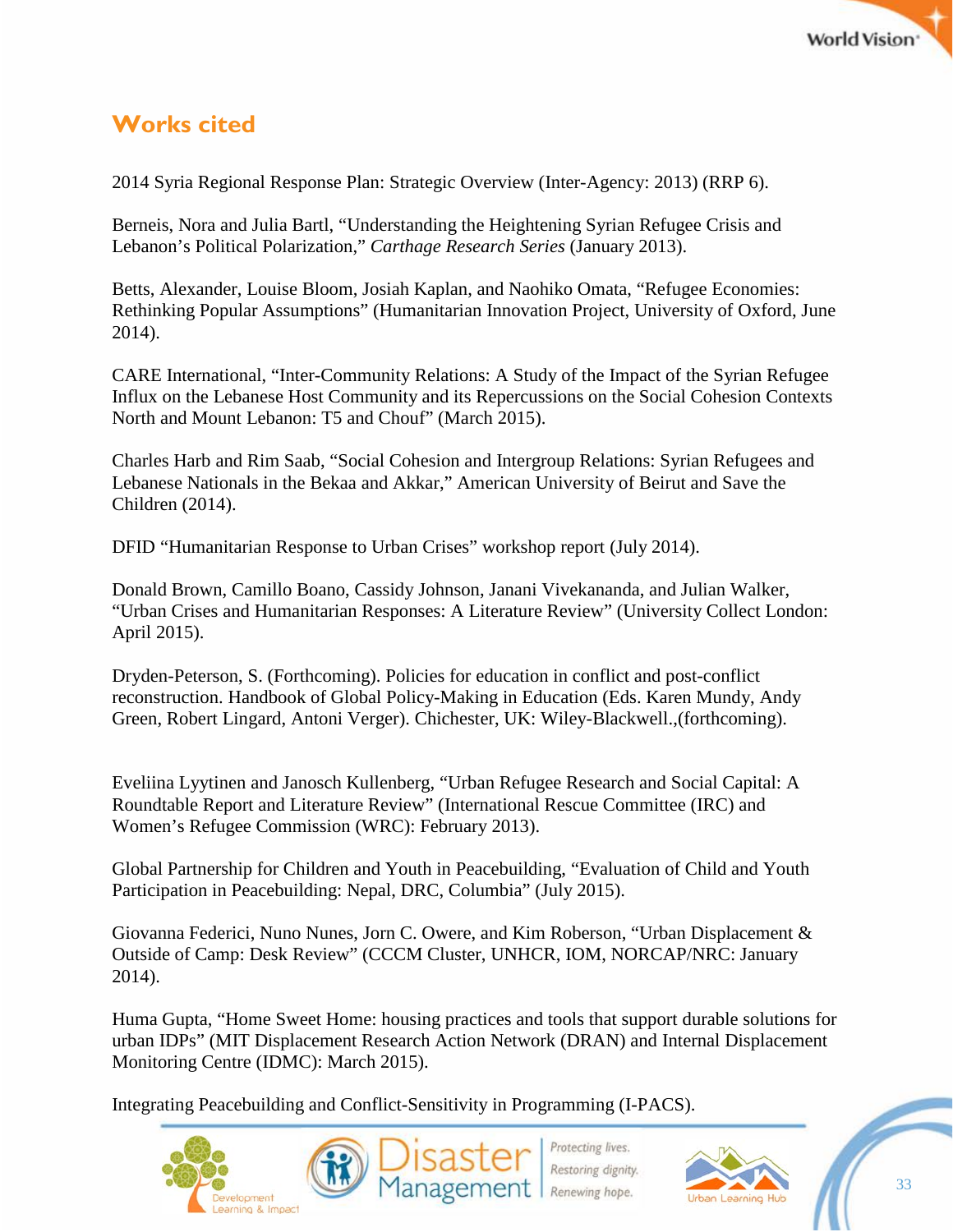

Inter-Agency response plan, Syria Regional Response Plan 6 (RRP6) (January 2014).

International Alert, "Citizens' Perceptions of Security Threats Stemming from the Syrian Refugee Presence in Lebanon," (Background Paper | February 2015).

International Alert, "Security Threat Perceptions in Lebanon" (Background paper | November 2014).

International Crisis Group, "Too Close for Comfort: Syrians in Lebanon" (May 2013).

Jordan National Resilience Plan 2014-16" (Government of Jordan Host Country Support Platform and United Nations, May 2014).

Jordan Response Plan for the Syria Crisis 2015 (United Nations and Jordan Response Platform, 2014).

L7 CVE Lab, "Drivers of Instability, Conflict, and Radicalization: a snapshot from Akkar (January 2015).

Lebanon Crisis Response Plan 2015-16 (Interagency and Government of Lebanon, December 2014).

Lebanon Roadmap of Priority Interventions for Stabilisation from the Syrian Conflict (World Bank, United Nations, Government of Lebanon, November 2013).

Mary Beth Morand and Claudia Cruz Leo, "Building Communities of Practice for Urban Refugees: Africa Regional Workshop Report" (UNHCR: 2013).

Mercy Corps, "Analysis of Host Community-Refugee Tensions in Mafraq, Jordan (October 2012).

Mercy Corps, "Mapping of Host Community-Refugee Tensions in Mafraq and Ramtha, Jordan," (May 2013).

Mercy Corps Policy Brief, "Engaging Municipalities in the Response to the Syria Refugee Crisis in Lebanon," (March 2014).

Mercy Corps, "Things Fall Apart: Political, Economic, and Social Instability in Lebanon" (June 2013).

Mercy Corps, "Youth and Consequences: Unemployment, Injustice, and Violence" (2015).

NRC, "A Precarious Existence: The Shelter Situation of Refugees from Syria in Neighbouring Countries" (June 2014).



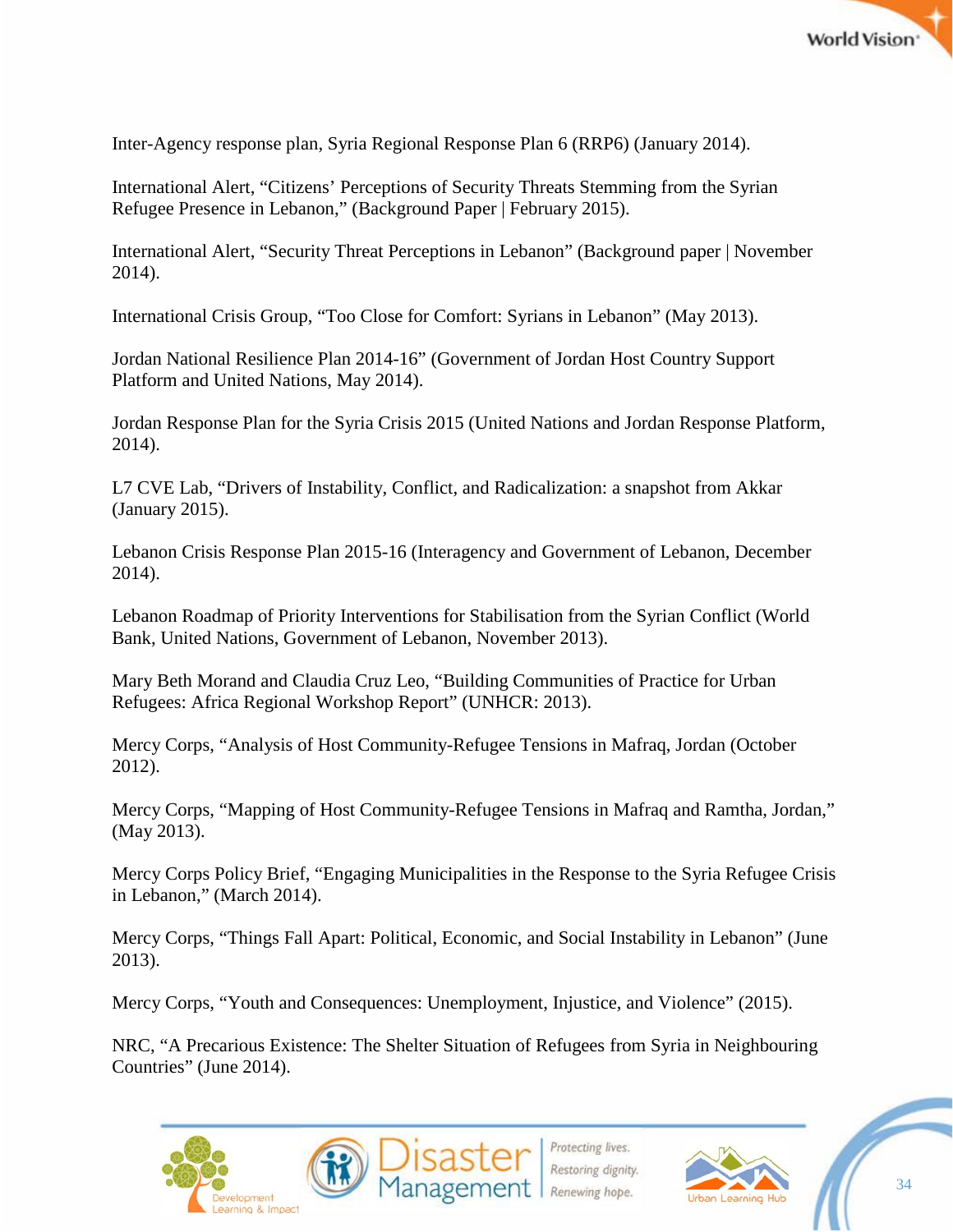

*Predicting Peace: The Social Cohesion and Reconciliation Index as a Tool for Conflict Transformation* (UNDP, USAID, and Seed: 2015).

REACH, "Evaluating the Effect of the Syrian Refugee Crisis on Stability and Resilience in Jordanian Host Communities: Preliminary Impact Assessment" (January 2014).

REACH, "Informing Targeted Host Community Programming in Lebanon," (September, 2014).

REACH, "Perceptions of External Support in Jordanian Communities Hosting Syrian Refugees: Thematic Assessment Report" (June 2014).

REACH, "Understanding Social Cohesion and Resilience in Jordanian Host Communities: Assessment Report" (June 2014).

"Regional Refugee and Resilience Plan 2015-16: Regional Strategic Overview," (3RP) (UNDP and UNHCR).

Sarah Bailey and Veronique Barbelet, "Towards a Resilience-based Response to the Syrian Refugee Crisis: A critical review of vulnerability criteria and frameworks" (UNDP and Overseas Development Institute, 2014).

Search for Common Ground, "Dialogue and Local Response Mechanisms to Conflict between Host Communities and Syrian Refugees in Lebanon," (May 2014).

UNDP Lebanon Terms of Reference: Social Stability Working Group.

UN Habitat "Issues Papers and Policy Units of the Habitat III Conference" (Nairobi, April 2015).

UNDP and Mercy Corps, "Stabilisation and Resilience in Protracted, Politically-Induced Emergencies: A Case Study Exploration of Lebanon," (2015).

UNDP Sub-regional Response Facility to the Syria Crisis & UNDG Working Group on Resilience of the Arab States/MENA Region, "Position Paper: A Resilience-Based Development Response to the Syria Crisis," (December 2013)

UNFPA, "Situation Analysis of Youth in Lebanon Affected by Syrian Crisis (April 2014).

UNHCR, "Designing Appropriate Interventions in Urban Settings: health, education, livelihoods, and registration for urban refugees and returnees" (2009).